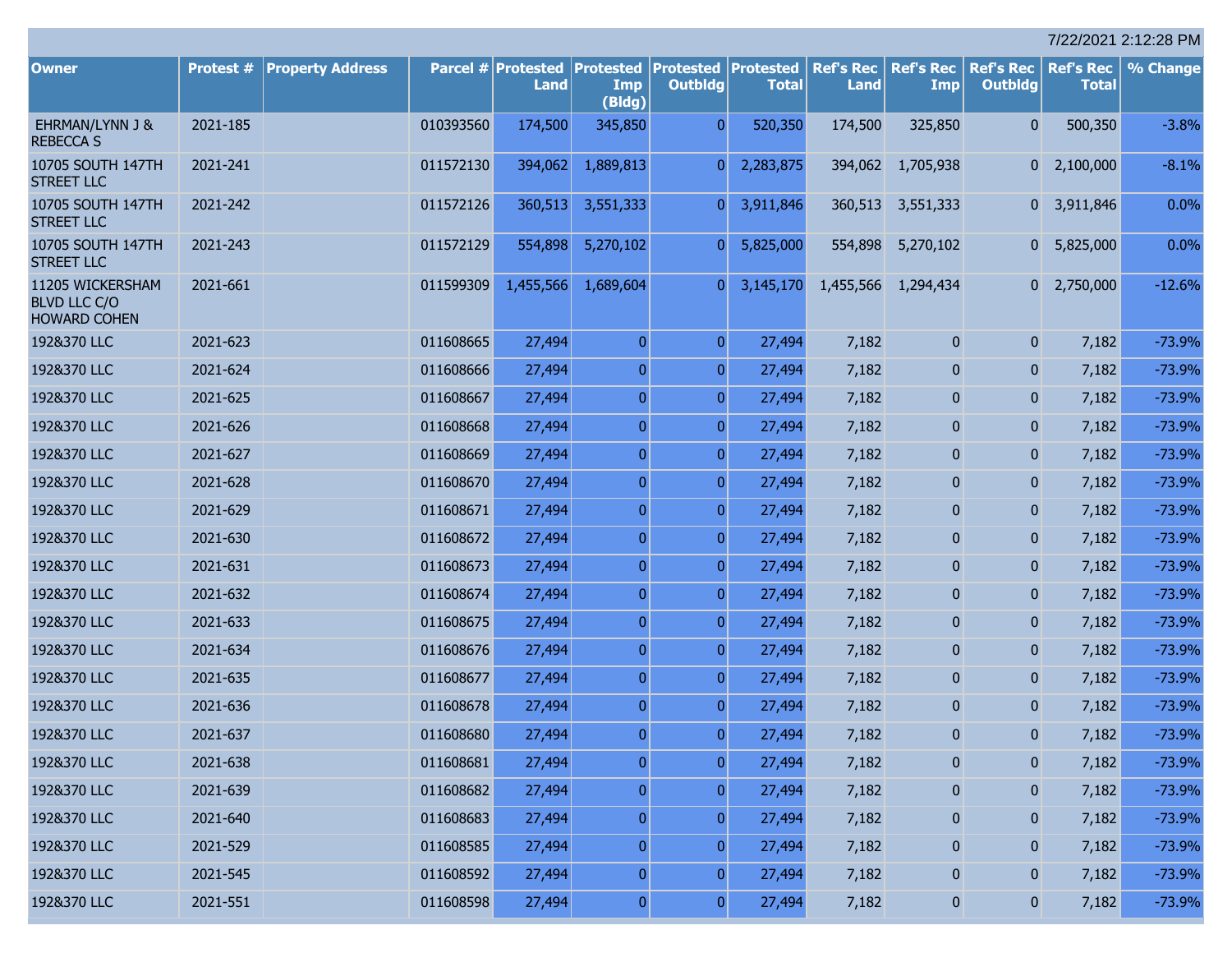| <b>Owner</b> | Protest # | <b>Property Address</b> |           | <b>Parcel # Protested</b><br>Land | <b>Protested</b><br>Imp<br>(Bldg) | <b>Protested</b><br><b>Outbldg</b> | <b>Protested</b><br><b>Total</b> | <b>Ref's Rec</b><br><b>Land</b> | <b>Ref's Rec</b><br><b>Imp</b> | <b>Ref's Rec</b><br><b>Outbldg</b> | <b>Ref's Rec</b><br><b>Total</b> | % Change |
|--------------|-----------|-------------------------|-----------|-----------------------------------|-----------------------------------|------------------------------------|----------------------------------|---------------------------------|--------------------------------|------------------------------------|----------------------------------|----------|
| 192&370 LLC  | 2021-530  |                         | 011608586 | 27,494                            | $\overline{0}$                    | $\overline{0}$                     | 27,494                           | 7,182                           | 0                              | $\mathbf{0}$                       | 7,182                            | $-73.9%$ |
| 192&370 LLC  | 2021-532  |                         | 011608588 | 27,494                            | $\boldsymbol{0}$                  | $\overline{0}$                     | 27,494                           | 7,182                           | 0                              | $\mathbf{0}$                       | 7,182                            | $-73.9%$ |
| 192&370 LLC  | 2021-533  |                         | 011608589 | 27,494                            | $\boldsymbol{0}$                  | $\boldsymbol{0}$                   | 27,494                           | 7,182                           | 0                              | 0                                  | 7,182                            | $-73.9%$ |
| 192&370 LLC  | 2021-531  |                         | 011608587 | 27,494                            | $\boldsymbol{0}$                  | $\overline{0}$                     | 27,494                           | 7,182                           | 0                              | 0                                  | 7,182                            | $-73.9%$ |
| 192&370 LLC  | 2021-543  |                         | 011608590 | 27,494                            | $\boldsymbol{0}$                  | $\overline{0}$                     | 27,494                           | 7,182                           | 0                              | 0                                  | 7,182                            | $-73.9%$ |
| 192&370 LLC  | 2021-544  |                         | 011608591 | 27,494                            | $\boldsymbol{0}$                  | $\overline{0}$                     | 27,494                           | 7,182                           | 0                              | 0                                  | 7,182                            | $-73.9%$ |
| 192&370 LLC  | 2021-546  |                         | 011608593 | 27,494                            | $\boldsymbol{0}$                  | $\boldsymbol{0}$                   | 27,494                           | 7,182                           | 0                              | 0                                  | 7,182                            | $-73.9%$ |
| 192&370 LLC  | 2021-547  |                         | 011608594 | 27,494                            | $\boldsymbol{0}$                  | $\overline{0}$                     | 27,494                           | 7,182                           | 0                              | 0                                  | 7,182                            | $-73.9%$ |
| 192&370 LLC  | 2021-548  |                         | 011608595 | 27,494                            | $\boldsymbol{0}$                  | $\boldsymbol{0}$                   | 27,494                           | 7,182                           | 0                              | 0                                  | 7,182                            | $-73.9%$ |
| 192&370 LLC  | 2021-549  |                         | 011608596 | 27,494                            | $\boldsymbol{0}$                  | $\overline{0}$                     | 27,494                           | 7,182                           | 0                              | 0                                  | 7,182                            | $-73.9%$ |
| 192&370 LLC  | 2021-550  |                         | 011608597 | 27,494                            | $\boldsymbol{0}$                  | $\boldsymbol{0}$                   | 27,494                           | 7,182                           | 0                              | 0                                  | 7,182                            | $-73.9%$ |
| 192&370 LLC  | 2021-552  |                         | 011608599 | 27,494                            | $\boldsymbol{0}$                  | $\overline{0}$                     | 27,494                           | 7,182                           | 0                              | 0                                  | 7,182                            | $-73.9%$ |
| 192&370 LLC  | 2021-553  |                         | 011608600 | 27,494                            | $\boldsymbol{0}$                  | $\overline{0}$                     | 27,494                           | 7,182                           | 0                              | 0                                  | 7,182                            | $-73.9%$ |
| 192&370 LLC  | 2021-554  |                         | 011608601 | 27,494                            | $\boldsymbol{0}$                  | $\overline{0}$                     | 27,494                           | 7,182                           | 0                              | 0                                  | 7,182                            | $-73.9%$ |
| 192&370 LLC  | 2021-555  |                         | 011608602 | 27,494                            | $\boldsymbol{0}$                  | $\overline{0}$                     | 27,494                           | 7,182                           | 0                              | 0                                  | 7,182                            | $-73.9%$ |
| 192&370 LLC  | 2021-556  |                         | 011608603 | 27,494                            | $\boldsymbol{0}$                  | $\overline{0}$                     | 27,494                           | 7,182                           | 0                              | 0                                  | 7,182                            | $-73.9%$ |
| 192&370 LLC  | 2021-557  |                         | 011608604 | 27,494                            | $\boldsymbol{0}$                  | $\overline{0}$                     | 27,494                           | 7,182                           | 0                              | 0                                  | 7,182                            | $-73.9%$ |
| 192&370 LLC  | 2021-558  |                         | 011608605 | 27,494                            | $\boldsymbol{0}$                  | $\overline{0}$                     | 27,494                           | 7,182                           | 0                              | 0                                  | 7,182                            | $-73.9%$ |
| 192&370 LLC  | 2021-559  |                         | 011608606 | 27,494                            | $\boldsymbol{0}$                  | $\overline{0}$                     | 27,494                           | 7,182                           | 0                              | 0                                  | 7,182                            | $-73.9%$ |
| 192&370 LLC  | 2021-562  |                         | 011608607 | 27,494                            | $\boldsymbol{0}$                  | $\overline{0}$                     | 27,494                           | 7,182                           | 0                              | 0                                  | 7,182                            | $-73.9%$ |
| 192&370 LLC  | 2021-563  |                         | 011608608 | 27,494                            | $\boldsymbol{0}$                  | $\boldsymbol{0}$                   | 27,494                           | 7,182                           | 0                              | 0                                  | 7,182                            | $-73.9%$ |
| 192&370 LLC  | 2021-564  |                         | 011608609 | 27,494                            | $\boldsymbol{0}$                  | $\overline{0}$                     | 27,494                           | 7,182                           | 0                              | 0                                  | 7,182                            | $-73.9%$ |
| 192&370 LLC  | 2021-565  |                         | 011608610 | 27,494                            | $\overline{0}$                    | $\overline{0}$                     | 27,494                           | 7,182                           | 0                              | $\mathbf{0}$                       | 7,182                            | $-73.9%$ |
| 192&370 LLC  | 2021-566  |                         | 011608611 | 27,494                            | $\boldsymbol{0}$                  | $\pmb{0}$                          | 27,494                           | 7,182                           | $\pmb{0}$                      | 0                                  | 7,182                            | $-73.9%$ |
| 192&370 LLC  | 2021-567  |                         | 011608612 | 27,494                            | $\boldsymbol{0}$                  | $\overline{0}$                     | 27,494                           | 7,182                           | $\bf{0}$                       | 0                                  | 7,182                            | $-73.9%$ |
| 192&370 LLC  | 2021-568  |                         | 011608613 | 27,494                            | $\boldsymbol{0}$                  | $\boldsymbol{0}$                   | 27,494                           | 7,182                           | $\bf{0}$                       | $\bf{0}$                           | 7,182                            | $-73.9%$ |
| 192&370 LLC  | 2021-569  |                         | 011608614 | 27,494                            | $\boldsymbol{0}$                  | $\overline{0}$                     | 27,494                           | 7,182                           | $\bf{0}$                       | 0                                  | 7,182                            | $-73.9%$ |
| 192&370 LLC  | 2021-570  |                         | 011608615 | 27,494                            | $\boldsymbol{0}$                  | $\boldsymbol{0}$                   | 27,494                           | 7,182                           | $\bf{0}$                       | $\bf{0}$                           | 7,182                            | $-73.9%$ |
| 192&370 LLC  | 2021-571  |                         | 011608616 | 27,494                            | $\boldsymbol{0}$                  | $\boldsymbol{0}$                   | 27,494                           | 7,182                           | 0                              | $\boldsymbol{0}$                   | 7,182                            | $-73.9%$ |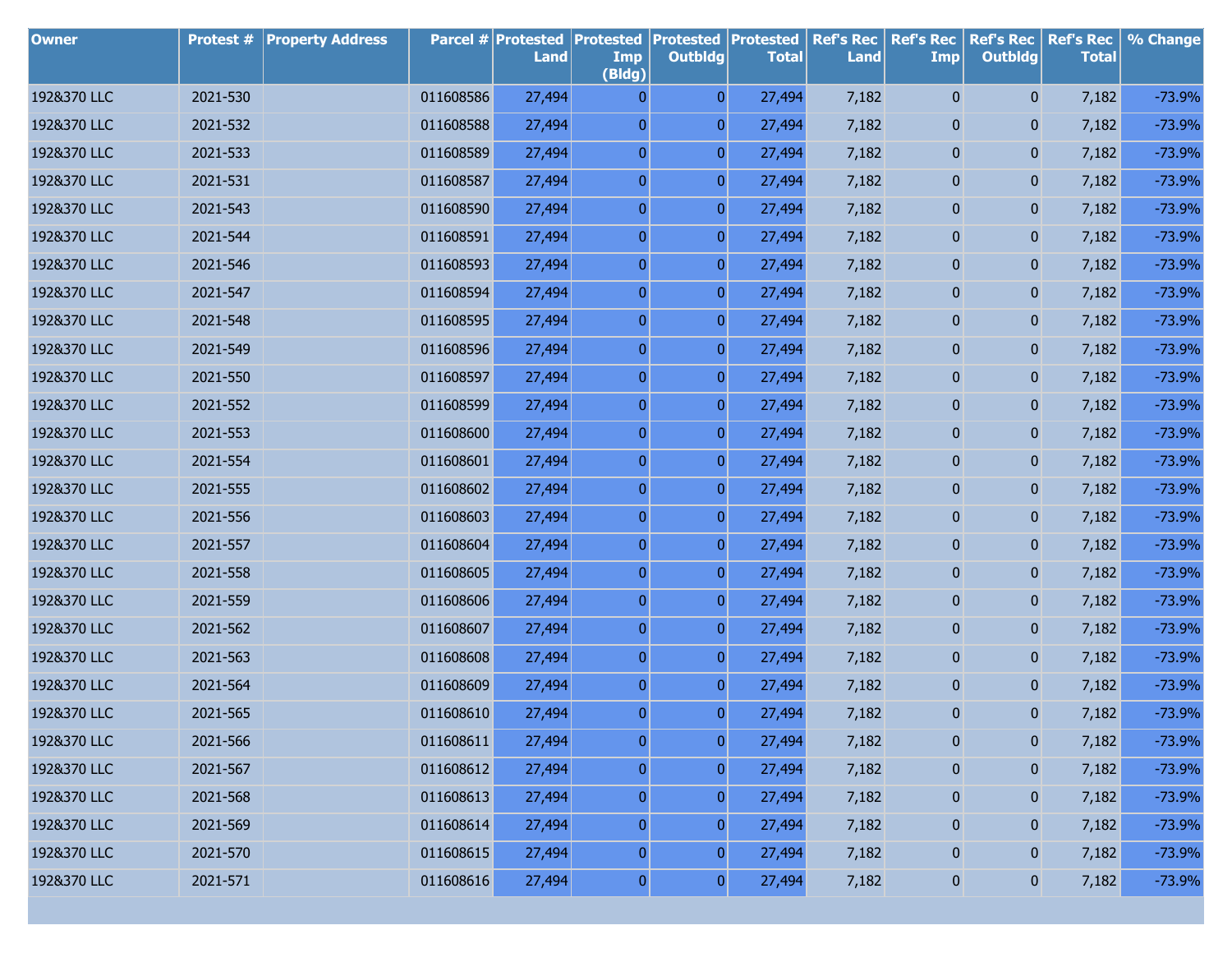| <b>Owner</b> | Protest # | <b>Property Address</b> |           | <b>Parcel # Protested</b><br>Land | <b>Protested</b><br>Imp<br>(Bldg) | <b>Protested</b><br><b>Outbldg</b> | <b>Protested</b><br><b>Total</b> | <b>Ref's Rec</b><br><b>Land</b> | <b>Ref's Rec</b><br><b>Imp</b> | <b>Ref's Rec</b><br><b>Outbldg</b> | <b>Ref's Rec</b><br><b>Total</b> | % Change |
|--------------|-----------|-------------------------|-----------|-----------------------------------|-----------------------------------|------------------------------------|----------------------------------|---------------------------------|--------------------------------|------------------------------------|----------------------------------|----------|
| 192&370 LLC  | 2021-572  |                         | 011608617 | 27,494                            | $\overline{0}$                    | $\overline{0}$                     | 27,494                           | 7,182                           | 0                              | $\mathbf{0}$                       | 7,182                            | $-73.9%$ |
| 192&370 LLC  | 2021-573  |                         | 011608618 | 27,494                            | $\boldsymbol{0}$                  | $\overline{0}$                     | 27,494                           | 7,182                           | 0                              | $\mathbf{0}$                       | 7,182                            | $-73.9%$ |
| 192&370 LLC  | 2021-574  |                         | 011608619 | 27,494                            | $\boldsymbol{0}$                  | $\boldsymbol{0}$                   | 27,494                           | 7,182                           | 0                              | 0                                  | 7,182                            | $-73.9%$ |
| 192&370 LLC  | 2021-575  |                         | 011608620 | 27,494                            | $\boldsymbol{0}$                  | $\overline{0}$                     | 27,494                           | 7,182                           | 0                              | 0                                  | 7,182                            | $-73.9%$ |
| 192&370 LLC  | 2021-576  |                         | 011608621 | 27,494                            | $\boldsymbol{0}$                  | $\overline{0}$                     | 27,494                           | 7,182                           | 0                              | 0                                  | 7,182                            | $-73.9%$ |
| 192&370 LLC  | 2021-577  |                         | 011608622 | 27,494                            | $\boldsymbol{0}$                  | $\overline{0}$                     | 27,494                           | 7,182                           | 0                              | 0                                  | 7,182                            | $-73.9%$ |
| 192&370 LLC  | 2021-578  |                         | 011608623 | 27,494                            | $\boldsymbol{0}$                  | $\boldsymbol{0}$                   | 27,494                           | 7,182                           | 0                              | 0                                  | 7,182                            | $-73.9%$ |
| 192&370 LLC  | 2021-579  |                         | 011608624 | 27,494                            | $\boldsymbol{0}$                  | $\overline{0}$                     | 27,494                           | 7,182                           | 0                              | 0                                  | 7,182                            | $-73.9%$ |
| 192&370 LLC  | 2021-580  |                         | 011608625 | 27,494                            | $\boldsymbol{0}$                  | $\boldsymbol{0}$                   | 27,494                           | 7,182                           | 0                              | 0                                  | 7,182                            | $-73.9%$ |
| 192&370 LLC  | 2021-581  |                         | 011608626 | 27,494                            | $\boldsymbol{0}$                  | $\overline{0}$                     | 27,494                           | 7,182                           | 0                              | 0                                  | 7,182                            | $-73.9%$ |
| 192&370 LLC  | 2021-582  |                         | 011608627 | 27,494                            | $\boldsymbol{0}$                  | $\boldsymbol{0}$                   | 27,494                           | 7,182                           | 0                              | 0                                  | 7,182                            | $-73.9%$ |
| 192&370 LLC  | 2021-583  |                         | 011608628 | 27,494                            | $\boldsymbol{0}$                  | $\overline{0}$                     | 27,494                           | 7,182                           | 0                              | 0                                  | 7,182                            | $-73.9%$ |
| 192&370 LLC  | 2021-584  |                         | 011608629 | 27,494                            | $\boldsymbol{0}$                  | $\boldsymbol{0}$                   | 27,494                           | 7,182                           | 0                              | 0                                  | 7,182                            | $-73.9%$ |
| 192&370 LLC  | 2021-585  |                         | 011608636 | 27,494                            | $\boldsymbol{0}$                  | $\overline{0}$                     | 27,494                           | 7,182                           | 0                              | 0                                  | 7,182                            | $-73.9%$ |
| 192&370 LLC  | 2021-586  |                         | 011608630 | 27,494                            | $\boldsymbol{0}$                  | $\boldsymbol{0}$                   | 27,494                           | 7,182                           | 0                              | 0                                  | 7,182                            | $-73.9%$ |
| 192&370 LLC  | 2021-587  |                         | 011608631 | 27,494                            | $\boldsymbol{0}$                  | $\overline{0}$                     | 27,494                           | 7,182                           | 0                              | 0                                  | 7,182                            | $-73.9%$ |
| 192&370 LLC  | 2021-588  |                         | 011608632 | 27,494                            | $\boldsymbol{0}$                  | $\overline{0}$                     | 27,494                           | 7,182                           | 0                              | 0                                  | 7,182                            | $-73.9%$ |
| 192&370 LLC  | 2021-589  |                         | 011608633 | 27,494                            | $\boldsymbol{0}$                  | $\overline{0}$                     | 27,494                           | 7,182                           | 0                              | 0                                  | 7,182                            | $-73.9%$ |
| 192&370 LLC  | 2021-590  |                         | 011608634 | 27,494                            | $\boldsymbol{0}$                  | $\overline{0}$                     | 27,494                           | 7,182                           | 0                              | 0                                  | 7,182                            | $-73.9%$ |
| 192&370 LLC  | 2021-591  |                         | 011608637 | 27,494                            | $\boldsymbol{0}$                  | $\overline{0}$                     | 27,494                           | 7,182                           | 0                              | 0                                  | 7,182                            | $-73.9%$ |
| 192&370 LLC  | 2021-592  |                         | 011608638 | 27,494                            | $\boldsymbol{0}$                  | $\boldsymbol{0}$                   | 27,494                           | 7,182                           | 0                              | 0                                  | 7,182                            | $-73.9%$ |
| 192&370 LLC  | 2021-593  |                         | 011608639 | 27,494                            | $\boldsymbol{0}$                  | $\overline{0}$                     | 27,494                           | 7,182                           | 0                              | 0                                  | 7,182                            | $-73.9%$ |
| 192&370 LLC  | 2021-594  |                         | 011608640 | 27,494                            | $\overline{0}$                    | $\overline{0}$                     | 27,494                           | 7,182                           | 0                              | $\mathbf{0}$                       | 7,182                            | $-73.9%$ |
| 192&370 LLC  | 2021-595  |                         | 011608641 | 27,494                            | $\boldsymbol{0}$                  | $\pmb{0}$                          | 27,494                           | 7,182                           | $\pmb{0}$                      | 0                                  | 7,182                            | $-73.9%$ |
| 192&370 LLC  | 2021-596  |                         | 011608642 | 27,494                            | $\boldsymbol{0}$                  | $\overline{0}$                     | 27,494                           | 7,182                           | $\bf{0}$                       | 0                                  | 7,182                            | $-73.9%$ |
| 192&370 LLC  | 2021-597  |                         | 011608643 | 27,494                            | $\boldsymbol{0}$                  | $\boldsymbol{0}$                   | 27,494                           | 7,182                           | $\bf{0}$                       | $\bf{0}$                           | 7,182                            | $-73.9%$ |
| 192&370 LLC  | 2021-598  |                         | 011608644 | 27,494                            | $\boldsymbol{0}$                  | $\overline{0}$                     | 27,494                           | 7,182                           | $\bf{0}$                       | 0                                  | 7,182                            | $-73.9%$ |
| 192&370 LLC  | 2021-599  |                         | 011608645 | 27,494                            | $\boldsymbol{0}$                  | $\boldsymbol{0}$                   | 27,494                           | 7,182                           | 0                              | $\bf{0}$                           | 7,182                            | $-73.9%$ |
| 192&370 LLC  | 2021-600  |                         | 011608646 | 27,494                            | $\boldsymbol{0}$                  | $\boldsymbol{0}$                   | 27,494                           | 7,182                           | 0                              | $\boldsymbol{0}$                   | 7,182                            | $-73.9%$ |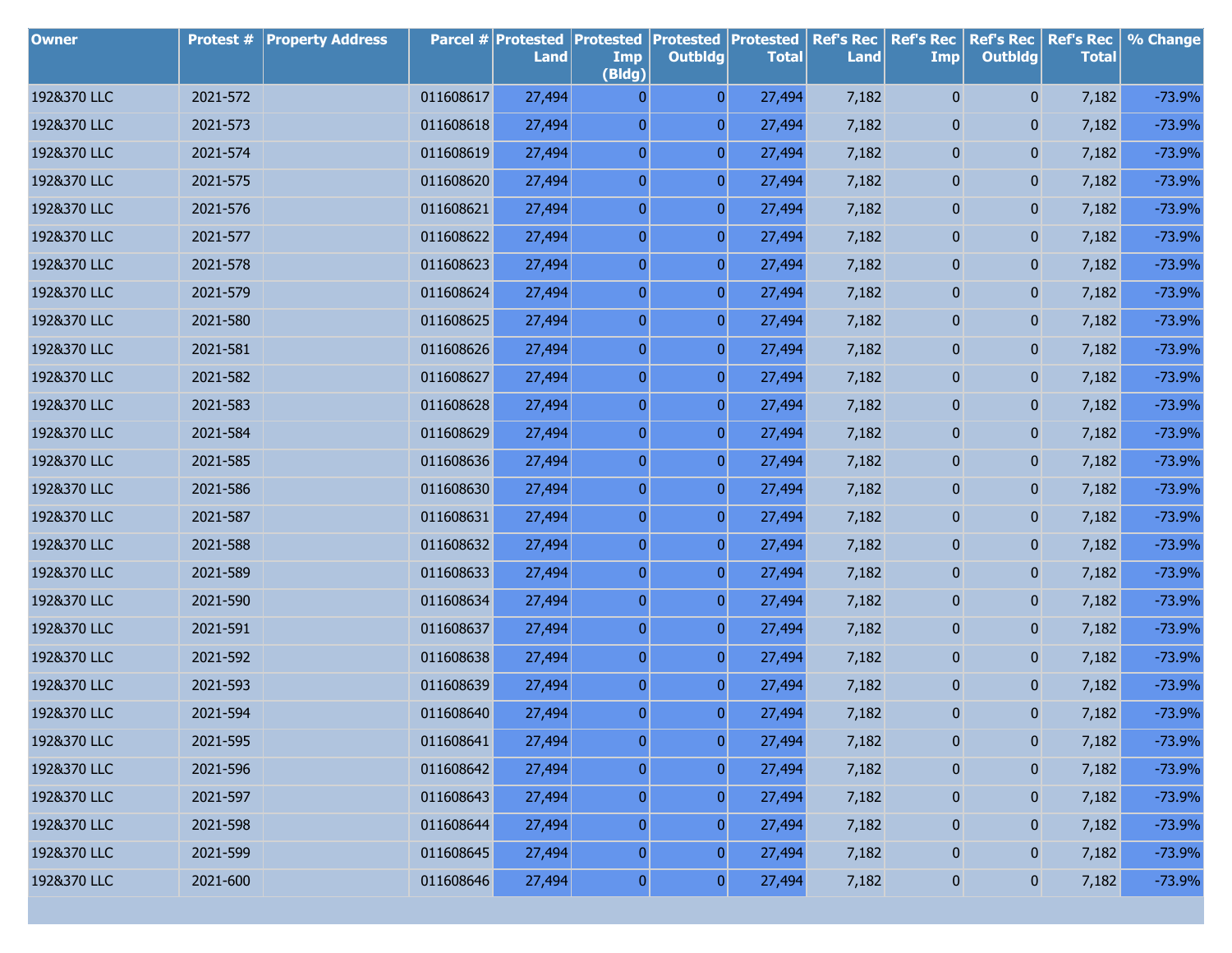| <b>Owner</b>                                            | <b>Protest #</b> | <b>Property Address</b> |           | Parcel # Protested<br>Land | <b>Protested</b><br>Imp<br>(Bldg) | <b>Protested</b><br><b>Outbldg</b> | <b>Protested</b><br><b>Total</b> | <b>Ref's Rec</b><br><b>Land</b> | <b>Ref's Rec</b><br><b>Imp</b> | <b>Ref's Rec</b><br><b>Outbldg</b> | <b>Ref's Rec</b><br><b>Total</b> | % Change |
|---------------------------------------------------------|------------------|-------------------------|-----------|----------------------------|-----------------------------------|------------------------------------|----------------------------------|---------------------------------|--------------------------------|------------------------------------|----------------------------------|----------|
| 192&370 LLC                                             | 2021-601         |                         | 011608647 | 27,494                     | 0                                 | $\overline{0}$                     | 27,494                           | 7,182                           | $\bf{0}$                       | $\mathbf{0}$                       | 7,182                            | $-73.9%$ |
| 192&370 LLC                                             | 2021-602         |                         | 011608648 | 27,494                     | $\overline{0}$                    | 0                                  | 27,494                           | 7,182                           | 0                              | $\mathbf{0}$                       | 7,182                            | $-73.9%$ |
| 192&370 LLC                                             | 2021-603         |                         | 011608649 | 27,494                     | $\overline{0}$                    | 0                                  | 27,494                           | 7,182                           | 0                              | $\mathbf{0}$                       | 7,182                            | $-73.9%$ |
| 192&370 LLC                                             | 2021-604         |                         | 011608650 | 27,494                     | $\boldsymbol{0}$                  | 0                                  | 27,494                           | 7,182                           | 0                              | 0                                  | 7,182                            | $-73.9%$ |
| 192&370 LLC                                             | 2021-605         |                         | 011608651 | 27,494                     | $\boldsymbol{0}$                  | 0                                  | 27,494                           | 7,182                           | 0                              | 0                                  | 7,182                            | $-73.9%$ |
| 192&370 LLC                                             | 2021-606         |                         | 011608652 | 27,494                     | $\boldsymbol{0}$                  | 0                                  | 27,494                           | 7,182                           | 0                              | 0                                  | 7,182                            | $-73.9%$ |
| 192&370 LLC                                             | 2021-607         |                         | 011608653 | 27,494                     | $\boldsymbol{0}$                  | 0                                  | 27,494                           | 7,182                           | 0                              | 0                                  | 7,182                            | $-73.9%$ |
| 192&370 LLC                                             | 2021-608         |                         | 011608654 | 27,494                     | $\boldsymbol{0}$                  | 0                                  | 27,494                           | 7,182                           | 0                              | 0                                  | 7,182                            | $-73.9%$ |
| 192&370 LLC                                             | 2021-609         |                         | 011608655 | 27,494                     | $\boldsymbol{0}$                  | 0                                  | 27,494                           | 7,182                           | 0                              | 0                                  | 7,182                            | $-73.9%$ |
| 192&370 LLC                                             | 2021-610         |                         | 011608656 | 27,494                     | $\boldsymbol{0}$                  | 0                                  | 27,494                           | 7,182                           | 0                              | 0                                  | 7,182                            | $-73.9%$ |
| 192&370 LLC                                             | 2021-611         |                         | 011608679 | 27,494                     | $\boldsymbol{0}$                  | 0                                  | 27,494                           | 7,182                           | 0                              | 0                                  | 7,182                            | $-73.9%$ |
| 192&370 LLC                                             | 2021-644         |                         | 011608684 | 27,494                     | $\boldsymbol{0}$                  | 0                                  | 27,494                           | 7,182                           | 0                              | 0                                  | 7,182                            | $-73.9%$ |
| 192&370 LLC                                             | 2021-615         |                         | 011608657 | 27,494                     | $\overline{0}$                    | 0                                  | 27,494                           | 7,182                           | 0                              | 0                                  | 7,182                            | $-73.9%$ |
| 192&370 LLC                                             | 2021-616         |                         | 011608658 | 27,494                     | $\boldsymbol{0}$                  | 0                                  | 27,494                           | 7,182                           | 0                              | 0                                  | 7,182                            | $-73.9%$ |
| 192&370 LLC                                             | 2021-617         |                         | 011608659 | 27,494                     | $\overline{0}$                    | 0                                  | 27,494                           | 7,182                           | 0                              | 0                                  | 7,182                            | $-73.9%$ |
| 192&370 LLC                                             | 2021-618         |                         | 011608660 | 27,494                     | $\boldsymbol{0}$                  | 0                                  | 27,494                           | 7,182                           | 0                              | 0                                  | 7,182                            | $-73.9%$ |
| 192&370 LLC                                             | 2021-619         |                         | 011608661 | 27,494                     | $\overline{0}$                    | 0                                  | 27,494                           | 7,182                           | 0                              | 0                                  | 7,182                            | $-73.9%$ |
| 192&370 LLC                                             | 2021-620         |                         | 011608662 | 27,494                     | $\boldsymbol{0}$                  | 0                                  | 27,494                           | 7,182                           | 0                              | 0                                  | 7,182                            | $-73.9%$ |
| 192&370 LLC                                             | 2021-621         |                         | 011608663 | 27,494                     | $\overline{0}$                    | 0                                  | 27,494                           | 7,182                           | 0                              | $\mathbf{0}$                       | 7,182                            | $-73.9%$ |
| 192&370 LLC                                             | 2021-622         |                         | 011608664 | 27,494                     | $\overline{0}$                    | $\overline{0}$                     | 27,494                           | 7,182                           | 0                              | $\mathbf{0}$                       | 7,182                            | $-73.9%$ |
| 90-370 LLC                                              | 2021-742         |                         | 011574720 | 1,223,000                  | 1,977,000                         | 0                                  | 3,200,000                        |                                 | 1,223,000 1,977,000            | $\overline{0}$                     | 3,200,000                        | 0.0%     |
| <b>AARON FLUCKEY</b>                                    | 2021-72          |                         | 011295589 | 149,593                    | 337,034                           | $\vert 0 \vert$                    | 486,627                          | 149,593                         | 337,034                        | $\mathbf{0}$                       | 486,627                          | 0.0%     |
| <b>ADVANTAGE</b><br><b>INVESTMENT</b><br>PROPERTIES LLC | 2021-325         |                         | 010747664 | 311,243                    | $\overline{0}$                    | $\boldsymbol{0}$                   | 311,243                          | 115,651                         | 0                              | $\mathbf{0}$                       | 115,651                          | $-62.8%$ |
| <b>ADVANTAGE</b><br><b>INVESTMENT</b><br>PROPERTIES LLC | 2021-323         |                         | 010437363 | 101,000                    | 685                               | $\boldsymbol{0}$                   | 101,685                          | 101,000                         | 685                            | $\pmb{0}$                          | 101,685                          | 0.0%     |
| <b>ADVANTAGE</b><br><b>INVESTMENT</b><br>PROPERTIES LLC | 2021-324         |                         | 010482008 | 18,000                     | $\bf{0}$                          | $\overline{0}$                     | 18,000                           | 18,000                          | $\bf{0}$                       | $\pmb{0}$                          | 18,000                           | 0.0%     |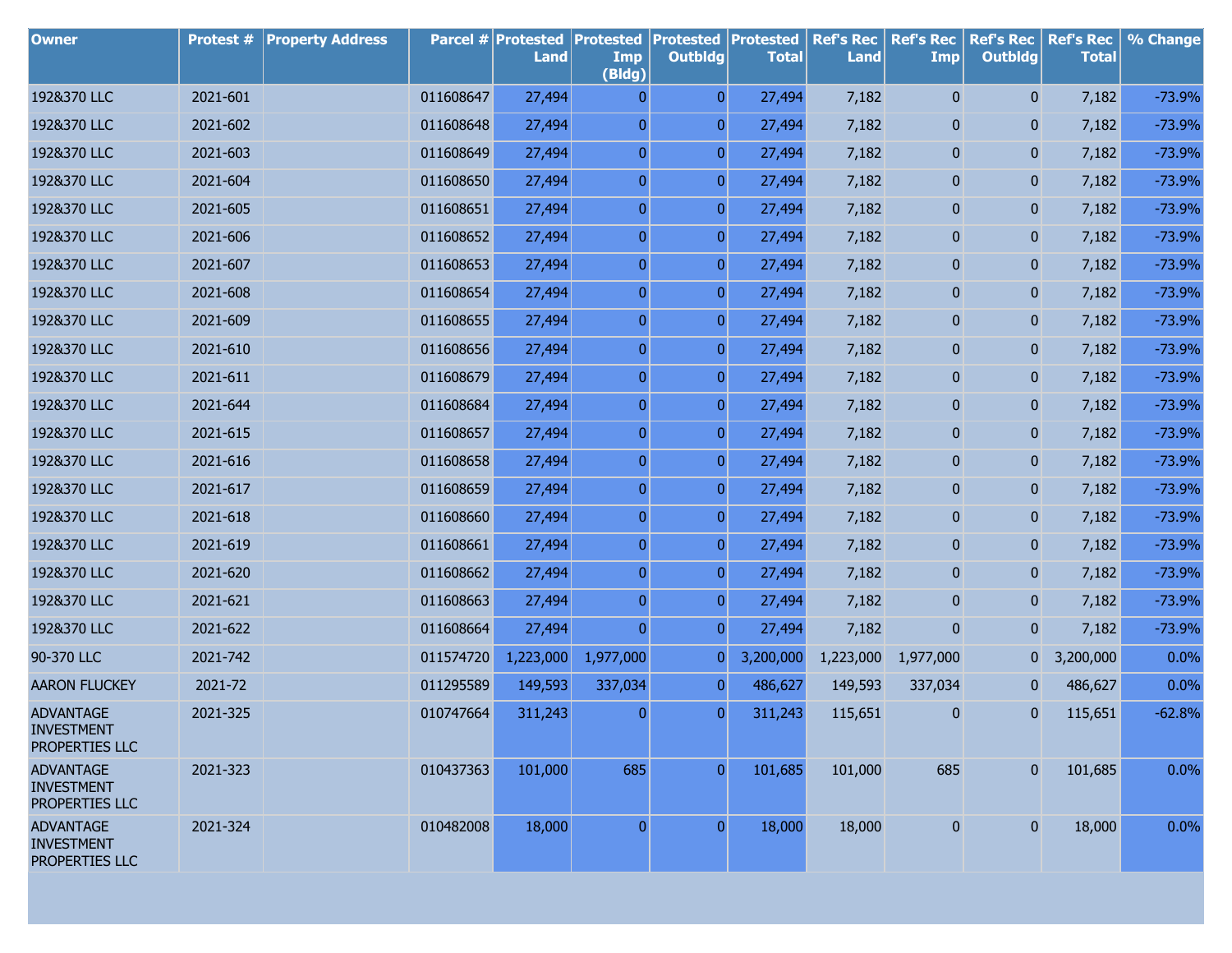| <b>Owner</b>                                                                                       | <b>Protest #</b> | <b>Property Address</b> |           | Parcel # Protested<br><b>Land</b> | <b>Protested</b><br>Imp<br>(Bldg) | <b>Protested</b><br><b>Outbldg</b> | Protested<br><b>Total</b> | <b>Ref's Rec</b><br><b>Land</b> | <b>Ref's Rec</b><br>Imp | <b>Ref's Rec</b><br><b>Outbldg</b> | <b>Ref's Rec</b><br><b>Total</b> | % Change |
|----------------------------------------------------------------------------------------------------|------------------|-------------------------|-----------|-----------------------------------|-----------------------------------|------------------------------------|---------------------------|---------------------------------|-------------------------|------------------------------------|----------------------------------|----------|
| <b>ADVANTAGE</b><br><b>INVESTMENT</b><br>PROPERTIES LLC                                            | 2021-332         |                         | 011584248 | 78,408                            | 653,400                           | $\overline{0}$                     | 731,808                   | 78,408                          | 653,400                 | 0                                  | 731,808                          | 0.0%     |
| <b>ADVANTAGE</b><br><b>INVESTMENT</b><br>PROPERTIES LLC                                            | 2021-335         |                         | 011604918 | 444,592                           | 2,735,446                         | $\overline{0}$                     | 3,180,038                 |                                 | 444,592 2,735,446       |                                    | $0\quad 3,180,038$               | 0.0%     |
| AIKEN/ROBERT L                                                                                     | 2021-78          |                         | 011271116 | 46,000                            | 248,605                           | $\overline{0}$                     | 294,605                   | 46,000                          | 248,605                 | $\mathbf{0}$                       | 294,605                          | 0.0%     |
| AJP ENTERPRISES LLC<br><b>ATTN JOHN</b><br><b>PERLEBACH</b>                                        | 2021-667         |                         | 010748776 | 349,398                           | 906,602                           | $\overline{0}$                     | 1,256,000                 | 349,398                         | 906,602                 | $\overline{0}$                     | 1,256,000                        | 0.0%     |
| <b>ALEX DRIESEN</b>                                                                                | 2021-156         |                         | 010347526 | 20,000                            | 84,669                            | $\overline{0}$                     | 104,669                   | 20,000                          | 84,669                  | $\overline{0}$                     | 104,669                          | 0.0%     |
| ALLEN/TERESA L &<br><b>JEFFREY S CO</b><br><b>TRUSTEES LIVING</b><br><b>TRUST</b>                  | 2021-349         |                         | 011247835 | 60,000                            | 338,751                           | $\overline{0}$                     | 398,751                   | 60,000                          | 338,751                 | $\overline{0}$                     | 398,751                          | 0.0%     |
| <b>AMERICAN</b><br><b>AMUSEMENTS</b><br>COMPANY/John Fox                                           | 2021-731         |                         | 011234318 | 209,709                           | 2,270,291                         | $\overline{0}$                     | 2,480,000                 | 209,709                         | 2,270,291               |                                    | $0\quad 2,480,000$               | 0.0%     |
| <b>AMERICAN LAND</b><br><b>TITLE EXCHANGE</b><br><b>COMPANY</b><br><b>ACCOMMODATOR</b><br>0832 LLC | 2021-506         |                         | 011599598 | 533,080                           | 2,116,920                         | $\overline{0}$                     | 2,650,000                 |                                 | 533,080 2,116,920       |                                    | $0\quad 2,650,000$               | 0.0%     |
| <b>ANDERS PROPERTIES</b><br><b>LLC</b>                                                             | 2021-498         |                         | 011591374 | 166,749                           | $\overline{0}$                    | $\overline{0}$                     | 166,749                   | 166,749                         | 0                       | 0                                  | 166,749                          | 0.0%     |
| <b>ANDERSON</b><br><b>PROPERTIES</b><br><b>COMPANY</b>                                             | 2021-745         |                         | 011574719 | 1,534,110                         | 3,775,890                         | 0                                  | 5,310,000                 | 1,534,110                       | 3,775,890               | 0                                  | 5,310,000                        | 0.0%     |
| ANDRES/WILLIAM C                                                                                   | 2021-8           |                         | 011108614 | 137,815                           | 261,928                           | $\overline{0}$                     | 399,743                   | 110,252                         | 261,928                 | $\overline{0}$                     | 372,180                          | $-6.9%$  |
| ANEJA/ISHROOP<br>SINGH &<br><b>RAMANPREET KAUR</b><br><b>ANEJA</b>                                 | 2021-273         |                         | 011573194 | 28,000                            | 153,297                           | $\overline{0}$                     | 181,297                   | 28,000                          | 153,297                 | $\overline{0}$                     | 181,297                          | 0.0%     |
| Angela Cole                                                                                        | 2021-42          |                         | 010575863 | 20,000                            | 109,418                           | $\mathbf{0}$                       | 129,418                   | 20,000                          | 109,418                 | $\mathbf{0}$                       | 129,418                          | 0.0%     |
| AQUA CHEM INC                                                                                      | 2021-61          |                         | 010937420 | 21,769                            | 83,375                            | $\boldsymbol{0}$                   | 105,144                   | 21,769                          | 83,375                  | $\mathbf{0}$                       | 105,144                          | 0.0%     |
| AQUA-CHEM INC                                                                                      | 2021-60          |                         | 010937447 | 21,780                            | 139,198                           | $\overline{0}$                     | 160,978                   | 21,780                          | 139,198                 | $\mathbf{0}$                       | 160,978                          | 0.0%     |
| ARMOR STORAGE V<br>LLC                                                                             | 2021-502         |                         | 010761861 | 239,372                           | 2,033,795                         | 0                                  | 2,273,167                 |                                 | 239,372 1,879,638       | $\overline{0}$                     | 2,119,010                        | $-6.8%$  |
| <b>ARMOR STORAGE VI</b><br>LLC                                                                     | 2021-503         |                         | 011575968 | 548,170                           | 1,524,830                         | 0                                  | 2,073,000                 |                                 | 548,170 1,524,830       |                                    | $0\quad 2,073,000$               | 0.0%     |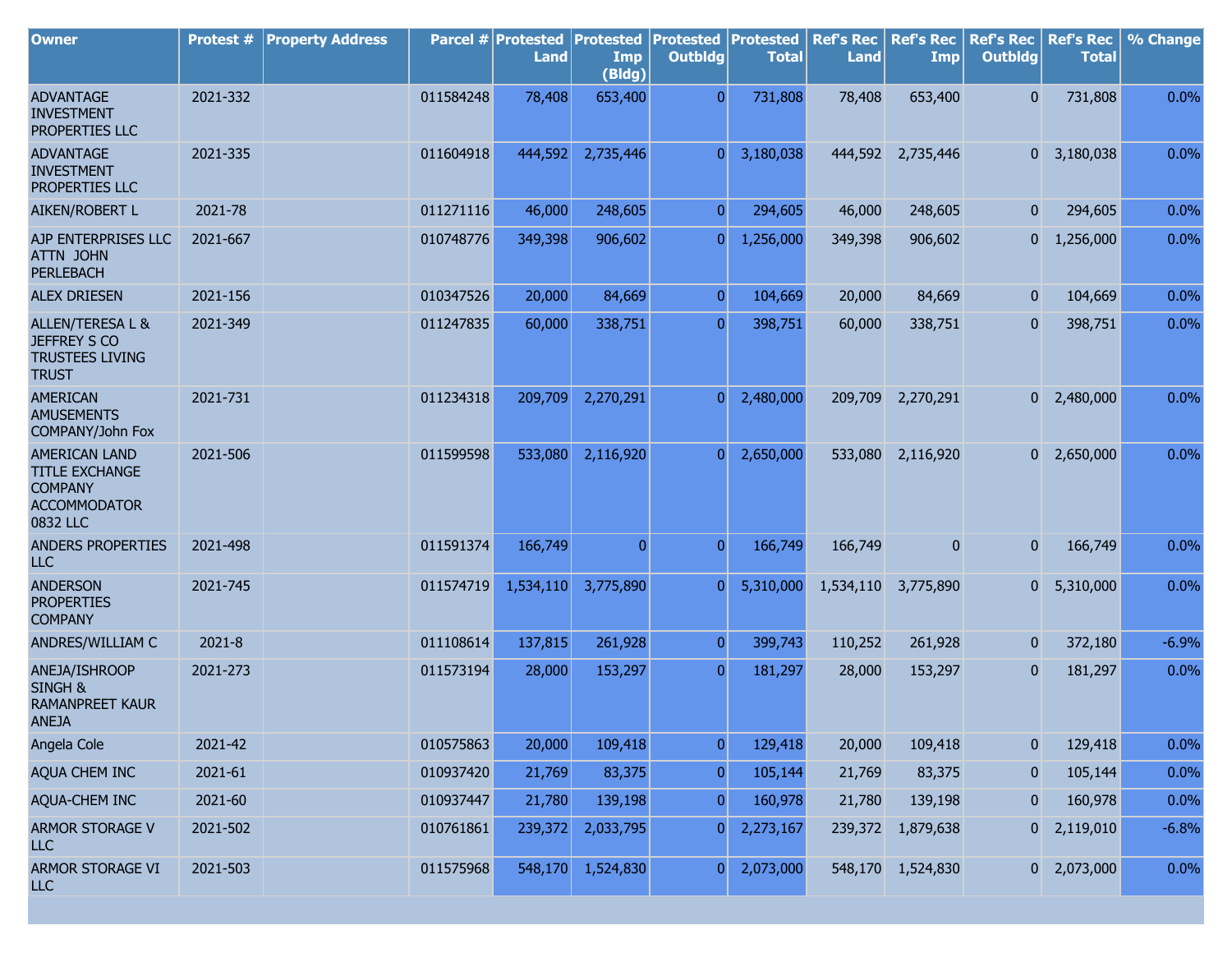| <b>Owner</b>                                                  | Protest # | <b>Property Address</b> |           | <b>Parcel # Protested</b><br><b>Land</b> | Protested<br>Imp<br>(Bldg) | <b>Protested</b><br><b>Outbldg</b> | Protested<br><b>Total</b> | <b>Ref's Rec</b><br><b>Land</b> | <b>Ref's Rec</b><br>Imp | <b>Ref's Rec</b><br><b>Outbldg</b> | <b>Ref's Rec</b><br><b>Total</b> | % Change |
|---------------------------------------------------------------|-----------|-------------------------|-----------|------------------------------------------|----------------------------|------------------------------------|---------------------------|---------------------------------|-------------------------|------------------------------------|----------------------------------|----------|
| ARMSTRONG/RUSSELL<br><b>V &amp; RHONDA</b>                    | 2021-393  |                         | 011115211 | 18,000                                   | 114,849                    | $\overline{0}$                     | 132,849                   | 18,000                          | 114,849                 | $\overline{0}$                     | 132,849                          | 0.0%     |
| ARONESENO/PATRICIA<br>A TRUSTEE LIVING<br><b>TRUST</b>        | 2021-513  |                         | 010591184 | 30,000                                   | 159,640                    | $\overline{0}$                     | 189,640                   | 30,000                          | 159,640                 | $\overline{0}$                     | 189,640                          | 0.0%     |
| <b>AUSTIN/PAUL A &amp;</b><br><b>ELIZABETH A</b>              | 2021-496  |                         | 011590308 | 118,045                                  | 350,080                    | 147,630                            | 615,755                   | 118,045                         | 350,080                 | 147,630                            | 615,755                          | 0.0%     |
| <b>AUTO ZONE INC</b><br>STORE #3789 WILSON<br>& FRANCO        | 2021-307  |                         | 011589639 | $\overline{0}$                           | 709,000                    | $\overline{0}$                     | 709,000                   | 0                               | 709,000                 | $\boldsymbol{0}$                   | 709,000                          | 0.0%     |
| <b>BALIS/DANIEL &amp;</b><br><b>PEGGY</b>                     | 2021-341  |                         | 011574769 | 24,575                                   | 5,000                      | $\overline{0}$                     | 29,575                    | 24,575                          | 5,000                   | $\mathbf{0}$                       | 29,575                           | 0.0%     |
| BARAHONA/ALEJANDR<br>$\overline{O}$                           | 2021-478  |                         | 010348298 | 20,000                                   | 112,938                    | $\overline{0}$                     | 132,938                   | 20,000                          | 112,938                 | 0                                  | 132,938                          | 0.0%     |
| <b>BARNA/NEIL R &amp;</b><br><b>JAMES R BARNA</b>             | 2021-160  |                         | 011045698 | 18,000                                   | $\mathbf{0}$               | $\overline{0}$                     | 18,000                    | 12,000                          | $\mathbf{0}$            | $\overline{0}$                     | 12,000                           | $-33.3%$ |
| <b>BARTLETT/LISA K &amp;</b><br><b>BRADLEY E</b>              | 2021-368  |                         | 011585326 | 39,000                                   | 208,054                    | $\overline{0}$                     | 247,054                   | 36,000                          | 208,054                 | $\mathbf{0}$                       | 244,054                          | $-1.2%$  |
| BATMAN/BRENT & JILL                                           | 2021-158  |                         | 011594276 | 51,300                                   | 306,486                    | $\overline{0}$                     | 357,786                   | 51,300                          | 306,486                 | $\overline{0}$                     | 357,786                          | 0.0%     |
| BATTLESON/JEAN M                                              | 2021-281  |                         | 011097574 | 320,250                                  | 750,450                    | $\overline{0}$                     | 1,070,700                 | 320,250                         | 684,750                 | $\overline{0}$                     | 1,005,000                        | $-6.1%$  |
| <b>BCR PROPERTIES</b><br><b>LIMITED</b><br><b>PARTNERSHIP</b> | 2021-470  |                         | 011084650 | 203,100                                  | $\overline{0}$             | $\overline{0}$                     | 203,100                   | 203,100                         | 0                       | $\overline{0}$                     | 203,100                          | 0.0%     |
| <b>BCR PROPERTIES</b><br><b>LIMITED</b><br><b>PARTNERSHIP</b> | 2021-471  |                         | 010603441 | 282,300                                  | $\overline{0}$             | $\Omega$                           | 282,300                   | 282,300                         | $\mathbf{0}$            | 0                                  | 282,300                          | 0.0%     |
| <b>BEAHM/MATTHEW A &amp;</b><br><b>HEATHER M</b>              | 2021-257  |                         | 011595303 | 48,300                                   | 335,140                    | $\overline{0}$                     | 383,440                   | 48,300                          | 335,140                 | $\overline{0}$                     | 383,440                          | 0.0%     |
| <b>BEL FURY</b><br><b>INVESTMENT GROUP</b><br><b>LLC</b>      | 2021-346  |                         | 010448721 | 16,000                                   | 55,098                     | $\overline{0}$                     | 71,098                    | 16,000                          | 42,298                  | $\overline{0}$                     | 58,298                           | $-18.0%$ |
| <b>BEL FURY</b><br><b>INVESTMENTS GROUP</b><br>ILC            | 2021-313  |                         | 010429263 | 51,300                                   | 90,892                     | $\overline{0}$                     | 142,192                   | 51,300                          | 33,000                  | 0                                  | 84,300                           | $-40.7%$ |
| <b>BEL FURY</b><br><b>INVESTMENTS GROUP</b><br>LLC            | 2021-314  |                         | 010444947 | 25,000                                   | 115,437                    | $\overline{0}$                     | 140,437                   | 25,000                          | 96,509                  |                                    | 121,509                          | $-13.5%$ |
| <b>BEL FURY</b><br><b>INVESTMENTS GROUP</b><br>LLC            | 2021-340  |                         | 010596739 | 18,000                                   | 115,253                    | $\overline{0}$                     | 133,253                   | 18,000                          | 115,253                 |                                    | 133,253                          | 0.0%     |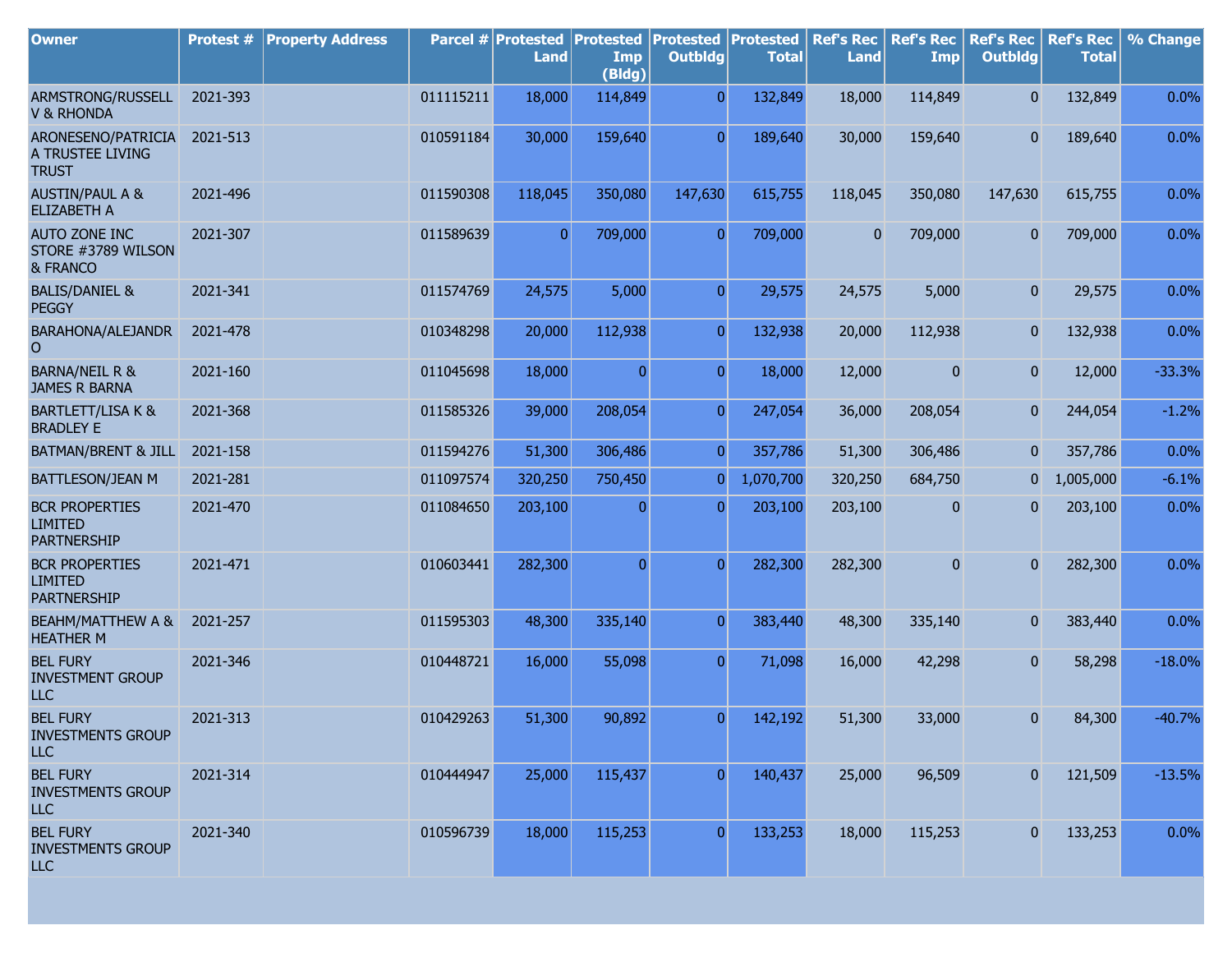| <b>Owner</b>                                              | Protest # | <b>Property Address</b> |           | Parcel # Protested<br><b>Land</b> | <b>Protested</b><br><b>Imp</b><br>(Bldg) | <b>Protested</b><br><b>Outbldg</b> | Protested<br><b>Total</b> | <b>Ref's Rec</b><br><b>Land</b> | <b>Ref's Rec</b><br>Imp | <b>Ref's Rec</b><br><b>Outbldg</b> | <b>Ref's Rec</b><br><b>Total</b> | % Change |
|-----------------------------------------------------------|-----------|-------------------------|-----------|-----------------------------------|------------------------------------------|------------------------------------|---------------------------|---------------------------------|-------------------------|------------------------------------|----------------------------------|----------|
| <b>BEL FURY</b><br><b>INVESTMENTS GROUP</b><br><b>LLC</b> | 2021-320  |                         | 011343605 | 33,000                            | 191,247                                  | $\overline{0}$                     | 224,247                   | 33,000                          | 191,247                 | $\overline{0}$                     | 224,247                          | 0.0%     |
| <b>BEL FURY</b><br><b>INVESTMENTS GROUP</b><br><b>LLC</b> | 2021-312  |                         | 010386823 | 26,000                            | 125,294                                  | $\overline{0}$                     | 151,294                   | 26,000                          | 112,838                 | $\overline{0}$                     | 138,838                          | $-8.2%$  |
| <b>BEL FURY</b><br><b>INVESTMENTS GROUP</b><br><b>LLC</b> | 2021-316  |                         | 010611681 | 19,000                            | 66,495                                   | $\overline{0}$                     | 85,495                    | 19,000                          | 66,495                  | $\overline{0}$                     | 85,495                           | 0.0%     |
| <b>BEL FURY</b><br><b>INVESTMENTS GROUP</b><br><b>LLC</b> | 2021-315  |                         | 010552375 | 20,000                            | 74,636                                   | $\overline{0}$                     | 94,636                    | 20,000                          | 74,636                  | $\overline{0}$                     | 94,636                           | 0.0%     |
| <b>BEL FURY</b><br><b>INVESTMENTS GROUP</b><br>ILC        | 2021-317  |                         | 010615636 | 18,000                            | 70,229                                   | $\overline{0}$                     | 88,229                    | 18,000                          | 70,229                  | $\overline{0}$                     | 88,229                           | 0.0%     |
| <b>BEL FURY</b><br><b>INVESTMENTS GROUP</b><br><b>LLC</b> | 2021-514  |                         | 010628517 | 18,000                            | 123,433                                  | $\overline{0}$                     | 141,433                   | 18,000                          | 103,771                 | $\mathbf{0}$                       | 121,771                          | $-13.9%$ |
| <b>BELL/DENISE A</b>                                      | 2021-284  |                         | 010794425 | 24,000                            | 151,137                                  | 0                                  | 175,137                   | 24,000                          | 149,909                 | $\mathbf{0}$                       | 173,909                          | $-0.7%$  |
| <b>BELLEVUE</b><br><b>HOSPITALITY LLC</b>                 | 2021-509  |                         | 010974253 | 382,240                           | 2,173,260                                | $\overline{0}$                     | 2,555,500                 | 382,240                         | 2,118,160               |                                    | $0\quad 2,500,400$               | $-2.2%$  |
| <b>BELLEVUE HOTEL</b><br><b>ASSOCIATES LLC</b>            | 2021-142  |                         | 011595924 | 616,830                           | 5,401,141                                | $\overline{0}$                     | 6,017,971                 | 616,830                         | 5,259,960               |                                    | 0 5,876,790                      | $-2.3%$  |
| <b>BELLEVUE PLACE</b><br><b>APARTMENTS LLC</b>            | 2021-384  |                         | 010470964 | 74,434                            | 1,489,566                                | $\overline{0}$                     | 1,564,000                 | 74,434                          | 1,489,566               |                                    | $0\quad 1,564,000$               | 0.0%     |
| <b>BENDORF/RANDY J</b>                                    | 2021-260  |                         | 011582152 | 54,000                            | 233,810                                  | $\overline{0}$                     | 287,810                   | 50,000                          | 233,810                 | $\overline{0}$                     | 283,810                          | $-1.4%$  |
| BENSON/TIMOTHY R &<br><b>JUDITH L</b>                     | 2021-231  |                         | 011169575 | 159,058                           | 246,799                                  | 20,716                             | 426,573                   | 97,513                          | 246,799                 | 20,716                             | 365,028                          | $-14.4%$ |
| BENSON/TIMOTHY R & 2021-230<br><b>JUDITH L</b>            |           |                         | 010438335 | 35,000                            | $\overline{0}$                           | $\overline{0}$                     | 35,000                    | 35,000                          | 0                       | 0                                  | 35,000                           | 0.0%     |
| <b>BICKHAM/JASON I &amp;</b><br><b>MEGAN N</b>            | 2021-491  |                         | 011574438 | 52,000                            | 277,514                                  | $\Omega$                           | 329,514                   | 52,000                          | 277,514                 | n                                  | 329,514                          | 0.0%     |
| <b>BILGERE/MICHAEL A &amp;</b><br>NICOLE <sub>L</sub>     | 2021-28   |                         | 011306319 | 58,000                            | 273,710                                  | $\overline{0}$                     | 331,710                   | 58,000                          | 273,710                 | $\overline{0}$                     | 331,710                          | 0.0%     |
| <b>BLISS REALTY LLC</b>                                   | 2021-269  |                         | 011176091 | 66,856                            | $\overline{0}$                           | $\overline{0}$                     | 66,856                    | 42,000                          | 0                       | $\pmb{0}$                          | 42,000                           | $-37.2%$ |
| <b>BLISS REALTY LLC</b>                                   | 2021-275  |                         | 011591575 | 114,650                           | $\overline{0}$                           | $\overline{0}$                     | 114,650                   | 75,900                          | 0                       | $\boldsymbol{0}$                   | 75,900                           | $-33.8%$ |
| <b>BLISS/SUSAN MARIE</b>                                  | 2021-450  |                         | 011575646 | 126,694                           | 366,615                                  | $\overline{0}$                     | 493,309                   | 79,753                          | 366,615                 | 0                                  | 446,368                          | $-9.5%$  |
| <b>BOB DICKINSON</b>                                      | 2021-133  |                         | 010468609 | 993,906                           | 224,046                                  | 161,416                            | 1,379,368                 | 934,575                         | 224,046                 | 112,879                            | 1,271,500                        | $-7.8%$  |
| <b>BOLISH JR/STEPHEN L</b><br>& LORRAINE                  | 2021-359  |                         | 010570349 | 28,000                            | 161,700                                  | $\overline{0}$                     | 189,700                   | 28,000                          | 161,700                 | 0                                  | 189,700                          | 0.0%     |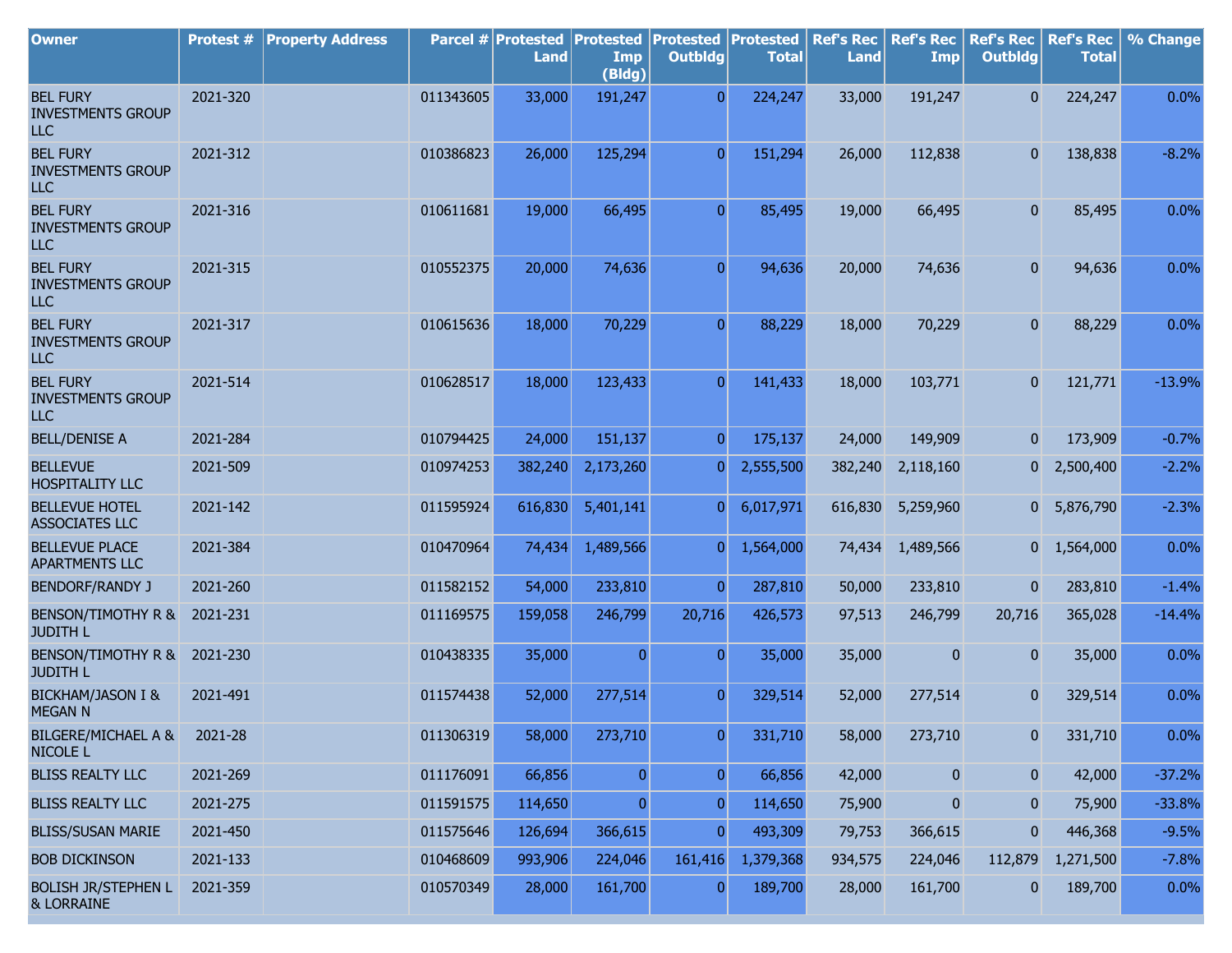| <b>Owner</b>                                                                     | Protest # | <b>Property Address</b> |           | Parcel # Protested<br><b>Land</b> | <b>Protested</b><br>Imp | <b>Protested</b><br><b>Outbldg</b> | Protested<br><b>Total</b> | <b>Ref's Rec</b><br><b>Land</b> | <b>Ref's Rec</b><br><b>Imp</b> | <b>Ref's Rec</b><br><b>Outbldg</b> | <b>Ref's Rec</b><br><b>Total</b> | % Change |
|----------------------------------------------------------------------------------|-----------|-------------------------|-----------|-----------------------------------|-------------------------|------------------------------------|---------------------------|---------------------------------|--------------------------------|------------------------------------|----------------------------------|----------|
|                                                                                  |           |                         |           |                                   | (Bldg)                  |                                    |                           |                                 |                                |                                    |                                  |          |
| <b>BOLLING/DENISE M &amp;</b><br><b>DWAYNE R TRUSTEES</b><br><b>LIVING TRUST</b> | 2021-101  |                         | 011254629 | 181,949                           | 160,727                 | $\overline{0}$                     | 342,676                   | 135,009                         | 160,727                        | $\overline{0}$                     | 295,736                          | $-13.7%$ |
| <b>BORO/MARK M &amp;</b><br><b>NANCY J</b>                                       | 2021-447  |                         | 010554742 | 31,000                            | 118,023                 | $\overline{0}$                     | 149,023                   | 31,000                          | 118,023                        | $\mathbf{0}$                       | 149,023                          | 0.0%     |
| <b>BOWEN DEBRA F</b>                                                             | 2021-215  |                         | 011563911 | 20,000                            | 105,730                 | $\overline{0}$                     | 125,730                   | 20,000                          | 105,730                        | $\overline{0}$                     | 125,730                          | 0.0%     |
| BRAMMER/DAVID L &<br><b>JERI LYNN</b>                                            | 2021-444  |                         | 010510125 | 46,000                            | 259,554                 | $\overline{0}$                     | 305,554                   | 46,000                          | 259,554                        | $\mathbf{0}$                       | 305,554                          | 0.0%     |
| <b>BRAUN/GENE &amp;</b><br><b>LYNETTE</b>                                        | 2021-688  |                         | 011341106 | 38,000                            | 239,229                 | $\overline{0}$                     | 277,229                   | 38,000                          | 239,229                        | $\overline{0}$                     | 277,229                          | 0.0%     |
| <b>BRAZEAL/TIMOTHY &amp;</b><br><b>ANNETTE</b>                                   | 2021-435  |                         | 011592906 | 252,928                           | 210,413                 | 22,611                             | 485,952                   | 205,987                         | 210,413                        | 22,611                             | 439,011                          | $-9.7%$  |
| <b>BROUSEK/PAUL J &amp;</b><br>RACHEL A HILT                                     | 2021-423  |                         | 011596024 | 54,000                            | 243,290                 | $\overline{0}$                     | 297,290                   | 54,000                          | 243,290                        | $\overline{0}$                     | 297,290                          | 0.0%     |
| <b>BROWN JR/ROBERT J</b>                                                         | 2021-221  |                         | 011574806 | 38,000                            | 215,668                 | $\overline{0}$                     | 253,668                   | 38,000                          | 215,668                        | $\mathbf{0}$                       | 253,668                          | 0.0%     |
| <b>BROWN/JONATHAN S</b><br><b>&amp; JEANNETTE M</b><br><b>MUNDELL</b>            | 2021-44   |                         | 010618589 | 24,000                            | 246,166                 | $\overline{0}$                     | 270,166                   | 24,000                          | 246,166                        | $\overline{0}$                     | 270,166                          | 0.0%     |
| <b>BRTEK/GEORGE J &amp;</b><br><b>ELIZABETH L</b>                                | 2021-469  |                         | 011586047 | 32,000                            | 175,556                 | $\overline{0}$                     | 207,556                   | 32,000                          | 175,556                        | $\mathbf{0}$                       | 207,556                          | 0.0%     |
| <b>BRUHN/T MARK &amp;</b><br><b>JEANNINE F</b>                                   | 2021-152  |                         | 010436766 | 120,000                           | 287,119                 | $\overline{0}$                     | 407,119                   | 120,000                         | 287,119                        | $\mathbf{0}$                       | 407,119                          | 0.0%     |
| BRUNING/MITCHAEL K<br>& LINDA K                                                  | 2021-128  |                         | 011108711 | 140,522                           | 236,049                 | $\overline{0}$                     | 376,571                   | 125,162                         | 236,049                        | $\overline{0}$                     | 361,211                          | $-4.1%$  |
| <b>BUCKLAND/CODY</b>                                                             | 2021-13   |                         | 011112891 | 30,000                            | 169,183                 | $\overline{0}$                     | 199,183                   | 30,000                          | 169,183                        | $\mathbf{0}$                       | 199,183                          | 0.0%     |
| <b>BUDIN/CHRISTOPHER</b><br>M                                                    | 2021-650  |                         | 010948945 | 32,000                            | 168,623                 | $\overline{0}$                     | 200,623                   | 32,000                          | 168,623                        | $\mathbf{0}$                       | 200,623                          | 0.0%     |
| <b>BUDIN/TIMOTHY</b><br>MICHAEL & DEBORAH<br><b>ANN</b>                          | 2021-511  |                         | 011017600 | 150,716                           | $\overline{0}$          | $\overline{0}$                     | 150,716                   | 94,576                          | $\bf{0}$                       | $\overline{0}$                     | 94,576                           | $-37.2%$ |
| <b>BUDIN/TIMOTHY</b><br>MICHAEL & DEBORAH<br><b>ANN</b>                          | 2021-526  |                         | 011017619 | 229,175                           | 186,823                 | $\overline{0}$                     | 415,998                   | 229,175                         | 149,005                        | $\overline{0}$                     | 378,180                          | $-9.1%$  |
| <b>BUENO/ALBERT</b>                                                              | 2021-196  |                         | 010361537 | 20,000                            | 97,000                  | $\mathbf{0}$                       | 117,000                   | 20,000                          | 97,000                         | $\mathbf{0}$                       | 117,000                          | 0.0%     |
| <b>BUFFINGTON/THOMAS</b><br>J & CAROL                                            | 2021-289  |                         | 010573178 | 24,000                            | 267,709                 | 0                                  | 291,709                   | 24,000                          | 267,709                        | $\mathbf{0}$                       | 291,709                          | 0.0%     |
| <b>BURKE/MAXINE KAY</b>                                                          | 2021-220  |                         | 011582420 | 42,000                            | 213,075                 | $\mathbf{0}$                       | 255,075                   | 42,000                          | 210,000                        | $\mathbf{0}$                       | 252,000                          | $-1.2%$  |
| <b>BURR/RANDAL E &amp;</b><br><b>TERRILL L</b>                                   | 2021-189  |                         | 011602758 | 54,000                            | 267,421                 | 0                                  | 321,421                   | 54,000                          | 251,000                        | 0                                  | 305,000                          | $-5.1%$  |
| BV 44 LLC                                                                        | 2021-504  |                         | 011599035 | 220,216                           | 987,000                 | 0                                  | 1,207,216                 | 220,216                         | 315,840                        | $\mathbf{0}$                       | 536,056                          | $-55.6%$ |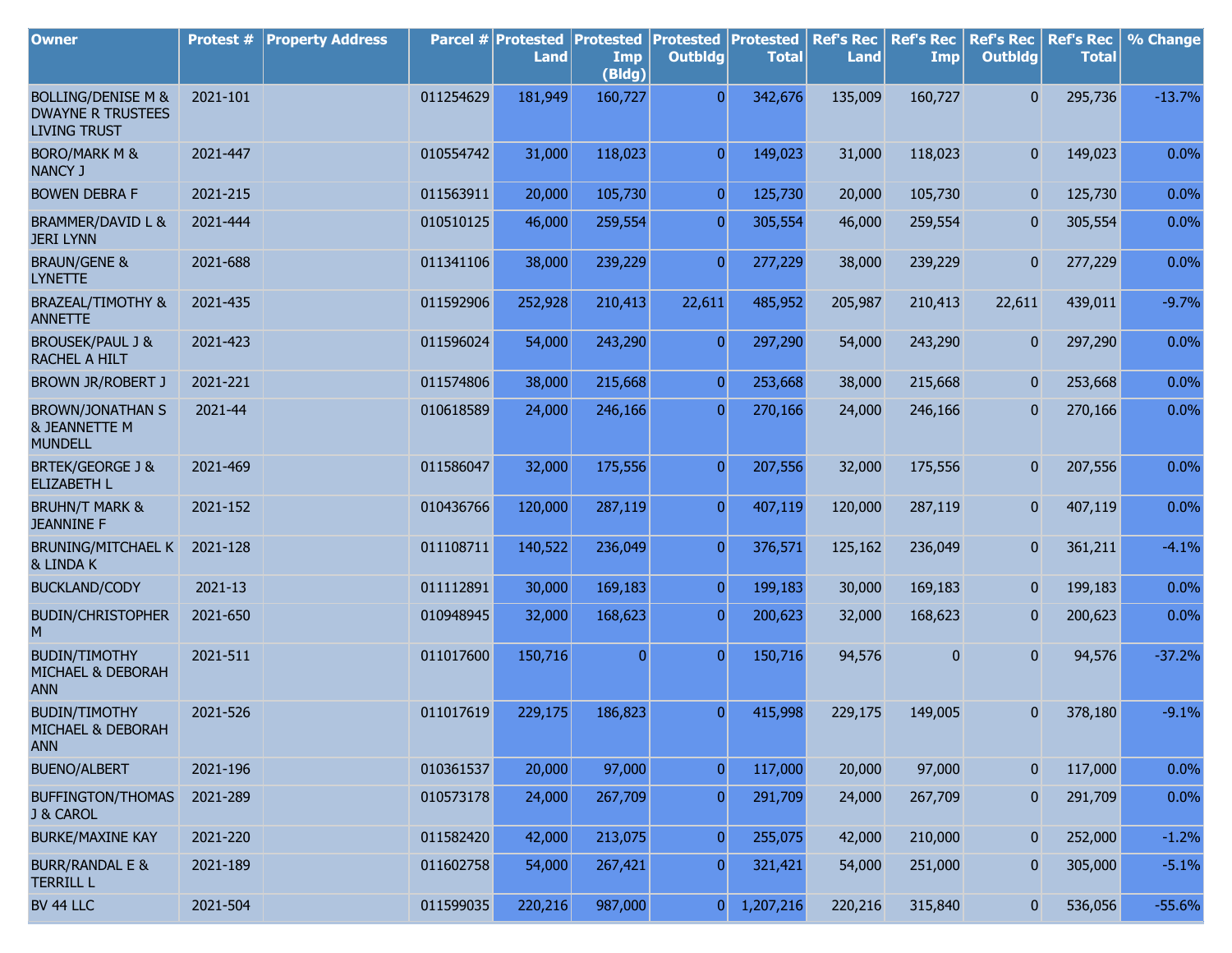| <b>Owner</b>                                                                   | Protest # | <b>Property Address</b> |           | Parcel # Protested<br><b>Land</b> | <b>Protested</b><br>Imp<br>(Bldg) | <b>Protested</b><br><b>Outbldg</b> | Protested<br><b>Total</b> | <b>Ref's Rec</b><br><b>Land</b> | <b>Ref's Rec</b><br>Imp | <b>Ref's Rec</b><br><b>Outbldg</b> | <b>Ref's Rec</b><br><b>Total</b> | % Change |
|--------------------------------------------------------------------------------|-----------|-------------------------|-----------|-----------------------------------|-----------------------------------|------------------------------------|---------------------------|---------------------------------|-------------------------|------------------------------------|----------------------------------|----------|
| CABRAL/DEBORAH<br><b>ANN</b>                                                   | 2021-377  |                         | 011594740 | 45,000                            | 248,022                           | $\overline{0}$                     | 293,022                   | 45,000                          | 248,022                 | 0                                  | 293,022                          | 0.0%     |
| CADWELL/JUSTIN &<br><b>HOLLY</b>                                               | 2021-211  |                         | 011600052 | 57,000                            | 352,269                           | $\overline{0}$                     | 409,269                   | 57,000                          | 352,269                 | 0                                  | 409,269                          | 0.0%     |
| <b>CANIGLIA JR/TONY &amp;</b><br>JANE WOLF CANIGLIA                            | 2021-206  |                         | 011581306 | 49,000                            | 381,715                           | $\overline{0}$                     | 430,715                   | 49,000                          | 345,000                 | 0                                  | 394,000                          | $-8.5%$  |
| CANIGLIA/MICHAEL                                                               | 2021-698  |                         | 011092653 | 38,000                            | 217,024                           | $\overline{0}$                     | 255,024                   | 38,000                          | 217,024                 | 0                                  | 255,024                          | 0.0%     |
| <b>CARLSON/KEVIN E &amp;</b><br><b>DEBRA WOODLE</b><br><b>CARLSON TRUSTEES</b> | 2021-222  |                         | 010614389 | 45,120                            | 505                               | $\overline{0}$                     | 45,625                    | 6,000                           | 0                       | 0                                  | 6,000                            | $-86.8%$ |
| <b>CARNES/BRANDON D</b><br>& KARA L                                            | 2021-210  |                         | 011600039 | 54,000                            | 300,688                           | $\overline{0}$                     | 354,688                   | 54,000                          | 300,688                 | 0                                  | 354,688                          | 0.0%     |
| <b>CASEY'S RETAIL</b><br><b>COMPANY ATTN</b><br><b>TYLER TRECKER</b>           | 2021-519  |                         | 011587790 | 1,230,000                         | 2,758,760                         | $\overline{0}$                     | 3,988,760                 | 1,230,000                       | 1,825,078               | 0                                  | 3,055,078                        | $-23.4%$ |
| <b>CASEY'S RETAIL</b><br><b>COMPANY ATTN</b><br><b>TYLER TRECKER</b>           | 2021-521  |                         | 011589751 | 374,792                           | 2,051,518                         | $\overline{0}$                     | 2,426,310                 | 374,792                         | 937,928                 |                                    | $0 \quad 1,312,720$              | $-45.9%$ |
| <b>CASEY'S RETAIL</b><br><b>COMPANY ATTN</b><br><b>TYLER TRECKER</b>           | 2021-522  |                         | 011591549 | 836,927                           | 3,777,263                         | $\overline{0}$                     | 4,614,190                 | 836,927                         | 1,884,805               |                                    | $0$ 2,721,732                    | $-41.0%$ |
| <b>CASEY'S RETAIL</b><br><b>COMPANY ONE SE</b><br><b>CONVENIENCE BLVD</b>      | 2021-523  |                         | 011599626 | 692,895                           | 2,126,115                         | $\overline{0}$                     | 2,819,010                 | 692,895                         | 988,611                 |                                    | $0 \quad 1,681,506$              | $-40.4%$ |
| <b>CASEY'S RETAIL</b><br><b>COMPANY ONE SE</b><br><b>CONVENIENCE BLVD</b>      | 2021-520  |                         | 011589337 | 695,101                           | 1,786,529                         | 0                                  | 2,481,630                 | 695,101                         | 806,721                 |                                    | $0 \quad 1,501,822$              | $-39.5%$ |
| <b>CASEY'S RETAIL</b><br><b>COMPANY ONE SE</b><br><b>CONVENIENCE BLVD</b>      | 2021-515  |                         | 011216824 | 399,230                           | 1,004,490                         | $\overline{0}$                     | 1,403,720                 | 399,230                         | 536,896                 | 0                                  | 936,126                          | $-33.3%$ |
| <b>CASEY'S RETAIL</b><br><b>COMPANY ONE SE</b><br><b>CONVENIENCE BLVD</b>      | 2021-516  |                         | 011285435 | 405,040                           | 1,049,350                         | $\overline{0}$                     | 1,454,390                 | 405,040                         | 531,120                 | 0                                  | 936,160                          | $-35.6%$ |
| <b>CASEY'S RETAIL</b><br><b>COMPANY ONE SE</b><br><b>CONVENIENCE BLVD</b>      | 2021-517  |                         | 011560733 | 359,625                           | 1,143,725                         | $\overline{0}$                     | 1,503,350                 | 359,625                         | 624,421                 | 0                                  | 984,046                          | $-34.5%$ |
| <b>CASEY'S RETAIL</b><br><b>COMPANY ONE SE</b><br><b>CONVENIENCE BLVD</b>      | 2021-518  |                         | 011575418 | 88,179                            | 870,931                           | $\overline{0}$                     | 959,110                   | 88,179                          | 581,726                 | 0                                  | 669,905                          | $-30.2%$ |
| CATA/CHRISTOPHER J<br><b>&amp; JEANNA K</b>                                    | 2021-74   |                         | 011587441 | 48,000                            | 298,237                           | $\overline{0}$                     | 346,237                   | 48,000                          | 298,237                 | 0                                  | 346,237                          | 0.0%     |
| <b>CCKR LLC</b>                                                                | 2021-432  |                         | 011591545 | 163,014                           | 456,570                           | $\boldsymbol{0}$                   | 619,584                   | 183,241                         | 302,820                 | $\mathbf{0}$                       | 486,061                          | $-21.6%$ |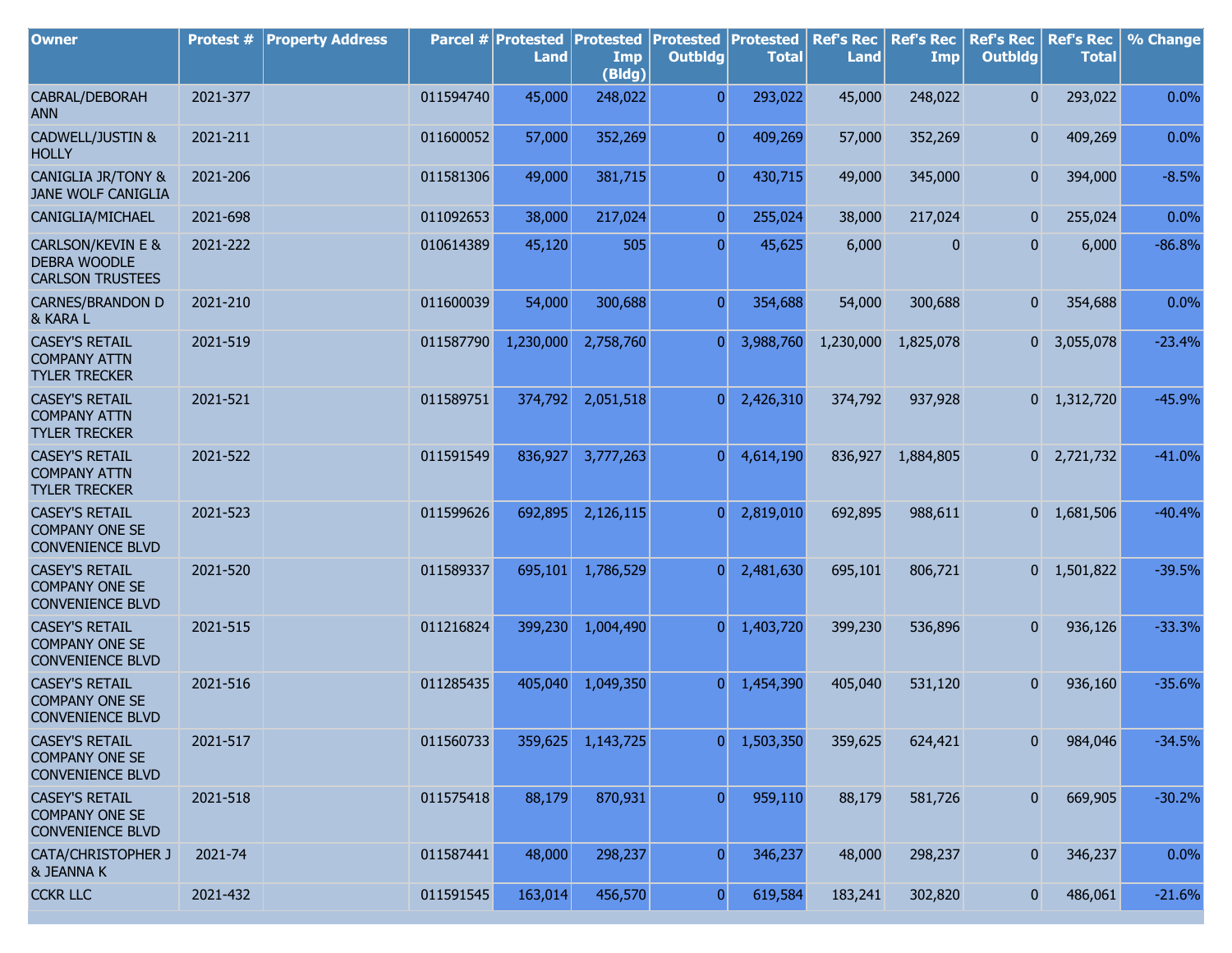| <b>Owner</b>                                                     | Protest # | <b>Property Address</b> |           | Parcel # Protested<br><b>Land</b> | <b>Protested</b><br>Imp<br>(Bldg) | <b>Protested Protested</b><br><b>Outbldg</b> | <b>Total</b> | <b>Ref's Rec</b><br><b>Land</b> | <b>Ref's Rec</b><br><b>Imp</b> | <b>Ref's Rec</b><br><b>Outbldg</b> | <b>Ref's Rec</b><br><b>Total</b> | % Change |
|------------------------------------------------------------------|-----------|-------------------------|-----------|-----------------------------------|-----------------------------------|----------------------------------------------|--------------|---------------------------------|--------------------------------|------------------------------------|----------------------------------|----------|
| <b>CHAD TROESTER</b>                                             | 2021-145  |                         | 011576396 | 33,000                            | 248,373                           | $\overline{0}$                               | 281,373      | 33,000                          | 248,373                        | $\overline{0}$                     | 281,373                          | 0.0%     |
| <b>CHANDLER</b><br><b>III/LAWRENCE F &amp;</b><br><b>RENEE M</b> | 2021-266  |                         | 010485570 | 61,438                            | 183,286                           | $\overline{0}$                               | 244,724      | 61,438                          | 175,286                        | $\mathbf{0}$                       | 236,724                          | $-3.3%$  |
| CHANDLER JR/LF<br><b>FAMILY TRUST</b>                            | 2021-177  |                         | 011580083 | 25,596                            | $\overline{0}$                    | $\overline{0}$                               | 25,596       | 25,596                          | 0                              | $\overline{0}$                     | 25,596                           | 0.0%     |
| CHANDLER JR/LF<br><b>FAMILY TRUST</b>                            | 2021-178  |                         | 011580082 | 26,554                            | 16,790                            | $\overline{0}$                               | 43,344       | 26,554                          | 16,790                         | $\overline{0}$                     | 43,344                           | 0.0%     |
| CHANDLER JR/LF<br><b>FAMILY TRUST</b>                            | 2021-176  |                         | 010957987 | 116,000                           | 202,934                           | $\overline{0}$                               | 318,934      | 116,000                         | 202,934                        | $\overline{0}$                     | 318,934                          | 0.0%     |
| <b>CHAR-DEB</b><br>PROPERTIES LLC                                | 2021-686  |                         | 011564282 | 382,783                           | 2,810,561                         | $\overline{0}$                               | 3,193,344    | 382,783                         | 2,512,261                      |                                    | 0 2,895,044                      | $-9.3%$  |
| <b>CHARTERWEST</b><br><b>NATIONAL BANK</b>                       | 2021-751  |                         | 011590758 | 616,050                           | 1,158,950                         | 0                                            | 1,775,000    | 616,050                         | 1,158,950                      |                                    | $0 \quad 1,775,000$              | 0.0%     |
| <b>CHERYL WHITE</b>                                              | 2021-163  |                         | 011573943 | 36,000                            | 195,802                           | $\overline{0}$                               | 231,802      | 36,000                          | 195,802                        | $\overline{0}$                     | 231,802                          | 0.0%     |
| <b>CHESHEK JR/GEORGE</b><br>R                                    | 2021-642  |                         | 010976795 | 67,500                            | 110,310                           | $\boldsymbol{0}$                             | 177,810      | 67,500                          | 110,310                        | $\overline{0}$                     | 177,810                          | 0.0%     |
| <b>CHRISTINA PALTANI</b>                                         | 2021-66   |                         | 010609199 | 90,960                            | 137,011                           | $\overline{0}$                               | 227,971      | 90,960                          | 137,011                        | $\mathbf{0}$                       | 227,971                          | 0.0%     |
| <b>CLR DEVELOPMENT</b><br><b>LLC</b>                             | 2021-404  |                         | 011608188 | 391,248                           | 361,996                           | $\overline{0}$                               | 753,244      | 391,248                         | 347,742                        | $\mathbf{0}$                       | 738,990                          | $-1.9%$  |
| <b>COHEN/JAMES A &amp;</b><br><b>CHERYL</b>                      | 2021-369  |                         | 011599786 | 54,000                            | 213,232                           | $\overline{0}$                               | 267,232      | 54,000                          | 213,232                        | $\overline{0}$                     | 267,232                          | 0.0%     |
| <b>CONNIE J JONES</b>                                            | 2021-165  |                         | 011593099 | 10,080                            | $\overline{0}$                    | $\overline{0}$                               | 10,080       | 10,080                          | $\mathbf{0}$                   | $\overline{0}$                     | 10,080                           | 0.0%     |
| <b>CORE BANK</b>                                                 | 2021-746  |                         | 011607048 | 584,100                           | $\overline{0}$                    | $\overline{0}$                               | 584,100      | 584,100                         | 0                              | $\overline{0}$                     | 584,100                          | 0.0%     |
| <b>CORNHUSKER ROAD</b><br><b>LLC</b>                             | 2021-538  |                         | 010982094 |                                   | 666,850 11,208,150                |                                              | 0 11,875,000 |                                 | 666,850 10,991,384             |                                    | 0 11,658,234                     | $-1.8%$  |
| <b>CORWIN HOLDINGS</b><br><b>INC</b>                             | 2021-689  |                         | 011155124 | 438,651                           | 723,794                           | $\overline{0}$                               | 1,162,445    | 438,651                         | 723,794                        |                                    | $0 \quad 1,162,445$              | 0.0%     |
| <b>CRUZ/ROMALDO &amp;</b><br>NICOLE MARIE                        | 2021-203  |                         | 010972005 | 30,000                            | 142,497                           | $\overline{0}$                               | 172,497      | 30,000                          | 142,497                        | 0                                  | 172,497                          | 0.0%     |
| CUNNINGHAM/SARAH                                                 | 2021-493  |                         | 011575805 | 31,000                            | 149,411                           | $\overline{0}$                               | 180,411      | 31,000                          | 149,411                        | 0                                  | 180,411                          | 0.0%     |
| <b>CURPHEY/MICHAEL J</b><br>& LAURA A                            | 2021-378  |                         | 011286962 | 42,000                            | 176,716                           | $\overline{0}$                               | 218,716      | 42,000                          | 168,404                        | $\boldsymbol{0}$                   | 210,404                          | $-3.8%$  |
| <b>CURTIS HARMON</b>                                             | 2021-188  |                         | 011602639 | 50,000                            | 277,543                           | $\boldsymbol{0}$                             | 327,543      | 50,000                          | 277,543                        | $\mathbf{0}$                       | 327,543                          | 0.0%     |
| CZERWINSKI/BOB                                                   | 2021-39   |                         | 010927344 | $\overline{0}$                    | 46,576                            | $\overline{0}$                               | 46,576       | $\bf{0}$                        | 46,576                         | $\boldsymbol{0}$                   | 46,576                           | 0.0%     |
| DAMMANN/MICHAEL J                                                | 2021-40   |                         | 011576345 | 28,000                            | 153,704                           | $\overline{0}$                               | 181,704      | 28,000                          | 153,704                        | $\pmb{0}$                          | 181,704                          | 0.0%     |
| DAMME/JERRY G                                                    | 2021-424  |                         | 011574105 | 207,748                           | 297,430                           | 44,544                                       | 549,722      | 160,808                         | 297,430                        | 44,544                             | 502,782                          | $-8.5%$  |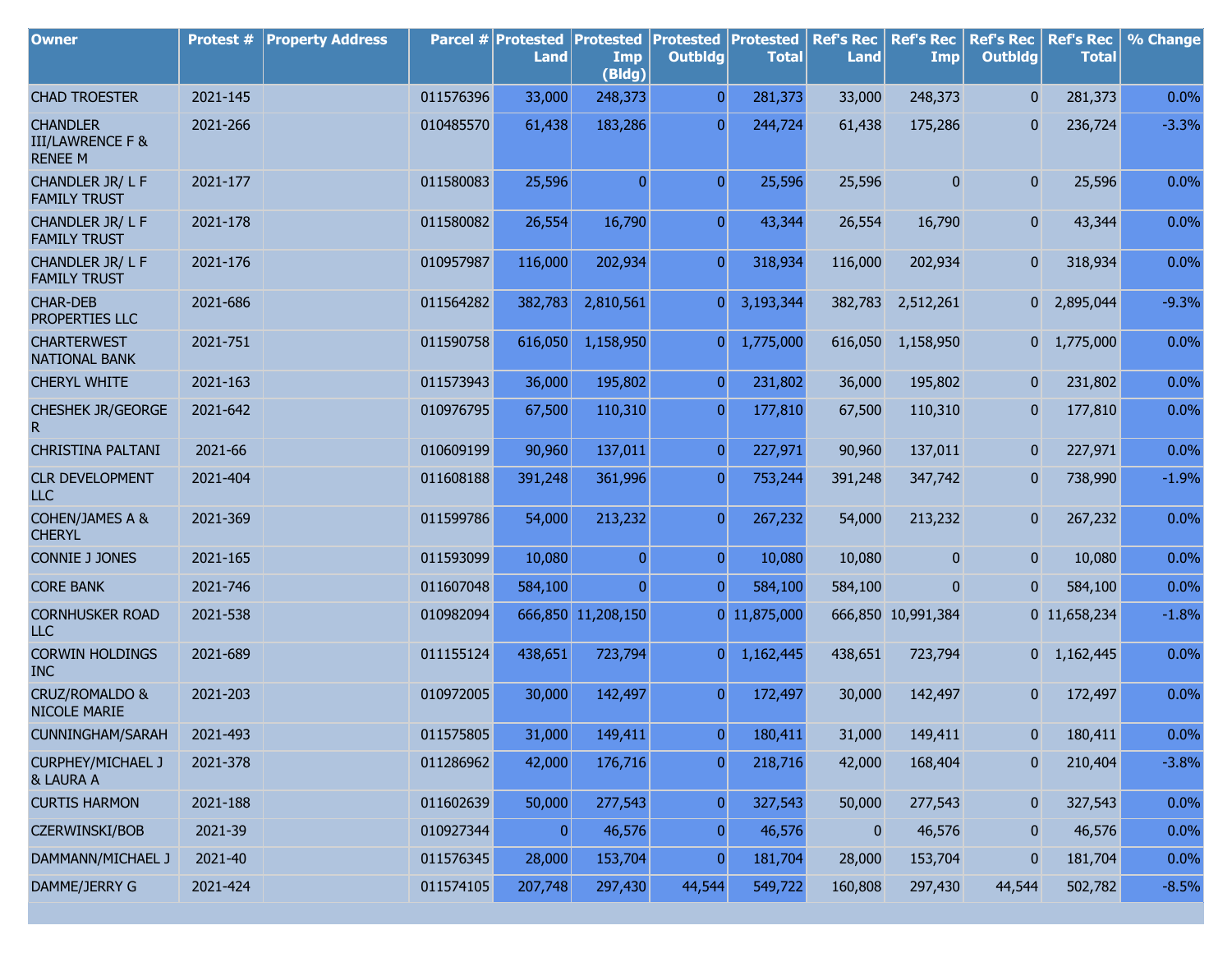| <b>Owner</b>                                                    | Protest # | <b>Property Address</b> |           | Parcel # Protested<br><b>Land</b> | <b>Protested</b><br>Imp<br>(Bldg) | <b>Protested</b><br><b>Outbldg</b> | Protested<br><b>Total</b> | <b>Ref's Rec</b><br><b>Land</b> | <b>Ref's Rec</b><br><b>Imp</b> | <b>Ref's Rec</b><br><b>Outbldg</b> | <b>Ref's Rec</b><br><b>Total</b> | % Change |
|-----------------------------------------------------------------|-----------|-------------------------|-----------|-----------------------------------|-----------------------------------|------------------------------------|---------------------------|---------------------------------|--------------------------------|------------------------------------|----------------------------------|----------|
| <b>DANIEL BUNDY</b>                                             | 2021-197  |                         | 010369023 | 550,362                           | $\mathbf{0}$                      | $\overline{0}$                     | 550,362                   | 550,362                         | $\mathbf{0}$                   | $\overline{0}$                     | 550,362                          | 0.0%     |
| <b>DANIEL NEALON</b>                                            | 2021-73   |                         | 011580264 | 99,000                            | 622,686                           | $\overline{0}$                     | 721,686                   | 99,000                          | 622,686                        | 0                                  | 721,686                          | 0.0%     |
| DAVIDSON/DEAN E &<br><b>JULIE K VERRY CO</b><br><b>TRUSTEES</b> | 2021-103  |                         | 010364633 | 58,513                            | 27,445                            | $\overline{0}$                     | 85,958                    | 58,513                          | 26,625                         | 0                                  | 85,138                           | $-1.0%$  |
| DAY/ROLAND &<br><b>RHONDA THUROW</b>                            | 2021-702  |                         | 011592325 | 58,500                            | 193,706                           | $\overline{0}$                     | 252,206                   | 58,500                          | 166,500                        | $\mathbf{0}$                       | 225,000                          | $-10.8%$ |
| DAYAN/ERIC M &<br><b>KELSEY A</b>                               | 2021-293  |                         | 010346317 | 21,000                            | 178,417                           | $\overline{0}$                     | 199,417                   | 21,000                          | 178,417                        | 0                                  | 199,417                          | 0.0%     |
| DEBOER/JOSHUA D &<br><b>LINDSEY B</b>                           | 2021-699  |                         | 011301252 | 83,740                            | 297,586                           | $\overline{0}$                     | 381,326                   | 83,740                          | 296,166                        | 0                                  | 379,906                          | $-0.4%$  |
| DEEP BLUE LLC                                                   | 2021-754  |                         | 011318120 | 542,758                           | 975,767                           | $\overline{0}$                     | 1,518,525                 | 542,758                         | 975,767                        | $\overline{0}$                     | 1,518,525                        | 0.0%     |
| DEFREESE/DAVID &<br><b>ANITA J</b>                              | 2021-402  |                         | 011597906 | 38,000                            | 191,872                           | $\overline{0}$                     | 229,872                   | 38,000                          | 191,872                        | $\mathbf{0}$                       | 229,872                          | 0.0%     |
| DENNY/MELANIE J                                                 | 2021-116  |                         | 010358897 | 65,474                            | $\overline{0}$                    | $\overline{0}$                     | 65,474                    | 7,309                           | $\overline{0}$                 | $\overline{0}$                     | 7,309                            | $-88.8%$ |
| <b>DEVRIES/ERIK F</b>                                           | 2021-48   |                         | 011170727 | 30,000                            | 168,580                           | $\overline{0}$                     | 198,580                   | 30,000                          | 168,580                        | 0                                  | 198,580                          | 0.0%     |
| DOBBS/KENNETH W &<br><b>JANET E TRUSTEES</b>                    | 2021-218  |                         | 010405003 | 207,667                           | 106,116                           | 19,578                             | 333,361                   | 160,725                         | 106,116                        | 12,438                             | 279,279                          | $-16.2%$ |
| <b>DON PALTANI</b>                                              | 2021-67   |                         | 010609423 | 23,100                            | 28,135                            | $\overline{0}$                     | 51,235                    | 23,100                          | 28,135                         | $\mathbf{0}$                       | 51,235                           | 0.0%     |
| <b>DOOLING/SUSAN K</b>                                          | 2021-434  |                         | 011593023 | 163,123                           | 317,748                           | $\overline{0}$                     | 480,871                   | 163,123                         | 317,748                        | $\mathbf{0}$                       | 480,871                          | 0.0%     |
| DORSEY/RANDY L &<br><b>KERRI A</b>                              | 2021-12   |                         | 010964843 | 29,000                            | 213,240                           | $\overline{0}$                     | 242,240                   | 29,000                          | 199,579                        | $\overline{0}$                     | 228,579                          | $-5.6%$  |
| <b>DOWD/DUANE J</b>                                             | 2021-679  |                         | 011592377 | 4,170                             | $\overline{0}$                    | $\overline{0}$                     | 4,170                     | 100                             | $\mathbf{0}$                   | $\boldsymbol{0}$                   | 100                              | $-97.6%$ |
| <b>DOWD/DUANE J</b>                                             | 2021-678  |                         | 011590688 | 119,490                           | 86,499                            | 16,395                             | 222,384                   | 72,549                          | 86,499                         | 16,395                             | 175,443                          | $-21.1%$ |
| DOWLER/SEAN &<br><b>ANDREA</b>                                  | 2021-646  |                         | 011584915 | 54,000                            | 263,351                           | $\overline{0}$                     | 317,351                   | 54,000                          | 263,351                        | 0                                  | 317,351                          | 0.0%     |
| DRAGON STORAGE<br><b>LLC</b>                                    | 2021-776  |                         | 010931759 | 489,396                           | 2,821,030                         | $\overline{0}$                     | 3,310,426                 | 489,396                         | 2,660,962                      |                                    | $0\quad 3,150,358$               | $-4.8%$  |
| DRAGON STORAGE<br><b>LLC</b>                                    | 2021-692  |                         | 011256842 | 304,920                           | 952,080                           | 0                                  | 1,257,000                 | 304,920                         | 952,080                        |                                    | $0\quad 1,257,000$               | 0.0%     |
| DRAPAL/EDMUND J                                                 | 2021-182  |                         | 010334297 | 38,000                            | 184,451                           | $\overline{0}$                     | 222,451                   | 35,000                          | 171,495                        | 0                                  | 206,495                          | $-7.2%$  |
| <b>DUBE/DANIEL N &amp;</b><br><b>DOROTHY J</b>                  | 2021-400  |                         | 011591050 | 26,000                            | 210,842                           | $\overline{0}$                     | 236,842                   | 26,000                          | 210,842                        | 0                                  | 236,842                          | 0.0%     |
| <b>ECKHOFF/DANIEL &amp;</b><br><b>VICKI</b>                     | 2021-292  |                         | 011596290 | 59,500                            | 313,501                           | $\overline{0}$                     | 373,001                   | 59,500                          | 313,501                        | 0                                  | 373,001                          | 0.0%     |
| EICHELBERGER/KENNE<br>TH R & ROBIN                              | 2021-507  |                         | 010456198 | 28,000                            | 121,470                           | $\overline{0}$                     | 149,470                   | 28,000                          | 121,470                        | $\mathbf{0}$                       | 149,470                          | 0.0%     |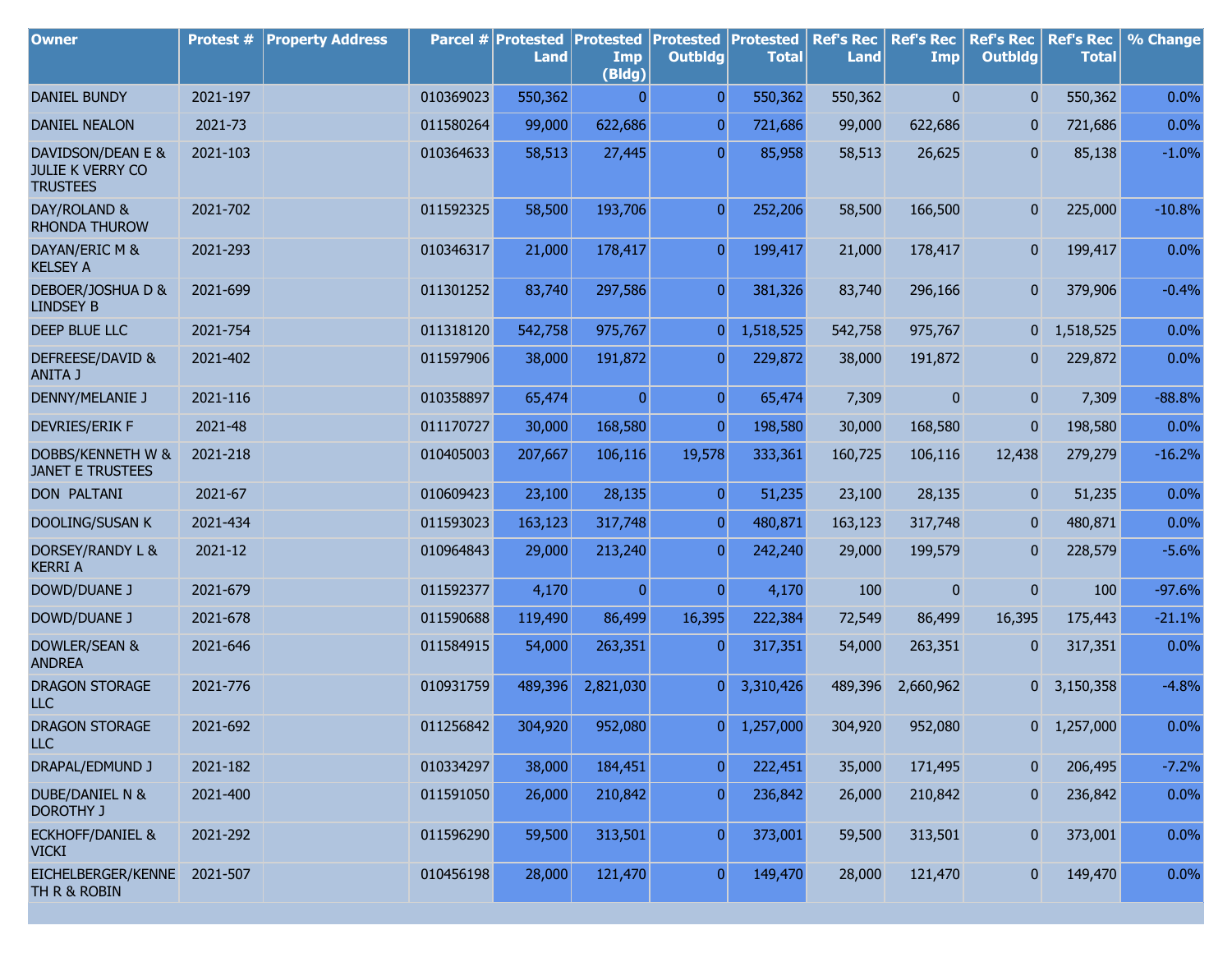| <b>Owner</b>                                                                                  | Protest # | <b>Property Address</b> |           | Parcel # Protested<br>Land | <b>Protested</b><br>Imp | <b>Protested</b><br><b>Outbldg</b> | <b>Protested</b><br><b>Total</b> | <b>Ref's Rec</b><br><b>Land</b> | <b>Ref's Rec</b><br><b>Imp</b> | <b>Ref's Rec</b><br><b>Outbldg</b> | <b>Ref's Rec</b><br><b>Total</b> | % Change |
|-----------------------------------------------------------------------------------------------|-----------|-------------------------|-----------|----------------------------|-------------------------|------------------------------------|----------------------------------|---------------------------------|--------------------------------|------------------------------------|----------------------------------|----------|
|                                                                                               |           |                         |           |                            | (Bldg)                  |                                    |                                  |                                 |                                |                                    |                                  |          |
| <b>ELLIS/JAMES S</b>                                                                          | 2021-15   |                         | 010567658 | 94,542                     | 265,322                 | $\overline{0}$                     | 359,864                          | 94,542                          | 254,302                        | $\overline{0}$                     | 348,844                          | $-3.1%$  |
| ELLISON/LARRY J &<br><b>GAIL L TRUSTEE</b><br><b>LIVING TRUST</b>                             | 2021-274  |                         | 011586542 | 129,000                    | 623,720                 | $\overline{0}$                     | 752,720                          | 129,000                         | 623,720                        | 0                                  | 752,720                          | 0.0%     |
| ELMORE/JASON W &<br><b>ALICIA K TRUSTEES</b><br><b>LIVING TRUST</b>                           | 2021-280  |                         | 011592367 | 274,420                    | 594,858                 | $\overline{0}$                     | 869,278                          | 274,420                         | 594,858                        | $\mathbf{0}$                       | 869,278                          | 0.0%     |
| <b>EMMA'S PLACE LLC</b>                                                                       | 2021-298  |                         | 010608400 | 23,196                     | 192,804                 | $\mathbf 0$                        | 216,000                          | 23,196                          | 192,804                        | $\mathbf{0}$                       | 216,000                          | 0.0%     |
| <b>EMMA'S PLACE LLC</b>                                                                       | 2021-299  |                         | 010608311 | 10,982                     | 109,018                 | $\overline{0}$                     | 120,000                          | 10,982                          | 109,018                        | 0                                  | 120,000                          | 0.0%     |
| <b>EMMEL/THOMAS</b><br><b>BRIAN &amp; JULIE ANN</b><br><b>TRUSTEES LIVING</b><br><b>TRUST</b> | 2021-219  |                         | 011271094 | 46,000                     | 233,396                 | $\overline{0}$                     | 279,396                          | 46,000                          | 233,396                        | 0                                  | 279,396                          | 0.0%     |
| EVANS/JAMES K &<br><b>CATHERINE A</b>                                                         | 2021-727  |                         | 011108657 | 194,148                    | $\overline{0}$          | $\overline{0}$                     | 194,148                          | 194,148                         | $\overline{0}$                 | $\mathbf{0}$                       | 194,148                          | 0.0%     |
| EVANS/JAMES K &<br><b>CATHERINE A</b>                                                         | 2021-728  |                         | 011108584 | 121,162                    | 177,379                 | $\overline{0}$                     | 298,541                          | 121,162                         | 177,379                        | $\mathbf{0}$                       | 298,541                          | 0.0%     |
| EVERITT/ADAM                                                                                  | 2021-361  |                         | 010945989 | 25,000                     | 147,037                 | $\overline{0}$                     | 172,037                          | 25,000                          | 147,037                        | 0                                  | 172,037                          | 0.0%     |
| <b>EVERS/STEVEN R</b>                                                                         | 2021-445  |                         | 011600480 | 83,000                     | $\overline{0}$          | $\overline{0}$                     | 83,000                           | 83,000                          | 0                              | 0                                  | 83,000                           | 0.0%     |
| <b>EVERS/STEVEN R</b>                                                                         | 2021-451  |                         | 011600407 | 83,000                     | $\overline{0}$          | $\overline{0}$                     | 83,000                           | 83,000                          | $\overline{0}$                 | $\mathbf{0}$                       | 83,000                           | 0.0%     |
| <b>FAIRVIEW GOLF</b><br><b>COMPANY INC</b>                                                    | 2021-654  |                         | 011287985 | 120,840                    | 56,260                  | $\overline{0}$                     | 177,100                          | 120,840                         | 56,260                         | 0                                  | 177,100                          | $0.0\%$  |
| <b>FAIRVIEW GOLF</b><br><b>COMPANY INC</b>                                                    | 2021-671  |                         | 011574319 | 213,960                    | 75,040                  | $\overline{0}$                     | 289,000                          | 213,960                         | 75,040                         | 0                                  | 289,000                          | 0.0%     |
| <b>FAIRVIEW GOLF</b><br><b>COMPANY INC</b>                                                    | 2021-655  |                         | 011318171 | 7,327                      | 54,673                  | $\overline{0}$                     | 62,000                           | 7,327                           | 54,673                         | 0                                  | 62,000                           | 0.0%     |
| <b>FAIRVIEW GOLF</b><br><b>COMPANY INC</b>                                                    | 2021-657  |                         | 011572445 | 114,480                    | 56,220                  | $\overline{0}$                     | 170,700                          | 114,480                         | 56,220                         | $\mathbf{0}$                       | 170,700                          | 0.0%     |
| <b>FAIRVIEW GOLF</b><br><b>COMPANY INC</b>                                                    | 2021-669  |                         | 011293365 | 188,400                    | 56,300                  | $\overline{0}$                     | 244,700                          | 188,400                         | 56,300                         | $\mathbf{0}$                       | 244,700                          | 0.0%     |
| <b>FAIRVIEW GOLF</b><br><b>COMPANY INC</b>                                                    | 2021-670  |                         | 011293373 | 37,260                     | 18,740                  | 0                                  | 56,000                           | 37,260                          | 18,740                         | 0                                  | 56,000                           | 0.0%     |
| <b>FAIRVIEW GOLF</b><br><b>COMPANY INC</b>                                                    | 2021-668  |                         | 011293357 | 249,300                    | 561,120                 | $\overline{0}$                     | 810,420                          | 249,300                         | 561,120                        | 0                                  | 810,420                          | 0.0%     |
| <b>FANDRICH/TODD &amp;</b><br><b>TAMERA</b>                                                   | 2021-127  |                         | 011108738 | 138,356                    | 313,761                 | $\overline{0}$                     | 452,117                          | 122,996                         | 313,761                        | 0                                  | 436,757                          | $-3.4%$  |
| FEALA/JAY F & SHERI                                                                           | 2021-126  |                         | 011108673 | 135,378                    | 247,163                 | $\boldsymbol{0}$                   | 382,541                          | 120,018                         | 247,163                        | 0                                  | 367,181                          | $-4.0%$  |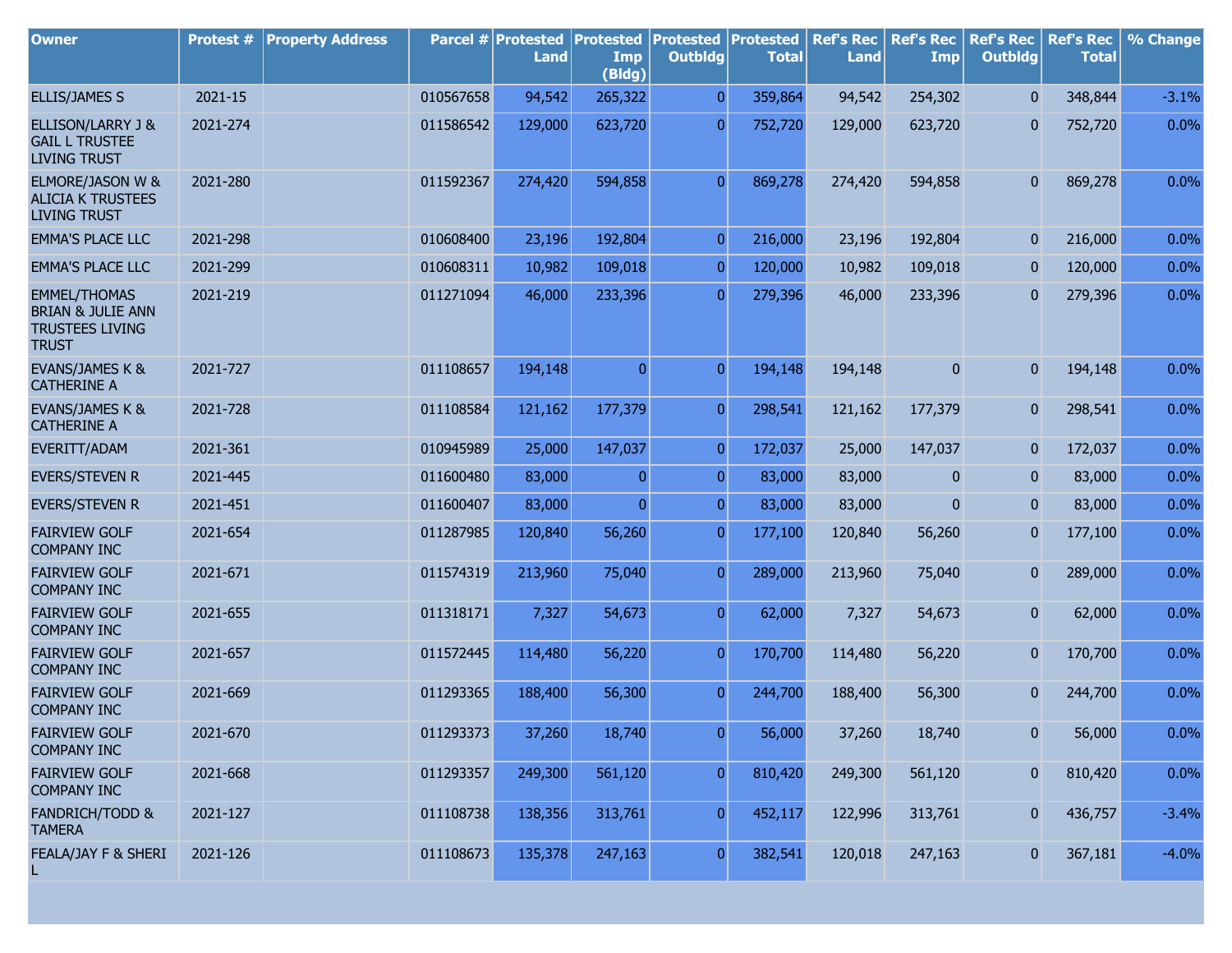| <b>Owner</b>                                                                | Protest # | <b>Property Address</b> |           | Parcel # Protested<br><b>Land</b> | <b>Protested</b><br>Imp<br>(Bldg) | <b>Protested Protested</b><br><b>Outbldg</b> | <b>Total</b> | <b>Ref's Rec</b><br><b>Land</b> | <b>Ref's Rec</b><br><b>Imp</b> | <b>Ref's Rec</b><br><b>Outbldg</b> | <b>Ref's Rec</b><br><b>Total</b> | % Change |
|-----------------------------------------------------------------------------|-----------|-------------------------|-----------|-----------------------------------|-----------------------------------|----------------------------------------------|--------------|---------------------------------|--------------------------------|------------------------------------|----------------------------------|----------|
| FEUKER/JEFFREY S &<br><b>KELLY R TRUSTEES</b><br><b>LIVING TRUST</b>        | 2021-263  |                         | 011579538 | 171,795                           | 581,689                           | $\Omega$                                     | 753,484      | 171,795                         | 581,689                        | $\overline{0}$                     | 753,484                          | 0.0%     |
| <b>FIBICH/DONALD J &amp;</b><br><b>TAMMY J</b>                              | 2021-285  |                         | 011177322 | 139,287                           | 314,791                           | 101,689                                      | 555,767      | 90,828                          | 314,791                        | 101,689                            | 507,308                          | $-8.7%$  |
| <b>FICENEC/TERRENCE J</b><br>& KAREN E                                      | 2021-380  |                         | 010437657 | 152,000                           | 384,025                           | $\overline{0}$                               | 536,025      | 152,000                         | 382,795                        | $\overline{0}$                     | 534,795                          | $-0.2%$  |
| <b>FIRST NATIONAL</b><br><b>BANK OF</b><br>OMAHA/ATTN-CINDY<br><b>JONES</b> | 2021-438  |                         | 011588226 | 919,110                           | 1,580,890                         | 0                                            | 2,500,000    | 919,110                         | 1,580,890                      |                                    | $0\quad 2,500,000$               | 0.0%     |
| <b>FIRST NATIONAL</b><br><b>BANK OF</b><br>OMAHA/ATTN-CINDY<br><b>JONES</b> | 2021-374  |                         | 011350954 | $\overline{0}$                    | 980,000                           | $\overline{0}$                               | 980,000      | $\overline{0}$                  | 980,000                        | $\overline{0}$                     | 980,000                          | 0.0%     |
| <b>FISCHER/DAVID R &amp;</b><br><b>KATHLEEN M</b>                           | 2021-95   |                         | 010952489 | 112,114                           | 192,237                           | 2,231                                        | 306,582      | 112,114                         | 192,237                        | 2,231                              | 306,582                          | 0.0%     |
| FLYNN/JENNIFER                                                              | 2021-62   |                         | 010339779 | 25,000                            | 189,857                           | $\overline{0}$                               | 214,857      | 25,000                          | 175,000                        | $\overline{0}$                     | 200,000                          | $-6.9%$  |
| FOLEY/SEAN P &<br><b>LAURIE A</b>                                           | 2021-92   |                         | 011561251 | 112,967                           | 324,026                           | 28,406                                       | 465,399      | 112,967                         | 324,026                        | 28,406                             | 465,399                          | 0.0%     |
| FOSTER/JUDY A                                                               | 2021-76   |                         | 011592828 | 29,000                            | 141,522                           | $\overline{0}$                               | 170,522      | 29,000                          | 141,522                        | $\overline{0}$                     | 170,522                          | 0.0%     |
| <b>FOUNTAINEBLEAU</b><br><b>APARTMENTS LLC</b>                              | 2021-505  |                         | 010628436 | 244,036                           | 2,635,964                         | 0                                            | 2,880,000    | 244,036                         | 2,252,964                      | 0                                  | 2,497,000                        | $-13.3%$ |
| FOWLER/TIMOTHY N<br>& TERESA                                                | 2021-430  |                         | 010753206 | 103,000                           | 65,935                            | $\overline{0}$                               | 168,935      | 103,000                         | 65,935                         | $\overline{0}$                     | 168,935                          | 0.0%     |
| FRANCIS/MITCHELL J<br>& CATHY L                                             | 2021-122  |                         | 010959645 | 28,000                            | 125,256                           | $\overline{0}$                               | 153,256      | 28,000                          | 125,256                        | $\overline{0}$                     | 153,256                          | 0.0%     |
| <b>FRANS/BRADLEY G</b><br><b>ETAL</b>                                       | 2021-758  |                         | 010751491 | 103,000                           | 84,657                            | $\overline{0}$                               | 187,657      | 103,000                         | 74,997                         | $\overline{0}$                     | 177,997                          | $-5.1%$  |
| FREDERICK/CAROLINE<br>J TRUSTEE LIVING<br><b>TRUST</b>                      | 2021-131  |                         | 010325492 | 38,000                            | 268,609                           | $\overline{0}$                               | 306,609      | 38,000                          | 268,609                        | $\mathbf{0}$                       | 306,609                          | 0.0%     |
| <b>FULLER/DONALD L &amp;</b><br><b>JANICE L</b>                             | 2021-168  |                         | 011579924 | 65,000                            | 353,388                           | $\overline{0}$                               | 418,388      | 65,000                          | 345,000                        | $\overline{0}$                     | 410,000                          | $-2.0%$  |
| <b>FURMANSKI/ROBERT</b><br><b>W &amp; KATHLEEN</b>                          | 2021-412  |                         | 011083484 | 54,000                            | 198,312                           | $\overline{0}$                               | 252,312      | 49,500                          | 198,312                        | $\mathbf{0}$                       | 247,812                          | $-1.8%$  |
| FUTURE HOMES INC                                                            | 2021-653  |                         | 011176113 | 253,203                           | 1,742,637                         | $\mathbf{0}$                                 | 1,995,840    | 253,203                         | 1,742,637                      |                                    | 0 1,995,840                      | 0.0%     |
| <b>GAINES/JASON</b>                                                         | 2021-264  |                         | 010346376 | 24,000                            | 104,808                           | $\mathbf{0}$                                 | 128,808      | 24,000                          | 104,808                        | $\bf{0}$                           | 128,808                          | 0.0%     |
| <b>GARCIA III/BENITO &amp;</b><br><b>MEGAN ANNE</b>                         | 2021-268  |                         | 010841253 | 24,000                            | 147,042                           | $\overline{0}$                               | 171,042      | 24,000                          | 147,042                        | $\overline{0}$                     | 171,042                          | 0.0%     |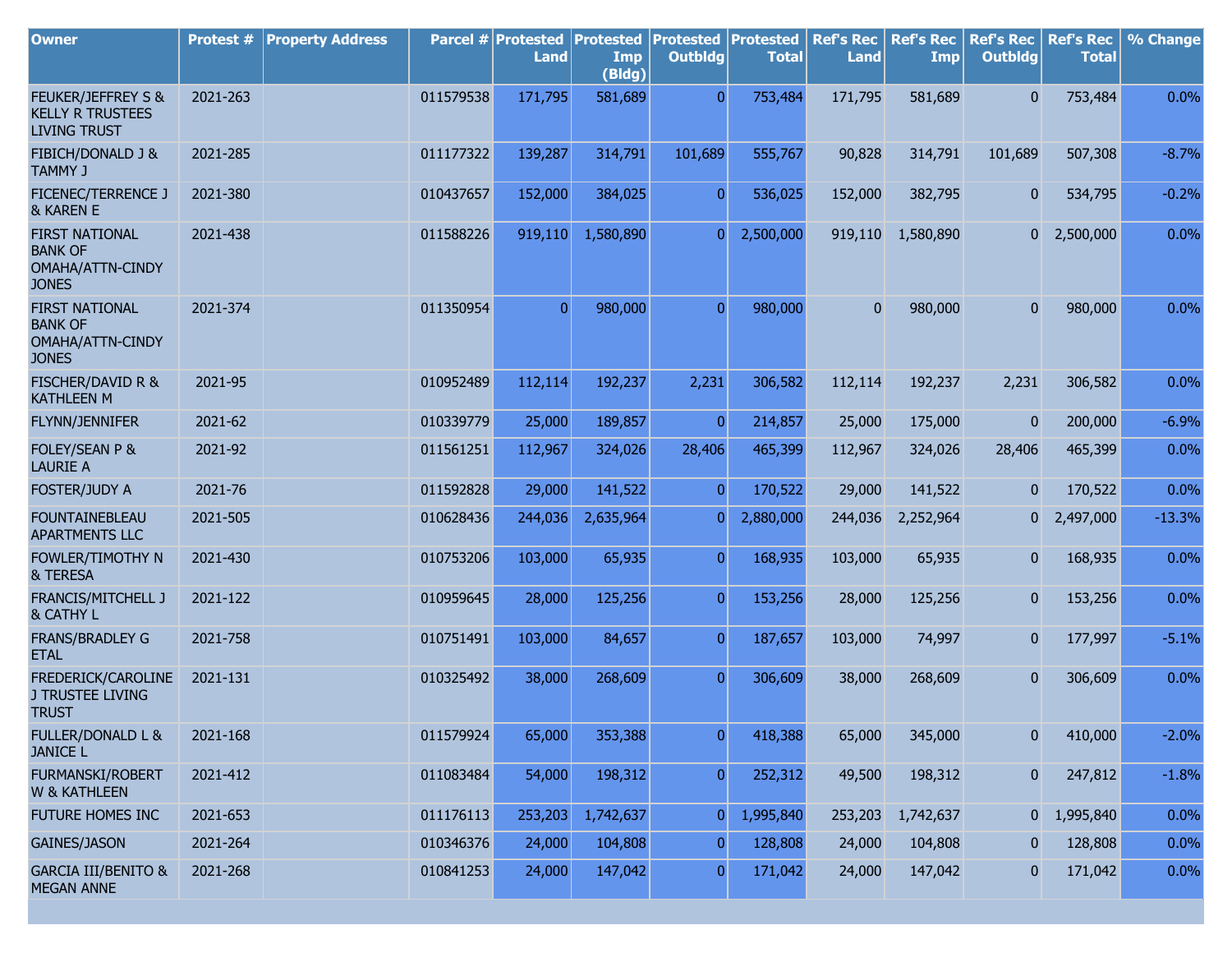| <b>Owner</b>                                                                                       | Protest #  | <b>Property Address</b> |           | Parcel # Protested<br><b>Land</b> | <b>Protested</b><br>Imp<br>(Bldg) | <b>Protested</b><br><b>Outbldg</b> | Protested<br><b>Total</b> | <b>Ref's Rec</b><br><b>Land</b> | <b>Ref's Rec</b><br>Imp | <b>Ref's Rec</b><br><b>Outbldg</b> | <b>Ref's Rec</b><br><b>Total</b> | % Change |
|----------------------------------------------------------------------------------------------------|------------|-------------------------|-----------|-----------------------------------|-----------------------------------|------------------------------------|---------------------------|---------------------------------|-------------------------|------------------------------------|----------------------------------|----------|
| GARCIA/ALFREDO &<br>PATRICIA V                                                                     | 2021-695   |                         | 010550917 | 26,000                            | 127,395                           | $\overline{0}$                     | 153,395                   | 26,000                          | 127,395                 | 0                                  | 153,395                          | 0.0%     |
| GARFIELD/ANGIELYNN<br>& SANDRA J<br><b>ROBERTSON</b>                                               | 2021-416   |                         | 011069945 | 30,000                            | 161,899                           | $\overline{0}$                     | 191,899                   | 30,000                          | 161,899                 | 0                                  | 191,899                          | 0.0%     |
| <b>GARRISON/DONALD P</b><br><b>&amp; JEAN M TRUSTEES</b><br><b>GARRISON FAMILY</b><br><b>TRUST</b> | $2021 - 6$ |                         | 011304286 | 39,000                            | 239,978                           | $\overline{0}$                     | 278,978                   | 39,000                          | 211,978                 | 0                                  | 250,978                          | $-10.0%$ |
| GAU/EUGENE J &<br><b>KATHLEEN R</b><br><b>TRUSTEES LIVING</b><br><b>TRUST</b>                      | 2021-214   |                         | 010486127 | 299,140                           | 435,107                           | $\overline{0}$                     | 734,247                   | 299,140                         | 435,107                 | 0                                  | 734,247                          | 0.0%     |
| GAUCIN/JOSE &<br><b>ELIZABETH</b>                                                                  | 2021-26    |                         | 011013354 | 38,000                            | 184,562                           | $\overline{0}$                     | 222,562                   | 38,000                          | 184,007                 | 0                                  | 222,007                          | $-0.2%$  |
| <b>GERMISHUYS/SHIRLEY</b><br>E                                                                     | 2021-356   |                         | 011597019 | 166,403                           | $\mathbf{0}$                      | $\overline{0}$                     | 166,403                   | 150,000                         | $\mathbf{0}$            | 0                                  | 150,000                          | $-9.9%$  |
| <b>GHC LLC</b>                                                                                     | 2021-301   |                         | 011572002 | 1,052,408                         | 3,947,592                         | $\overline{0}$                     | 5,000,000                 | 1,052,408                       | 2,947,592               | 0                                  | 4,000,000                        | $-20.0%$ |
| <b>GIESICK/JAMES L &amp;</b><br><b>CALLEEN S ZACH</b>                                              | 2021-50    |                         | 011308354 | 50,000                            | 216,085                           | $\overline{0}$                     | 266,085                   | 50,000                          | 216,085                 | 0                                  | 266,085                          | 0.0%     |
| <b>GILLESPIE/WILLIAM R</b><br>& LINDA L CO<br><b>TRUSTEES REVOCABLE</b><br><b>LIVING TR</b>        | 2021-225   |                         | 011289392 | 85,800                            | 420,119                           | $\overline{0}$                     | 505,919                   | 85,800                          | 420,119                 | $\overline{0}$                     | 505,919                          | 0.0%     |
| <b>GIRGIS/MAGID</b><br><b>BNIYAMIEN &amp; SARA</b><br>PHILLIP GHABOUSH                             | 2021-235   |                         | 010979867 | 46,000                            | 172,885                           | $\overline{0}$                     | 218,885                   | 46,000                          | 172,885                 | 0                                  | 218,885                          | 0.0%     |
| <b>GKM ENTERPRISES</b><br><b>INC</b>                                                               | 2021-612   |                         | 011288655 | 21,780                            | 130,098                           | $\overline{0}$                     | 151,878                   | 21,780                          | 130,098                 | 0                                  | 151,878                          | 0.0%     |
| <b>GOING VERTICAL</b><br><b>INVESTMENTS LLC</b>                                                    | 2021-656   |                         | 011572257 | 216,930                           | 1,285,890                         | $\overline{0}$                     | 1,502,820                 | 216,930                         | 1,285,890               | 0                                  | 1,502,820                        | 0.0%     |
| <b>GOLD COAST</b><br><b>TECHNOLOGIES INC</b>                                                       | 2021-539   |                         | 011083972 | 364,308                           | 8,316,692                         | $\overline{0}$                     | 8,681,000                 | 364,308                         | 8,316,692               |                                    | 0 8,681,000                      | 0.0%     |
| <b>GORTON/RICHARD &amp;</b><br><b>KATHERNE</b>                                                     | 2021-124   |                         | 011108746 | 140,793                           | 273,321                           | $\overline{0}$                     | 414,114                   | 128,293                         | 273,321                 | 0                                  | 401,614                          | $-3.0%$  |
| <b>GOUNDER</b><br><b>INVESTMENTS LLC</b><br><b>FAMILY DOLLAR</b><br>STORE #11720                   | 2021-770   |                         | 011597687 | 217,949                           | 892,051                           | $\overline{0}$                     | 1,110,000                 | 217,949                         | 892,051                 |                                    | $0 \quad 1,110,000$              | 0.0%     |
| <b>GRANITE FALLS</b><br><b>COMMERCIAL LLC</b>                                                      | 2021-709   |                         | 011598142 | 1,324,290                         | 390,710                           | $\overline{0}$                     | 1,715,000                 | 1,324,290                       | 75,710                  |                                    | $0 \quad 1,400,000$              | $-18.4%$ |
| <b>GRAY/RYAN &amp; KELLY</b>                                                                       | 2021-167   |                         | 011327073 | 39,000                            | 189,389                           | $\boldsymbol{0}$                   | 228,389                   | 39,000                          | 189,389                 | $\mathbf{0}$                       | 228,389                          | 0.0%     |

r.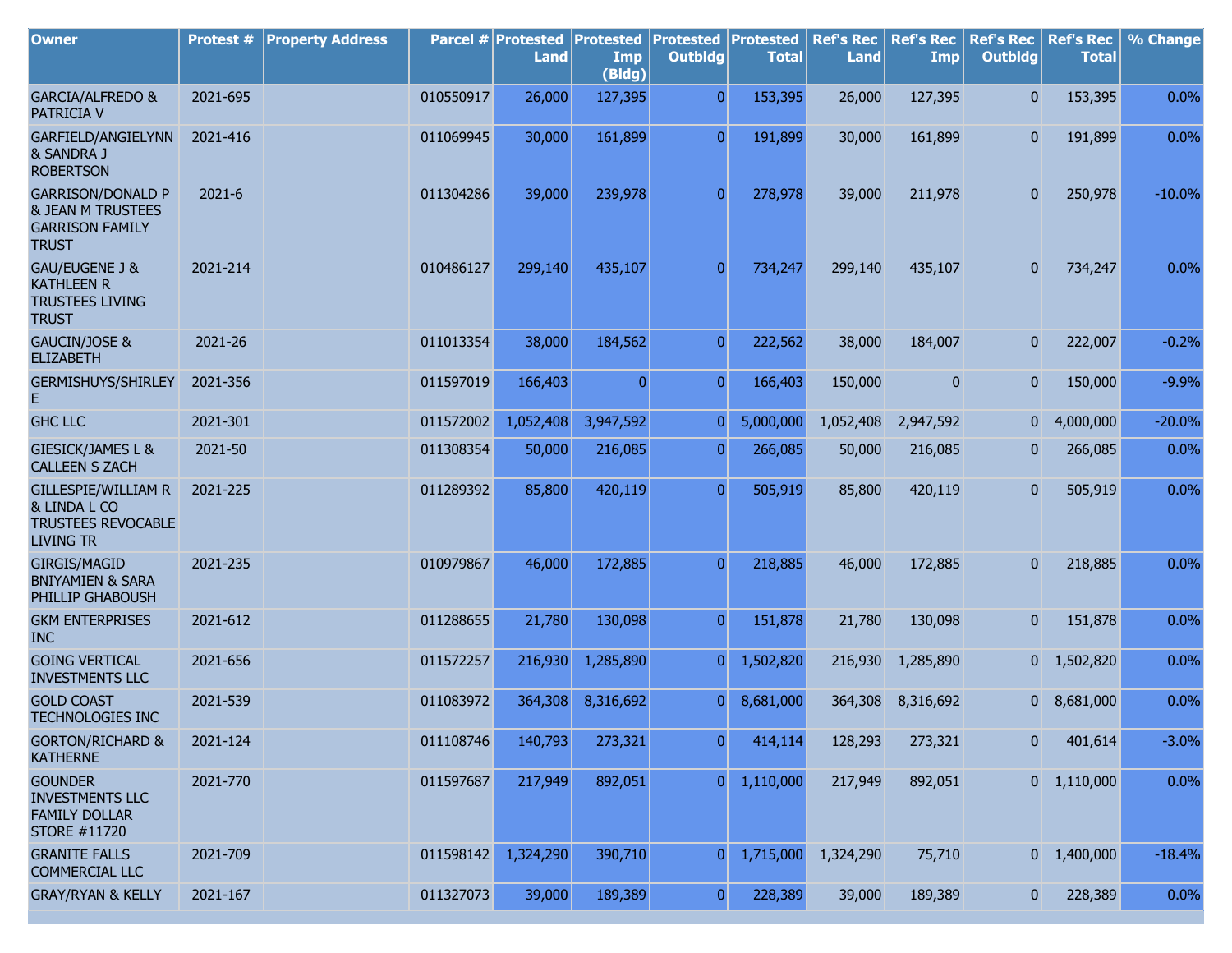| <b>Owner</b>                                      | <b>Protest #</b> | <b>Property Address</b> |           | Parcel # Protested<br><b>Land</b> | <b>Protested</b><br>Imp<br>(Bldg) | <b>Protested</b><br><b>Outbldg</b> | <b>Protested</b><br><b>Total</b> | <b>Ref's Rec</b><br><b>Land</b> | <b>Ref's Rec</b><br>Imp | <b>Ref's Rec</b><br><b>Outbldg</b> | <b>Ref's Rec</b><br><b>Total</b> | % Change |
|---------------------------------------------------|------------------|-------------------------|-----------|-----------------------------------|-----------------------------------|------------------------------------|----------------------------------|---------------------------------|-------------------------|------------------------------------|----------------------------------|----------|
| <b>GREAT WESTERN</b><br><b>BANK ATTN: FINANCE</b> | 2021-375         |                         | 011317418 | 346,725                           | 223,275                           | $\overline{0}$                     | 570,000                          | 346,725                         | 223,275                 | $\mathbf{0}$                       | 570,000                          | 0.0%     |
| <b>GREENE/JESSICA</b>                             | 2021-54          |                         | 010570209 | 28,000                            | 150,998                           | $\overline{0}$                     | 178,998                          | 28,000                          | 150,998                 | $\overline{0}$                     | 178,998                          | 0.0%     |
| <b>GRENON/DONALD E</b><br><b>TRUSTEES ETAL</b>    | 2021-388         |                         | 010745491 | 35,000                            | 156,054                           | $\overline{0}$                     | 191,054                          | 35,000                          | 156,054                 | 0                                  | 191,054                          | 0.0%     |
| <b>GRENON/NORMAN T &amp;</b><br><b>KIMBERLY A</b> | 2021-385         |                         | 010510451 | 30,000                            | 168,772                           | $\overline{0}$                     | 198,772                          | 30,000                          | 168,772                 | $\overline{0}$                     | 198,772                          | 0.0%     |
| <b>GRETNA CROWN LLC</b>                           | 2021-453         |                         | 011591294 | 10,240                            | 47,025                            | $\overline{0}$                     | 57,265                           | 10,240                          | 47,025                  | $\mathbf{0}$                       | 57,265                           | 0.0%     |
| <b>GRETNA CROWN LLC</b>                           | 2021-454         |                         | 011591296 | 10,240                            | 47,025                            | $\overline{0}$                     | 57,265                           | 10,240                          | 47,025                  | 0                                  | 57,265                           | 0.0%     |
| <b>GRETNA CROWN LLC</b>                           | 2021-455         |                         | 011591293 | 10,240                            | 47,026                            | $\overline{0}$                     | 57,266                           | 10,240                          | 47,026                  | 0                                  | 57,266                           | 0.0%     |
| <b>GRETNA CROWN LLC</b>                           | 2021-456         |                         | 011591254 | 10,240                            | 47,026                            | $\overline{0}$                     | 57,266                           | 10,240                          | 47,026                  | 0                                  | 57,266                           | 0.0%     |
| <b>GRETNA CROWN LLC</b>                           | 2021-457         |                         | 011591292 | 10,240                            | 47,025                            | $\overline{0}$                     | 57,265                           | 10,240                          | 47,025                  | 0                                  | 57,265                           | 0.0%     |
| <b>GRETNA CROWN LLC</b>                           | 2021-458         |                         | 011591289 | 10,240                            | 47,025                            | $\overline{0}$                     | 57,265                           | 10,240                          | 47,025                  | 0                                  | 57,265                           | 0.0%     |
| <b>GRETNA CROWN LLC</b>                           | 2021-459         |                         | 011591288 | 10,240                            | 47,026                            | $\overline{0}$                     | 57,266                           | 10,240                          | 47,026                  | 0                                  | 57,266                           | 0.0%     |
| <b>GRETNA CROWN LLC</b>                           | 2021-460         |                         | 011591286 | 10,240                            | 47,025                            | $\overline{0}$                     | 57,265                           | 10,240                          | 47,025                  | 0                                  | 57,265                           | 0.0%     |
| <b>GRETNA CROWN LLC</b>                           | 2021-461         |                         | 011591262 | 10,240                            | 47,025                            | $\overline{0}$                     | 57,265                           | 10,240                          | 47,025                  | 0                                  | 57,265                           | 0.0%     |
| <b>GRETNA CROWN LLC</b>                           | 2021-462         |                         | 011591261 | 10,240                            | 47,025                            | $\overline{0}$                     | 57,265                           | 10,240                          | 47,025                  | 0                                  | 57,265                           | 0.0%     |
| <b>GRETNA CROWN LLC</b>                           | 2021-463         |                         | 011591260 | 10,240                            | 47,026                            | $\overline{0}$                     | 57,266                           | 10,240                          | 47,026                  | 0                                  | 57,266                           | 0.0%     |
| <b>GRETNA CROWN LLC</b>                           | 2021-464         |                         | 011591259 | 10,240                            | 47,025                            | $\overline{0}$                     | 57,265                           | 10,240                          | 47,025                  | 0                                  | 57,265                           | 0.0%     |
| <b>GRETNA CROWN LLC</b>                           | 2021-465         |                         | 011591255 | 10,240                            | 47,026                            | $\overline{0}$                     | 57,266                           | 10,240                          | 47,026                  | 0                                  | 57,266                           | 0.0%     |
| <b>GRETNA CROWN LLC</b>                           | 2021-466         |                         | 011591287 | 10,240                            | 47,025                            | $\overline{0}$                     | 57,265                           | 10,240                          | 47,025                  | 0                                  | 57,265                           | 0.0%     |
| <b>GRETNA CROWN LLC</b>                           | 2021-452         |                         | 011591297 | 10,240                            | 47,025                            | $\mathbf{0}$                       | 57,265                           | 10,240                          | 47,025                  | 0                                  | 57,265                           | 0.0%     |
| <b>GRUBER/KENNETH &amp;</b><br><b>JERI</b>        | 2021-99          |                         | 011591334 | 98,002                            | $\mathbf{0}$                      | 0                                  | 98,002                           | 98,002                          | 0                       | 0                                  | 98,002                           | 0.0%     |
| <b>GRYTDAHL/RYAN &amp;</b><br><b>KAMMIE</b>       | 2021-674         |                         | 010332855 | 50,000                            | 288,884                           | $\mathbf{0}$                       | 338,884                          | 50,000                          | 288,884                 | 0                                  | 338,884                          | 0.0%     |
| <b>GUFFEY/LISA MARIE</b>                          | 2021-23          |                         | 010532331 | 26,000                            | 129,850                           | 0                                  | 155,850                          | 26,000                          | 129,850                 | 0                                  | 155,850                          | 0.0%     |
| <b>GURU HOMES LLC</b>                             | 2021-272         |                         | 011572945 | 28,000                            | 150,335                           | $\pmb{0}$                          | 178,335                          | 28,000                          | 150,335                 | 0                                  | 178,335                          | 0.0%     |
| <b>HABRON/NANCY A &amp;</b><br><b>TIMOTHY R</b>   | 2021-107         |                         | 010431934 | 214,580                           | 242,186                           | 159                                | 456,925                          | 158,250                         | 242,186                 | 159                                | 400,595                          | $-12.3%$ |
| <b>HAFFKE/CHAD</b>                                | 2021-135         |                         | 010589287 | 30,000                            | 167,666                           | $\boldsymbol{0}$                   | 197,666                          | 30,000                          | 167,666                 | 0                                  | 197,666                          | 0.0%     |
| <b>HAGERMAN II/JOHN</b><br><b>LUTHER</b>          | 2021-343         |                         | 011345454 | 56,000                            | 266,723                           | $\boldsymbol{0}$                   | 322,723                          | 56,000                          | 224,000                 | $\bf{0}$                           | 280,000                          | $-13.2%$ |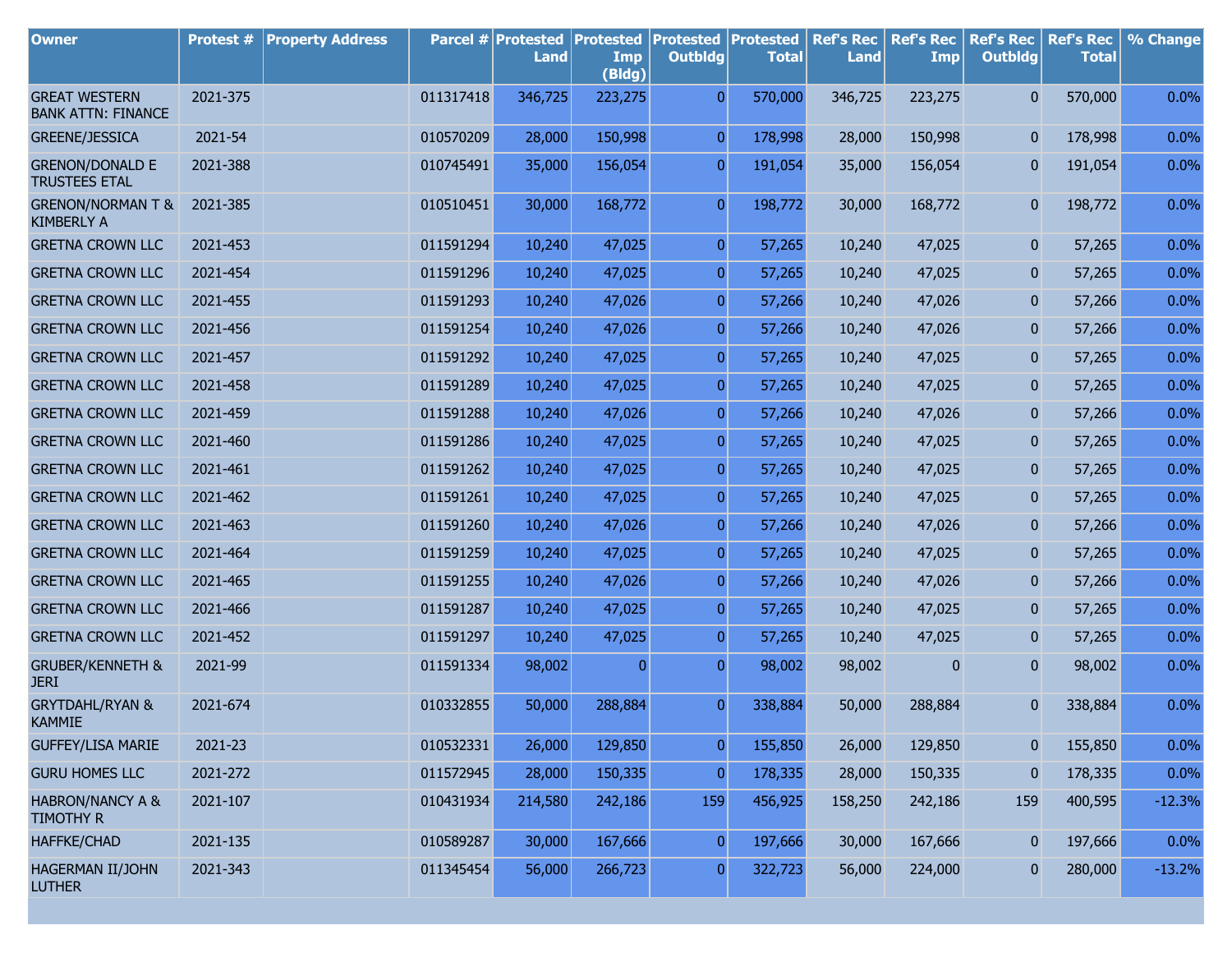| <b>Owner</b>                                                                   | <b>Protest #</b> | <b>Property Address</b> |           | Parcel # Protested<br><b>Land</b> | <b>Protested</b><br>Imp<br>(Bldg) | <b>Protested</b><br><b>Outbldg</b> | Protested<br><b>Total</b> | <b>Ref's Rec</b><br><b>Land</b> | <b>Ref's Rec</b><br>Imp | <b>Ref's Rec</b><br><b>Outbldg</b> | <b>Ref's Rec</b><br><b>Total</b> | % Change |
|--------------------------------------------------------------------------------|------------------|-------------------------|-----------|-----------------------------------|-----------------------------------|------------------------------------|---------------------------|---------------------------------|-------------------------|------------------------------------|----------------------------------|----------|
| <b>HAMILTON</b><br><b>INVESTMENTS</b><br><b>LIMITED</b><br><b>PARTNERSHIP</b>  | 2021-687         |                         | 010763937 | 635,421                           | 1,046,279                         | $\overline{0}$                     | 1,681,700                 | 635,421                         | 1,046,279               |                                    | $0 \quad 1,681,700$              | 0.0%     |
| <b>HAMILTON</b><br><b>INVESTMENTS LP C/O</b><br><b>CAREN HAMILTON</b>          | 2021-755         |                         | 011597459 | 744,802                           | 1,861,198                         | $\overline{0}$                     | 2,606,000                 | 744,802                         | 1,861,198               |                                    | $0\quad 2,606,000$               | 0.0%     |
| <b>HAMILTON/CHARLES R</b><br><b>&amp; CYNTHIA K</b>                            | 2021-431         |                         | 010614958 | 138,736                           | 200,159                           | $\overline{0}$                     | 338,895                   | 95,366                          | 200,159                 | $\overline{0}$                     | 295,525                          | $-12.8%$ |
| HANEY/MICHELLE A                                                               | 2021-481         |                         | 010403094 | 124,557                           | 429,594                           | $\overline{0}$                     | 554,151                   | 66,621                          | 429,594                 | $\mathbf{0}$                       | 496,215                          | $-10.5%$ |
| <b>HANS/ALAN R</b>                                                             | 2021-331         |                         | 011576076 | 307,431                           | 167,910                           | $\mathbf{0}$                       | 475,341                   | 307,431                         | 167,910                 | $\mathbf{0}$                       | 475,341                          | 0.0%     |
| <b>HANS/ALAN R</b>                                                             | 2021-330         |                         | 011576083 | 225,759                           | $\Omega$                          | $\Omega$                           | 225,759                   | 225,759                         | $\mathbf{0}$            | $\bf{0}$                           | 225,759                          | 0.0%     |
| HANSON/TROY A &<br><b>ANNEL</b>                                                | 2021-372         |                         | 011582741 | 90,000                            | 426,841                           | $\overline{0}$                     | 516,841                   | 90,000                          | 426,841                 | $\mathbf{0}$                       | 516,841                          | 0.0%     |
| <b>HARMAC</b><br><b>ENTERPRISES LLC</b>                                        | 2021-18          |                         | 011283203 | 204,623                           | 2,049,346                         | $\overline{0}$                     | 2,253,969                 | 204,623                         | 1,915,377               |                                    | $0\quad 2,120,000$               | $-5.9%$  |
| HAROLD E & DIANA L<br>LEE                                                      | 2021-190         |                         | 010345051 | 45,000                            | 345,992                           | $\overline{0}$                     | 390,992                   | 45,000                          | 345,992                 | $\mathbf{0}$                       | 390,992                          | 0.0%     |
| <b>HASTINGS FAMILY</b><br><b>HOLDINGS LLC</b>                                  | 2021-765         |                         | 011137274 | 507,183                           | 2,140,117                         | $\overline{0}$                     | 2,647,300                 | 507,183                         | 2,058,817               |                                    | $0\quad 2,566,000$               | $-3.1%$  |
| <b>HAYES REAL ESTATE</b><br><b>LLC ATTN MARK</b><br><b>TIBBELTS</b>            | 2021-121         |                         | 011599047 | 662,835                           | 2,452,105                         | $\overline{0}$                     | 3,114,940                 |                                 | 662,835 2,166,361       |                                    | $0$ 2,829,196                    | $-9.2%$  |
| <b>HCE-RE LLC</b>                                                              | 2021-748         |                         | 011595586 | 635,104                           | 4,764,896                         | $\overline{0}$                     | 5,400,000                 | 635,104                         | 4,184,896               |                                    | $0\quad 4,820,000$               | $-10.7%$ |
| HEIDEMAN/RICHARD J<br>& NANCY J                                                | 2021-30          |                         | 010438181 | 120,000                           | 406,202                           | $\overline{0}$                     | 526,202                   | 120,000                         | 406,202                 | $\mathbf{0}$                       | 526,202                          | 0.0%     |
| <b>HELM/RONALD J &amp;</b><br><b>KATHLEEN M</b>                                | 2021-693         |                         | 010377360 | 20,000                            | 106,471                           | $\overline{0}$                     | 126,471                   | 20,000                          | 106,471                 | $\mathbf{0}$                       | 126,471                          | 0.0%     |
| <b>HESS SR/HAROLD G &amp;</b><br><b>ELUNED G</b>                               | 2021-84          |                         | 011012730 | 34,000                            | 151,695                           | $\overline{0}$                     | 185,695                   | 34,000                          | 143,885                 | $\mathbf{0}$                       | 177,885                          | $-4.2%$  |
| <b>HESS/JANICE C</b>                                                           | 2021-411         |                         | 011255285 | 89,691                            | 281,722                           | 24,547                             | 395,960                   | 89,691                          | 281,722                 | 24,547                             | 395,960                          | 0.0%     |
| <b>HESS/JANICE C</b>                                                           | 2021-757         |                         | 010397191 | 142,344                           | 135,282                           | 2,437                              | 280,063                   | 142,344                         | 135,282                 | 2,437                              | 280,063                          | 0.0%     |
| <b>HESS/RICK A &amp; JANICE</b><br><b>A TRUSTEES</b><br><b>REVOCABLE TRUST</b> | 2021-5           |                         | 010533095 | 20,000                            | 150,785                           | 0                                  | 170,785                   | 20,000                          | 150,785                 | $\bf{0}$                           | 170,785                          | 0.0%     |
| HIGHWAY 50 LLC                                                                 | 2021-561         |                         | 010941150 | 1,067,220                         | 3,372,780                         | $\overline{0}$                     | 4,440,000                 | 1,067,220                       | 3,372,780               |                                    | $0\quad 4,440,000$               | 0.0%     |
| <b>HILGENBRINCK/TAD &amp;</b><br><b>TRAVIS MAHRT</b>                           | 2021-390         |                         | 011035234 | 24,000                            | 124,331                           | $\overline{0}$                     | 148,331                   | 24,000                          | 124,331                 | 0                                  | 148,331                          | 0.0%     |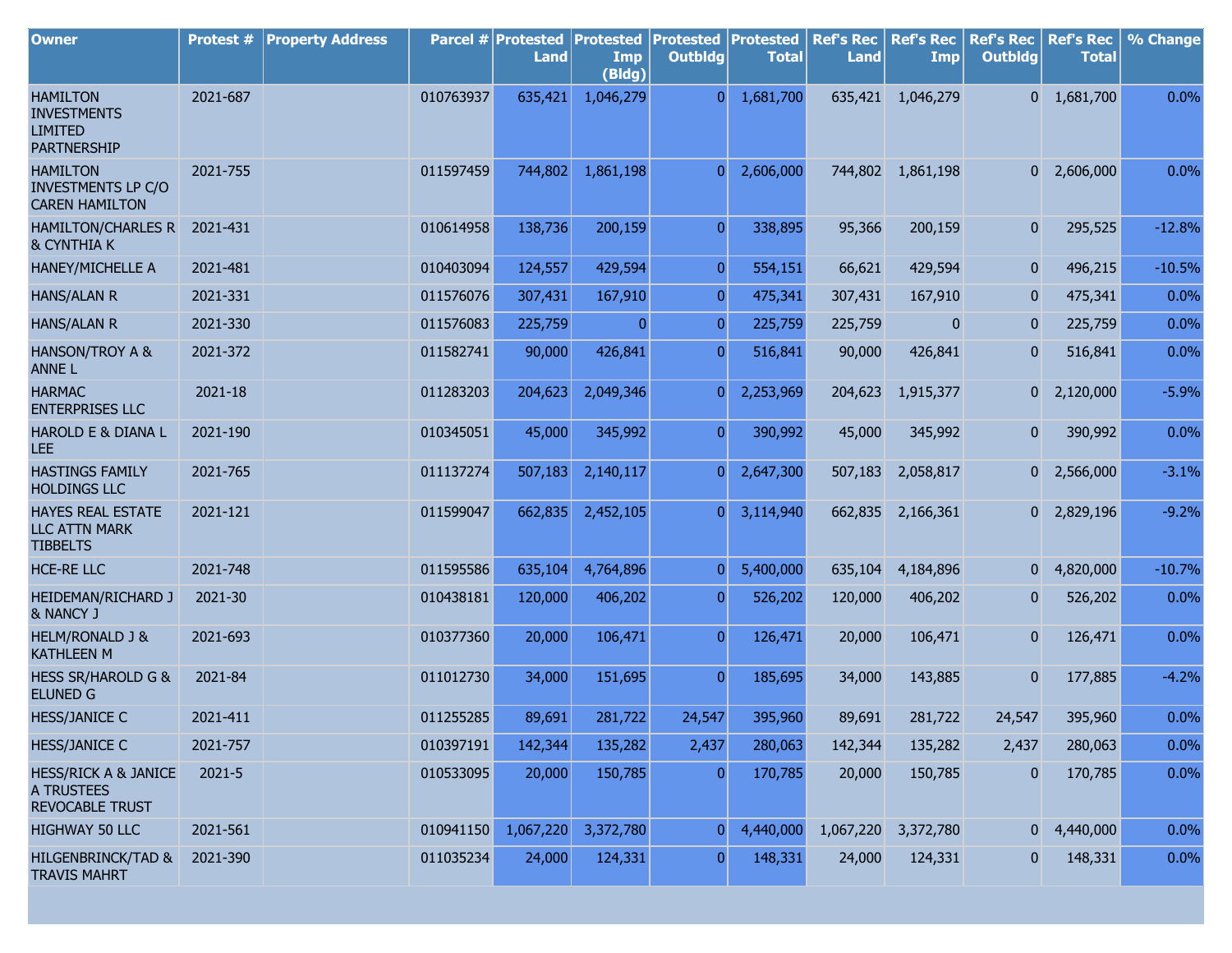| <b>Owner</b>                                                          | Protest # | <b>Property Address</b> |           | Parcel # Protested<br><b>Land</b> | <b>Protested</b><br>Imp<br>(Bldg) | <b>Protested Protested</b><br><b>Outbldg</b> | <b>Total</b> | <b>Ref's Rec</b><br><b>Land</b> | <b>Ref's Rec</b><br>Imp | <b>Ref's Rec</b><br><b>Outbldg</b> | <b>Ref's Rec</b><br><b>Total</b> | % Change |
|-----------------------------------------------------------------------|-----------|-------------------------|-----------|-----------------------------------|-----------------------------------|----------------------------------------------|--------------|---------------------------------|-------------------------|------------------------------------|----------------------------------|----------|
| HILL/LARUE EILEEN &<br><b>JOHN EDWARD</b><br><b>TRUSTEES</b>          | 2021-525  |                         | 010438009 | 120,000                           | 243,908                           | $\overline{0}$                               | 363,908      | 120,000                         | 243,908                 | $\overline{0}$                     | 363,908                          | 0.0%     |
| <b>HILLCREST SHADOW</b><br><b>LAKE LLC</b>                            | 2021-747  |                         | 011605701 | 351,104                           | 2,148,896                         | 0                                            | 2,500,000    | 351,104                         | 1,808,896               |                                    | $0\quad 2,160,000$               | $-13.6%$ |
| HINTZ/DONALD &<br><b>NORMA TRUSTEES</b><br><b>REVOCABLE TRUST</b>     | 2021-733  |                         | 010403051 | 80,023                            | 95,928                            | $\overline{0}$                               | 175,951      | 44,736                          | 95,928                  | $\mathbf{0}$                       | 140,664                          | $-20.1%$ |
| HINTZ/DONALD F &<br><b>NORMA A TRUSTEES</b><br><b>REVOCABLE TRUST</b> | 2021-734  |                         | 010364897 | 352,195                           | $\overline{0}$                    | $\overline{0}$                               | 352,195      | 337,242                         | $\bf{0}$                | $\mathbf{0}$                       | 337,242                          | $-4.2%$  |
| HINTZ/DONALD F &<br><b>NORMA A TRUSTEES</b><br><b>REVOCABLE TRUST</b> | 2021-735  |                         | 011574108 | 66,011                            | $\overline{0}$                    | $\overline{0}$                               | 66,011       | 23,403                          | $\overline{0}$          | 0                                  | 23,403                           | $-64.5%$ |
| HINTZ/DONALD F &<br><b>NORMA A TRUSTEES</b><br><b>REVOCABLE TRUST</b> | 2021-768  |                         | 010320962 | 26,000                            | 160,527                           | $\overline{0}$                               | 186,527      | 26,000                          | 160,527                 | 0                                  | 186,527                          | 0.0%     |
| <b>HINTZ/NORMA</b><br><b>TRUSTEE REVOCABLE</b><br><b>TRUST</b>        | 2021-766  |                         | 010324704 | 26,000                            | 107,192                           | $\overline{0}$                               | 133,192      | 26,000                          | 107,192                 | 0                                  | 133,192                          | 0.0%     |
| <b>HINTZ/NORMA</b><br><b>TRUSTEE REVOCABLE</b><br><b>TRUST</b>        | 2021-767  |                         | 010324712 | 26,000                            | 154,531                           | $\overline{0}$                               | 180,531      | 26,000                          | 154,531                 | 0                                  | 180,531                          | 0.0%     |
| <b>HINTZ/NORMA</b><br><b>TRUSTEE REVOCABLE</b><br><b>TRUST</b>        | 2021-732  |                         | 010398732 | 384,485                           | 236,366                           | 109                                          | 620,960      | 279,319                         | 236,366                 | 109                                | 515,794                          | $-16.9%$ |
| <b>HLAVACEK/ELEANOR F</b><br><b>ESTATE</b>                            | 2021-358  |                         | 010530673 | 57,728                            | 51,716                            | $\overline{0}$                               | 109,444      | 57,728                          | 51,716                  | 0                                  | 109,444                          | 0.0%     |
| HOFFMAN/DANIEL E &<br><b>MELISSA A</b>                                | 2021-409  |                         | 010344772 | 54,000                            | 325,281                           | $\overline{0}$                               | 379,281      | 54,000                          | 325,281                 | $\mathbf{0}$                       | 379,281                          | 0.0%     |
| HOLMES/MATTHEW<br><b>WALKER &amp; ERIN</b><br><b>MARIE</b>            | 2021-49   |                         | 011083875 | 19,000                            | 184,173                           | $\overline{0}$                               | 203,173      | 19,000                          | 184,173                 | $\mathbf{0}$                       | 203,173                          | 0.0%     |
| HOMAN/AMANDA J                                                        | 2021-35   |                         | 011591302 | 32,000                            | 189,978                           | $\overline{0}$                               | 221,978      | 32,000                          | 189,978                 | 0                                  | 221,978                          | 0.0%     |
| HONAKER/SCOTT                                                         | 2021-386  |                         | 010569669 | 21,000                            | 122,523                           | $\overline{0}$                               | 143,523      | 21,000                          | 122,523                 | 0                                  | 143,523                          | 0.0%     |
| <b>HORNE/ERIC S &amp;</b><br><b>SUZETTE A</b>                         | 2021-537  |                         | 011593654 | 54,000                            | 322,170                           | $\overline{0}$                               | 376,170      | 54,000                          | 322,170                 | $\bf{0}$                           | 376,170                          | 0.0%     |
| HOWRY/DEBORAH<br>PASONAULT TRUSTEE<br>THE PASSONAULT<br><b>TRUST</b>  | 2021-381  |                         | 010391134 | 18,000                            | 47,799                            | $\overline{0}$                               | 65,799       | 18,000                          | 47,799                  | $\pmb{0}$                          | 65,799                           | 0.0%     |
| HRL PROPERTIES LLC                                                    | 2021-704  |                         | 011583520 | 100,285                           | 158,782                           | 2,767                                        | 261,834      | 53,345                          | 158,782                 | 2,767                              | 214,894                          | $-17.9%$ |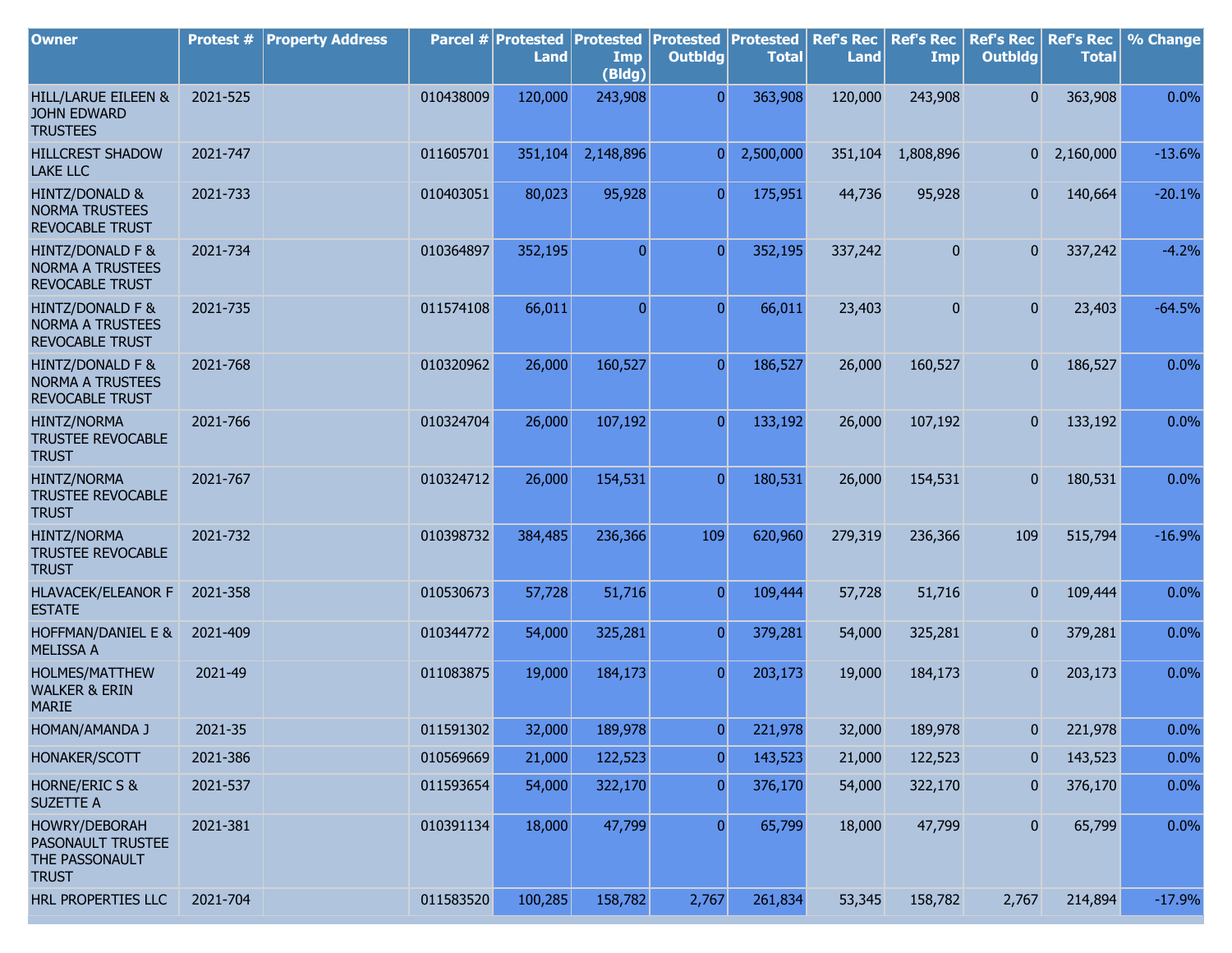| <b>Owner</b>                                                                  | Protest #  | <b>Property Address</b> |           | Parcel # Protested Protested<br><b>Land</b> | Imp<br>(Bldg)        | <b>Protested Protested</b><br><b>Outbldg</b> | <b>Total</b>   | <b>Ref's Rec</b><br><b>Land</b> | <b>Ref's Rec</b><br>Imp | <b>Ref's Rec</b><br><b>Outbldg</b> | <b>Ref's Rec</b><br><b>Total</b> | % Change  |
|-------------------------------------------------------------------------------|------------|-------------------------|-----------|---------------------------------------------|----------------------|----------------------------------------------|----------------|---------------------------------|-------------------------|------------------------------------|----------------------------------|-----------|
| <b>HUANG/CHENYU &amp;</b><br><b>CIYING YANG</b>                               | 2021-140   |                         | 011586999 | 55,500                                      | 370,194              | $\overline{0}$                               | 425,694        | 55,500                          | 370,194                 | $\overline{0}$                     | 425,694                          | 0.0%      |
| HUGHES/TIMOTHY C &<br><b>WENDA J TRUSTEES</b><br><b>REVOCABLE TRUST</b>       | 2021-290   |                         | 010436618 | 120,000                                     | 505,351              | $\overline{0}$                               | 625,351        | 120,000                         | 450,000                 | $\overline{0}$                     | 570,000                          | $-8.9%$   |
| HURD/DAVID L &<br><b>ELIZABETH R</b>                                          | 2021-494   |                         | 011577001 | 151,618                                     | 461,899              | $\overline{0}$                               | 613,517        | 151,618                         | 461,899                 | $\overline{0}$                     | 613,517                          | 0.0%      |
| <b>HUSS/MARY J &amp;</b><br><b>RICHARD A TRUSTEES</b><br><b>LIVING TRUST</b>  | 2021-261   |                         | 010436383 | 120,000                                     | 282,561              | $\overline{0}$                               | 402,561        | 120,000                         | 282,561                 | 0                                  | 402,561                          | 0.0%      |
| HY-VEE INC                                                                    | 2021-302   |                         | 011588241 | 3,106,071                                   | 4,093,929            | $\overline{0}$                               | 7,200,000      | 3,106,071                       | 3,393,929               | 0                                  | 6,500,000                        | $-9.7%$   |
| <b>IMMANUEL HEALTH</b><br>SYSTEMS C/O KELLE<br><b>SCOTT CONTROLLER</b>        | 2021-294   |                         | 011592921 | 678,242                                     | 5,196,758            | 0                                            | 5,875,000      | 678,242                         | 3,331,088               |                                    | $0\quad 4,009,330$               | $-31.8%$  |
| <b>INGRAM/SHONDA &amp;</b><br><b>TERRY W</b>                                  | $2021 - 2$ |                         | 010972757 | 30,000                                      | 156,017              | $\overline{0}$                               | 186,017        | 30,000                          | 156,017                 | $\overline{0}$                     | 186,017                          | 0.0%      |
| <b>IREIT PAPILLION</b><br>MARKET POINTE LLC<br>C/O KOHL'S<br>DEPARTMENT STORE | 2021-304   |                         | 011583019 | 2,536,565                                   | 3,963,435            | $\overline{0}$                               | 6,500,000      | 2,536,565                       | 3,963,435               | $\overline{\mathbf{0}}$            | 6,500,000                        | 0.0%      |
| <b>IRWIN/AMY M &amp;</b><br><b>BRYANK</b>                                     | 2021-383   |                         | 010450947 | 24,000                                      | 106,562              | $\overline{0}$                               | 130,562        | 24,000                          | 97,815                  | 0                                  | 121,815                          | $-6.7%$   |
| <b>ISKE CORP</b>                                                              | 2021-277   |                         | 011045345 | 81,450                                      | $\overline{0}$       | $\overline{0}$                               | 81,450         | 50,458                          | 0                       | 0                                  | 50,458                           | $-38.1%$  |
| JACKSON/BENJAMIN<br>W & KARI R                                                | 2021-232   |                         | 011593539 | 65,500                                      | $\overline{0}$       | $\overline{0}$                               | 65,500         | 32,750                          | $\overline{0}$          | $\overline{0}$                     | 32,750                           | $-50.0%$  |
| <b>JASON BARCEL</b>                                                           | 2021-111   |                         | 011580044 | 55,000                                      | 240,596              | $\overline{0}$                               | 295,596        | 55,000                          | 240,596                 | 0                                  | 295,596                          | 0.0%      |
| JASZKOWIAK/JOHN &<br><b>LINDSAY</b>                                           | 2021-38    |                         | 010527486 | 36,000                                      | 257,346              | $\overline{0}$                               | 293,346        | 36,000                          | 257,346                 | 0                                  | 293,346                          | 0.0%      |
| JBI 135 GILES WH LLC                                                          | 2021-759   |                         | 011351780 | 383,140                                     | 2,430,860            | $\overline{0}$                               | 2,814,000      | 383,140                         | 2,430,860               |                                    | $0\quad 2,814,000$               | 0.0%      |
| JDHQ HOTELS LLC C/O<br>ATRIUM HOSPITALITY                                     | 2021-421   |                         | 011591074 | 1,710,475                                   | 17,465,525           |                                              | 0 19,176,000   |                                 | 1,710,475 16,746,425    |                                    | 0 18,456,900                     | $-3.8%$   |
| JDHQ HOTELS LLC C/O<br><b>ATRIUM HOSPITALITY</b>                              | 2021-420   |                         | 011591073 |                                             | 1,077,180 11,452,820 |                                              | $0$ 12,530,000 |                                 | 1,077,180 11,192,690    |                                    | 0 12,269,870                     | $-2.1%$   |
| JDHQ HOTELS LLC C/O<br>ATRIUM HOSPITALITY                                     | 2021-422   |                         | 011591075 |                                             | 1,423,050 18,212,953 |                                              | 0 19,636,003   |                                 | 1,423,050 17,804,730    |                                    | 0 19,227,780                     | $-2.1%$   |
| <b>JECK/TERRIL &amp;</b><br><b>DOUGLAS R</b><br><b>HARBAUGH</b>               | 2021-769   |                         | 010339353 | 30,000                                      | 133,879              | $\overline{0}$                               | 163,879        | 30,000                          | 133,879                 | $\mathbf{0}$                       | 163,879                          | 0.0%      |
| <b>JEDA TRUMBLE LLC</b>                                                       | 2021-684   |                         | 011016922 | 438,237                                     | $\overline{0}$       | $\overline{0}$                               | 438,237        | 431,151                         | $\mathbf{0}$            | $\overline{0}$                     | 431,151                          | $-1.6%$   |
| <b>JEDA TRUMBLE LLC</b>                                                       | 2021-683   |                         | 011593519 | 103,340                                     | 383,478              | 89,052                                       | 575,870        | 56,400                          | 373,054                 | 89,052                             | 518,506                          | $-10.0\%$ |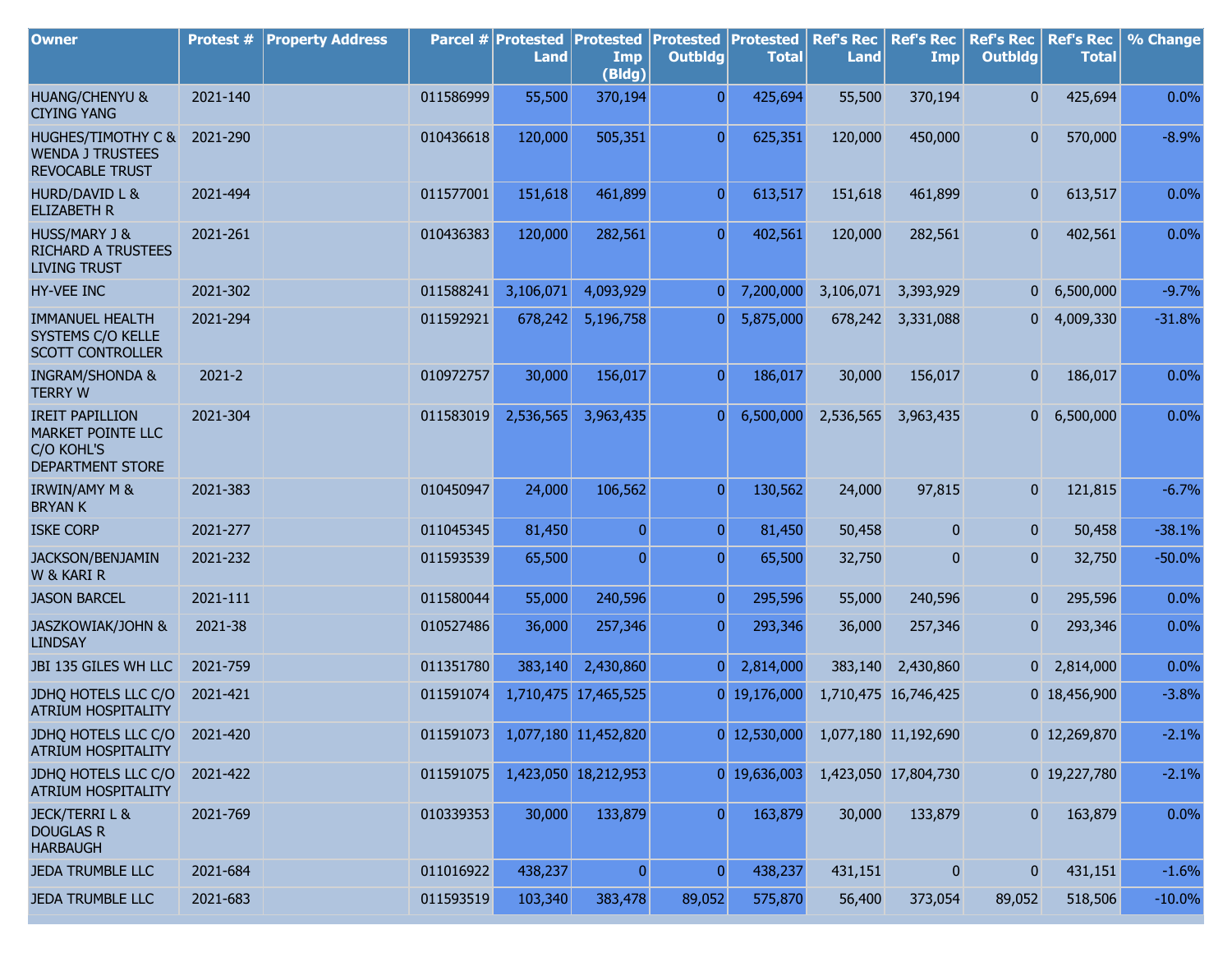| <b>Owner</b>                                          | Protest # | <b>Property Address</b> |           | Parcel # Protested<br>Land | <b>Protested</b><br>Imp<br>(Bldg) | <b>Protested</b><br><b>Outbldg</b> | Protested<br><b>Total</b> | <b>Ref's Rec</b><br><b>Land</b> | <b>Ref's Rec</b><br><b>Imp</b> | <b>Ref's Rec</b><br><b>Outbldg</b> | <b>Ref's Rec</b><br><b>Total</b> | % Change |
|-------------------------------------------------------|-----------|-------------------------|-----------|----------------------------|-----------------------------------|------------------------------------|---------------------------|---------------------------------|--------------------------------|------------------------------------|----------------------------------|----------|
| <b>JEDA TRUMBLE LLC</b>                               | 2021-682  |                         | 011017147 | 1,034,621                  | $\mathbf{0}$                      | $\overline{0}$                     | 1,034,621                 | 1,031,481                       | $\mathbf{0}$                   | 0                                  | 1,031,481                        | $-0.3%$  |
| <b>JESSE R JACKSON</b>                                | 2021-83   |                         | 010472894 | 35,000                     | 139,024                           | $\overline{0}$                     | 174,024                   | 35,000                          | 139,024                        | 0                                  | 174,024                          | 0.0%     |
| <b>JESUS MUNOZ</b>                                    | 2021-69   |                         | 010633928 | 67,068                     | 446,778                           | $\overline{0}$                     | 513,846                   | 67,000                          | 373,000                        | $\mathbf{0}$                       | 440,000                          | $-14.4%$ |
| JM & NL LLC C\O NIC<br><b>LUHRS</b>                   | 2021-58   |                         | 011597013 | 234,263                    | 1,289,173                         | 0                                  | 1,523,436                 | 234,263                         | 1,289,173                      | $\overline{0}$                     | 1,523,436                        | 0.0%     |
| <b>JOHNSON/CURTIS E &amp;</b><br><b>VICKI M</b>       | 2021-485  |                         | 010596747 | 22,000                     | 163,724                           | $\overline{0}$                     | 185,724                   | 22,000                          | 149,000                        | 0                                  | 171,000                          | $-7.9%$  |
| JOHNSON/RAYMOND E<br>& DIANNE K                       | 2021-265  |                         | 010438262 | 130,000                    | 240,693                           | $\overline{0}$                     | 370,693                   | 130,000                         | 240,693                        | $\mathbf{0}$                       | 370,693                          | 0.0%     |
| JONES/GARY P                                          | 2021-318  |                         | 010413782 | 21,000                     | 116,560                           | $\overline{0}$                     | 137,560                   | 21,000                          | 116,560                        | $\mathbf{0}$                       | 137,560                          | 0.0%     |
| JONES/ISAIAH                                          | 2021-57   |                         | 011230983 | 30,000                     | 239,892                           | $\overline{0}$                     | 269,892                   | 30,000                          | 239,892                        | $\mathbf{0}$                       | 269,892                          | 0.0%     |
| JONES/JACK J &<br><b>TRACEY L</b>                     | 2021-436  |                         | 010429409 | 118,001                    | 143,844                           | $\overline{0}$                     | 261,845                   | 118,001                         | 143,844                        | 0                                  | 261,845                          | 0.0%     |
| JONES/JACK J &<br><b>TRACEY L</b>                     | 2021-442  |                         | 010750584 | 49,997                     | $\overline{0}$                    | $\overline{0}$                     | 49,997                    | 49,997                          | $\overline{0}$                 | $\overline{0}$                     | 49,997                           | 0.0%     |
| JONES/JACK J &<br><b>TRACEY L</b>                     | 2021-439  |                         | 010610561 | 76,306                     | $\overline{0}$                    | $\overline{0}$                     | 76,306                    | 76,306                          | 0                              | $\overline{0}$                     | 76,306                           | 0.0%     |
| JONES/JACK J &<br><b>TRACEY L</b>                     | 2021-440  |                         | 010429417 | 117,900                    | 54,737                            | $\overline{0}$                     | 172,637                   | 117,900                         | 54,737                         | 0                                  | 172,637                          | 0.0%     |
| JONES/JACK J &<br><b>TRACY L</b>                      | 2021-443  |                         | 011105607 | 3,276                      | $\overline{0}$                    | $\overline{0}$                     | 3,276                     | 3,276                           | 0                              | $\overline{0}$                     | 3,276                            | 0.0%     |
| JONES/TRACEY L AUS<br>& JACK J                        | 2021-441  |                         | 010602828 | 263,556                    | 284,565                           | $\overline{0}$                     | 548,121                   | 263,556                         | 284,565                        | $\bf{0}$                           | 548,121                          | 0.0%     |
| <b>JORO LLC</b>                                       | 2021-750  |                         | 011592766 | 626,524                    | 6,697,476                         | $\overline{0}$                     | 7,324,000                 | 626,524                         | 4,913,476                      | 0                                  | 5,540,000                        | $-24.4%$ |
| <b>JOSHUA ERIXON</b>                                  | 2021-96   |                         | 011583308 | 42,000                     | 181,145                           | $\overline{0}$                     | 223,145                   | 42,000                          | 181,145                        | $\mathbf{0}$                       | 223,145                          | 0.0%     |
| <b>JRH INC</b>                                        | 2021-174  |                         | 011169699 | 49,500                     | 415,540                           | $\boldsymbol{0}$                   | 465,040                   | 49,500                          | 365,942                        | $\mathbf{0}$                       | 415,442                          | $-10.7%$ |
| <b>JRH INC</b>                                        | 2021-175  |                         | 011169702 | 45,000                     | 342,577                           | $\overline{0}$                     | 387,577                   | 45,000                          | 299,816                        | $\mathbf{0}$                       | 344,816                          | $-11.0%$ |
| JUDEVINE/JAMES D                                      | 2021-87   |                         | 010531920 | 23,000                     | 122,021                           | $\overline{0}$                     | 145,021                   | 23,000                          | 122,021                        | $\mathbf 0$                        | 145,021                          | 0.0%     |
| <b>JULIE JUREK</b>                                    | 2021-162  |                         | 011275979 | 24,589                     | $\overline{0}$                    | $\boldsymbol{0}$                   | 24,589                    | 11,000                          | $\overline{0}$                 | $\mathbf{0}$                       | 11,000                           | $-55.3%$ |
| <b>JUSTINE WALL</b>                                   | 2021-157  |                         | 011582817 | 22,000                     | $\overline{0}$                    | $\overline{0}$                     | 22,000                    | 22,000                          | 0                              | $\mathbf{0}$                       | 22,000                           | 0.0%     |
| KACZMAREK/EDWARD<br>R & MARCELLA L<br><b>TRUSTEES</b> | 2021-713  |                         | 010407278 | 18,300                     | 196,700                           | $\overline{0}$                     | 215,000                   | 18,300                          | 196,700                        | 0                                  | 215,000                          | 0.0%     |
| KACZMAREK/EDWARD<br>R & MARCELLA L<br><b>TRUSTEES</b> | 2021-714  |                         | 010407359 | 18,074                     | 196,926                           | $\overline{0}$                     | 215,000                   | 18,074                          | 196,926                        |                                    | 215,000                          | 0.0%     |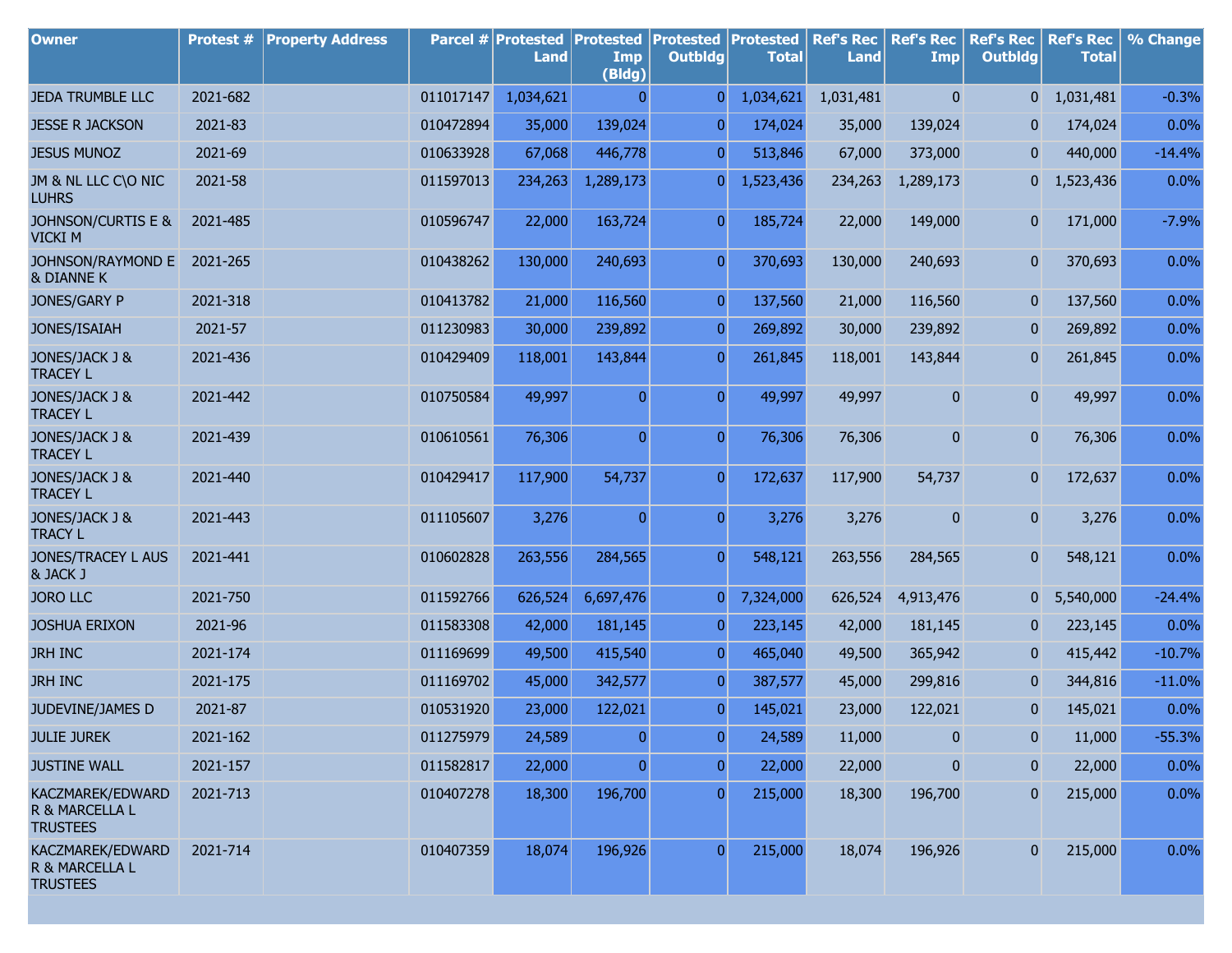| <b>Owner</b>                                              | Protest # | <b>Property Address</b> |           | Parcel # Protested<br><b>Land</b> | <b>Protested</b><br>Imp<br>(Bldg) | <b>Protested Protested</b><br><b>Outbldg</b> | <b>Total</b> | <b>Ref's Rec</b><br><b>Land</b> | <b>Ref's Rec</b><br><b>Imp</b> | <b>Ref's Rec</b><br><b>Outbldg</b> | <b>Ref's Rec</b><br><b>Total</b> | % Change |
|-----------------------------------------------------------|-----------|-------------------------|-----------|-----------------------------------|-----------------------------------|----------------------------------------------|--------------|---------------------------------|--------------------------------|------------------------------------|----------------------------------|----------|
| KACZMAREK/EDWARD<br>R & MARCELLA L<br><b>TRUSTEES</b>     | 2021-715  |                         | 010407529 | 18,246                            | 196,754                           | $\overline{0}$                               | 215,000      | 18,246                          | 196,754                        | $\overline{0}$                     | 215,000                          | 0.0%     |
| KACZMAREK/EDWARD<br>R & MARCELLA L<br><b>TRUSTEES</b>     | 2021-716  |                         | 010407448 | 22,232                            | 192,768                           | $\overline{0}$                               | 215,000      | 22,232                          | 192,768                        | $\overline{0}$                     | 215,000                          | 0.0%     |
| KACZMAREK/EDWARD<br>R & MARCELLA L<br><b>TRUSTEES</b>     | 2021-717  |                         | 010610278 | 19,572                            | 195,428                           | $\overline{0}$                               | 215,000      | 19,572                          | 195,428                        | $\overline{0}$                     | 215,000                          | 0.0%     |
| KACZMAREK/EDWARD<br>R & MARCELLA L<br><b>TRUSTEES</b>     | 2021-718  |                         | 010407510 | 19,210                            | 195,790                           | $\overline{0}$                               | 215,000      | 19,210                          | 195,790                        | $\overline{0}$                     | 215,000                          | 0.0%     |
| KACZMAREK/EDWARD<br>R & MARCELLA L<br><b>TRUSTEES</b>     | 2021-719  |                         | 010610286 | 20,224                            | 194,776                           | $\overline{0}$                               | 215,000      | 20,224                          | 194,776                        | $\overline{0}$                     | 215,000                          | 0.0%     |
| KACZMAREK/EDWARD<br>R & MARCELLA L<br><b>TRUSTEES</b>     | 2021-720  |                         | 010518509 | 27,612                            | 187,388                           | $\overline{0}$                               | 215,000      | 27,612                          | 187,388                        | $\overline{0}$                     | 215,000                          | 0.0%     |
| KACZMAREK/EDWARD<br>R & MARCELLA L<br><b>TRUSTEES</b>     | 2021-721  |                         | 010407340 | 24,348                            | 117,652                           | $\overline{0}$                               | 142,000      | 24,348                          | 117,652                        | $\overline{0}$                     | 142,000                          | 0.0%     |
| KACZMAREK/EDWARD<br>R & MARCELLA L<br><b>TRUSTEES</b>     | 2021-710  |                         | 010472088 | 47,196                            | 100,804                           | $\overline{0}$                               | 148,000      | 47,196                          | 100,804                        | $\overline{0}$                     | 148,000                          | 0.0%     |
| KACZMAREK/EDWARD<br>R & MARCELLA L<br><b>TRUSTEES</b>     | 2021-711  |                         | 010473041 | 27,906                            | 113,094                           | $\overline{0}$                               | 141,000      | 27,906                          | 113,094                        | $\mathbf{0}$                       | 141,000                          | 0.0%     |
| KACZMAREK/EDWARD<br>R & MARCELLA L<br><b>TRUSTEES</b>     | 2021-712  |                         | 010472967 | 35,982                            | 117,018                           | $\overline{0}$                               | 153,000      | 35,982                          | 117,018                        | $\overline{0}$                     | 153,000                          | 0.0%     |
| KALUZA/KELLY J &<br><b>DEBBIE KALUZA</b>                  | 2021-250  |                         | 011576391 | 33,000                            | 222,929                           | $\overline{0}$                               | 255,929      | 33,000                          | 222,929                        | $\overline{0}$                     | 255,929                          | 0.0%     |
| KARASEK/DAVID J &<br><b>PAMELA R</b>                      | 2021-675  |                         | 010964673 | 29,000                            | 137,349                           | $\overline{0}$                               | 166,349      | 29,000                          | 107,926                        | $\mathbf 0$                        | 136,926                          | $-17.7%$ |
| KARSTENS/TIMOTHY J                                        | 2021-43   |                         | 010578978 | 25,000                            | 168,654                           | $\overline{0}$                               | 193,654      | 25,000                          | 168,654                        | 0                                  | 193,654                          | 0.0%     |
| <b>KATUSIN/JAMES</b><br><b>EDWARD &amp; SANDRA</b><br>LEE | 2021-662  |                         | 011223510 | 124,964                           | 270,169                           | 27,484                                       | 422,617      | 101,964                         | 270,169                        | 27,484                             | 399,617                          | $-5.4%$  |
| KATZ/BRIAN L &<br><b>DEBORAH L</b>                        | 2021-415  |                         | 011590748 | 106,126                           | 414,796                           | $\overline{0}$                               | 520,922      | 59,185                          | 414,796                        | $\mathbf{0}$                       | 473,981                          | $-9.0%$  |
| KAVULAK/MARK &<br>KATHLEEN OGDEN                          | 2021-363  |                         | 011039973 | 51,000                            | 28,798                            | $\overline{0}$                               | 79,798       | 51,000                          | 28,798                         | $\overline{0}$                     | 79,798                           | 0.0%     |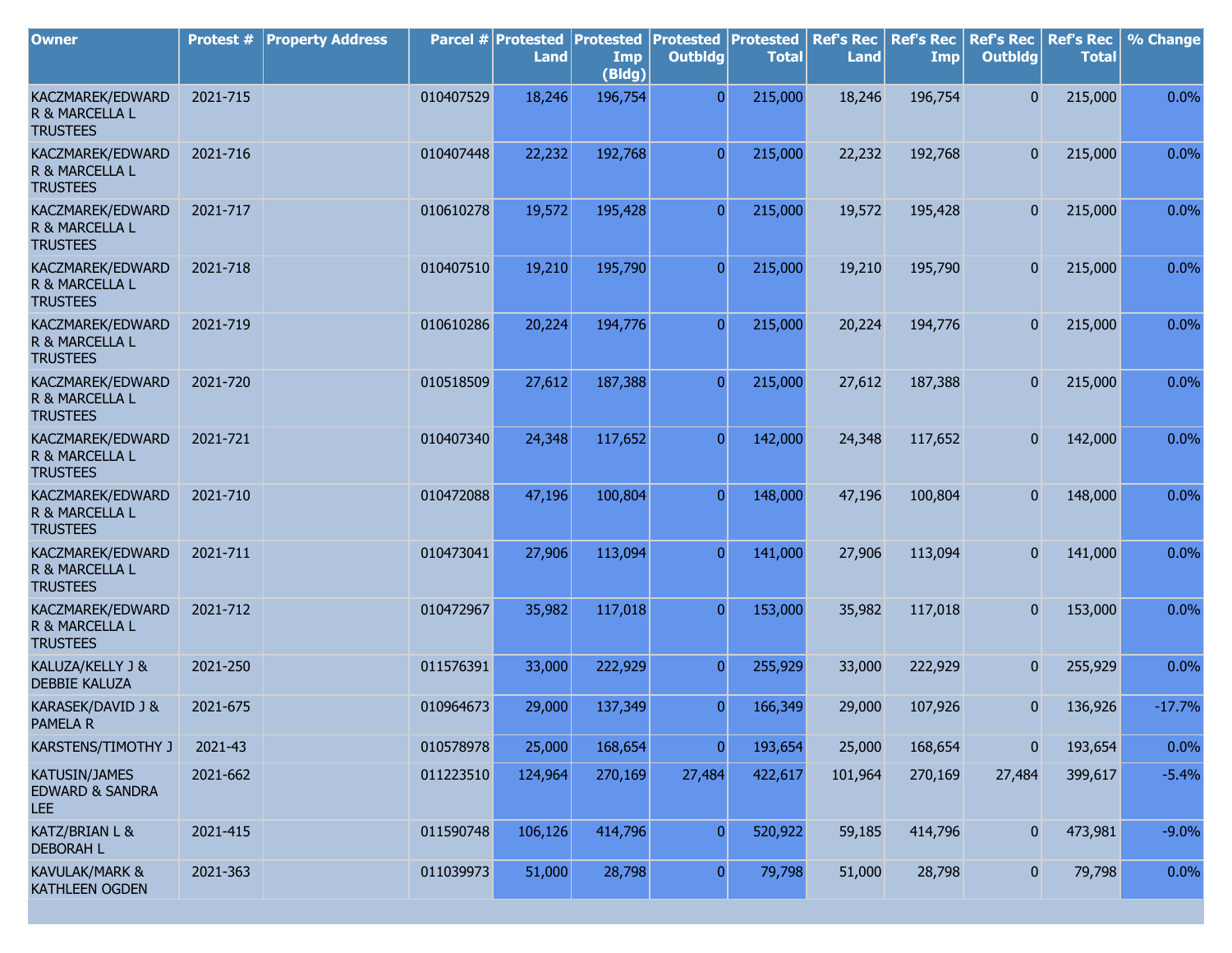| <b>Owner</b>                                                       | Protest # | <b>Property Address</b> |           | Parcel # Protested<br><b>Land</b> | <b>Protested</b><br>Imp<br>(Bldg) | <b>Protested</b><br><b>Outbldg</b> | Protested<br><b>Total</b> | <b>Ref's Rec</b><br><b>Land</b> | <b>Ref's Rec</b><br><b>Imp</b> | <b>Ref's Rec</b><br><b>Outbldg</b> | <b>Ref's Rec</b><br><b>Total</b> | % Change |
|--------------------------------------------------------------------|-----------|-------------------------|-----------|-----------------------------------|-----------------------------------|------------------------------------|---------------------------|---------------------------------|--------------------------------|------------------------------------|----------------------------------|----------|
| <b>KAVULAK/MARK V</b>                                              | 2021-362  |                         | 011039965 | 51,000                            | 99,977                            | $\overline{0}$                     | 150,977                   | 51,000                          | 99,977                         | $\overline{0}$                     | 150,977                          | 0.0%     |
| KAVULAK/MARK V &<br>KATHLEEN OGDEN                                 | 2021-360  |                         | 010751386 | 51,000                            | 66,335                            | $\overline{0}$                     | 117,335                   | 51,000                          | 66,335                         | 0                                  | 117,335                          | 0.0%     |
| <b>KAYASA</b><br><b>CORPORATION</b>                                | 2021-486  |                         | 010610294 | 83,232                            | 271,768                           | $\overline{0}$                     | 355,000                   | 83,232                          | 271,768                        | 0                                  | 355,000                          | 0.0%     |
| <b>KEC INVESTMENTS</b><br><b>LLC</b>                               | 2021-643  |                         | 011597539 | 157,424                           | 1,021,144                         | 0                                  | 1,178,568                 | 157,424                         | 658,576                        | 0                                  | 816,000                          | $-30.8%$ |
| <b>KEC INVESTMENTS</b><br><b>LLC</b>                               | 2021-660  |                         | 011597538 | 145,252                           | 566,298                           | $\overline{0}$                     | 711,550                   | 145,252                         | 467,748                        | 0                                  | 613,000                          | $-13.9%$ |
| KELCH/MAX J & LORRI                                                | 2021-10   |                         | 011593934 | 95,000                            | 607,747                           | $\overline{0}$                     | 702,747                   | 95,000                          | 555,000                        | $\bf{0}$                           | 650,000                          | $-7.5%$  |
| <b>KELLER/KATHY</b>                                                | 2021-90   |                         | 010357319 | 20,000                            | 130,817                           | $\overline{0}$                     | 150,817                   | 20,000                          | 83,520                         | $\overline{0}$                     | 103,520                          | $-31.4%$ |
| <b>KELLY/BROOKE</b><br><b>ALLISON</b>                              | 2021-339  |                         | 010509232 | 24,000                            | 163,977                           | $\overline{0}$                     | 187,977                   | 24,000                          | 163,977                        | 0                                  | 187,977                          | 0.0%     |
| KELLY/MICHAEL T &<br>PATRICIA A                                    | 2021-151  |                         | 011108622 | 153,246                           | 256,764                           | $\overline{0}$                     | 410,010                   | 137,886                         | 256,764                        | 0                                  | 394,650                          | $-3.7%$  |
| <b>KERBY JR/GEORGE</b>                                             | 2021-100  |                         | 010950702 | 30,000                            | 167,375                           | $\overline{0}$                     | 197,375                   | 30,000                          | 151,056                        | 0                                  | 181,056                          | $-8.3%$  |
| <b>KERSTEN/GARY L</b>                                              | 2021-417  |                         | 011216298 | 244,086                           | 492,831                           | $\mathbf{0}$                       | 736,917                   | 244,086                         | 425,914                        | 0                                  | 670,000                          | $-9.1%$  |
| <b>KESKE/ADAM L</b>                                                | 2021-279  |                         | 011583305 | 42,000                            | 204,018                           | $\mathbf{0}$                       | 246,018                   | 42,000                          | 204,018                        | 0                                  | 246,018                          | 0.0%     |
| KETHAN/KRISTINA &<br>NICHOLAS C JONES                              | 2021-204  |                         | 011035374 | 24,000                            | 131,780                           | $\overline{0}$                     | 155,780                   | 24,000                          | 131,780                        | 0                                  | 155,780                          | 0.0%     |
| <b>KFI-NEB LLC DBA</b><br><b>KAPLAN LAND</b><br><b>COMPANY LLC</b> | 2021-306  |                         | 011590395 | 555,270                           | 694,730                           | $\overline{0}$                     | 1,250,000                 | 555,270                         | 694,730                        | $\overline{0}$                     | 1,250,000                        | 0.0%     |
| KHALILI/MICHAEL &<br><b>SARAHY</b>                                 | 2021-98   |                         | 011603106 | 170,000                           | 534,398                           | $\mathbf{0}$                       | 704,398                   | 170,000                         | 534,398                        | $\overline{0}$                     | 704,398                          | 0.0%     |
| KIBBE SR/CRAIG A<br>& DIANE<br><b>MARIE</b>                        | 2021-371  |                         | 010539794 | 28,000                            | 173,063                           | $\overline{0}$                     | 201,063                   | 28,000                          | 163,503                        | 0                                  | 191,503                          | $-4.8%$  |
| <b>KIM HUNT</b>                                                    | 2021-191  |                         | 011595961 | 54,000                            | 171,867                           | $\overline{0}$                     | 225,867                   | 54,000                          | 171,867                        | 0                                  | 225,867                          | 0.0%     |
| KINSELLA/TIMOTHY R                                                 | 2021-149  |                         | 010577521 | 25,000                            | 104,957                           | 0                                  | 129,957                   | 25,000                          | 104,957                        | 0                                  | 129,957                          | 0.0%     |
| KISICKI/MARY J &<br>KELLY A OSTRONIC                               | 2021-729  |                         | 011598973 | 55,300                            | 242,584                           | $\overline{0}$                     | 297,884                   | 55,300                          | 231,493                        | 0                                  | 286,793                          | $-3.7%$  |
| KLOSTERMAN/BERNAR<br>D & KAREN                                     | 2021-236  |                         | 011596873 | 100,000                           | 495,452                           | $\boldsymbol{0}$                   | 595,452                   | 100,000                         | 495,452                        | 0                                  | 595,452                          | 0.0%     |
| KNIGHT/JODI LOU                                                    | 2021-676  |                         | 011305886 | 0                                 | 154,303                           | 0                                  | 154,303                   | 0                               | 154,303                        | 0                                  | 154,303                          | 0.0%     |
| KOEHLER/LOGAN T &<br><b>MOLLY A</b>                                | 2021-187  |                         | 011580123 | 52,000                            | 385,866                           | 0                                  | 437,866                   | 52,000                          | 385,866                        | 0                                  | 437,866                          | 0.0%     |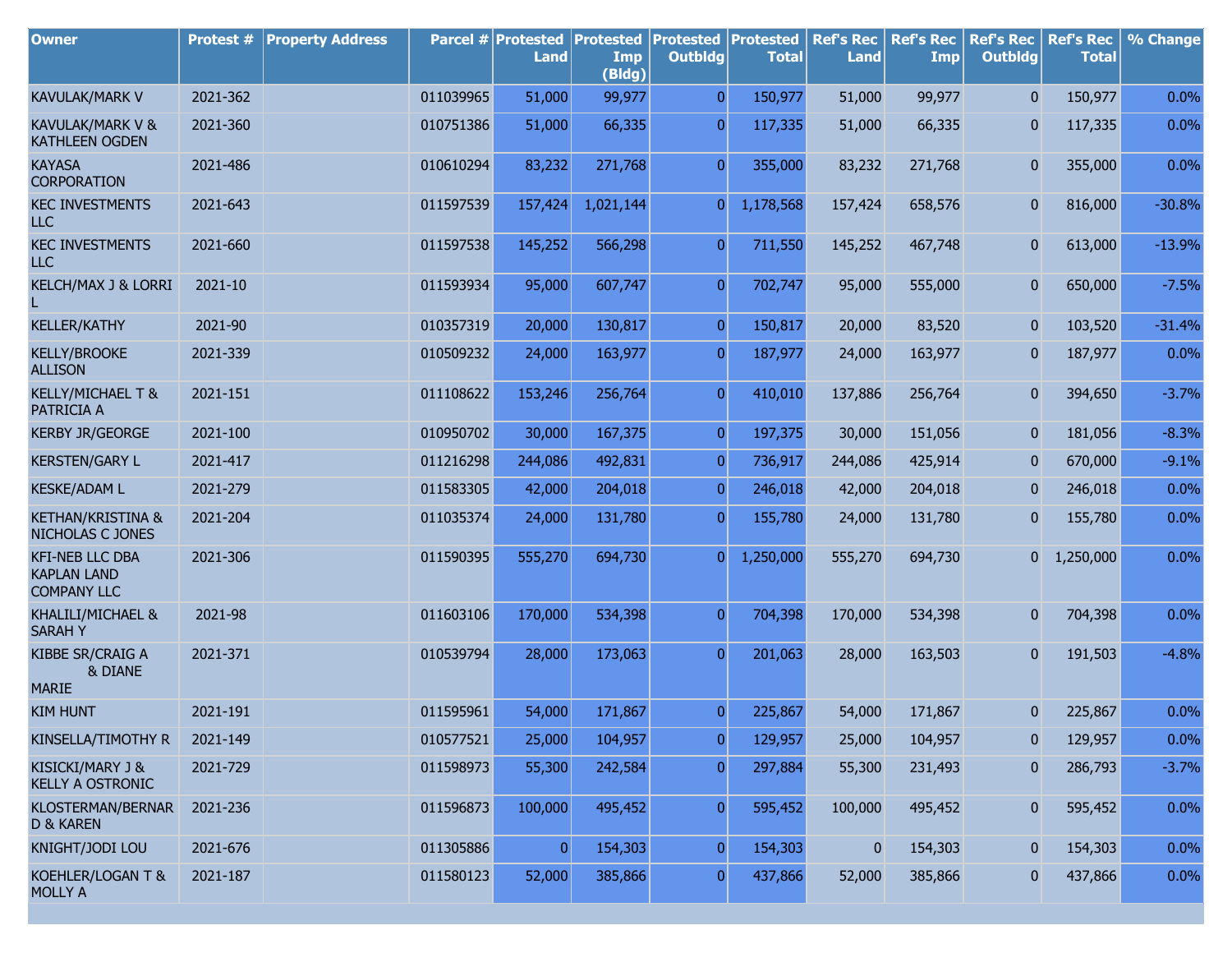| <b>Owner</b>                                                | Protest # | <b>Property Address</b> |           | Parcel # Protested<br>Land | <b>Protested</b><br>Imp<br>(Bldg) | <b>Protested Protested</b><br><b>Outbldg</b> | <b>Total</b> | <b>Ref's Rec</b><br><b>Land</b> | <b>Ref's Rec</b><br>Imp | <b>Ref's Rec</b><br><b>Outbldg</b> | <b>Ref's Rec</b><br><b>Total</b> | % Change |
|-------------------------------------------------------------|-----------|-------------------------|-----------|----------------------------|-----------------------------------|----------------------------------------------|--------------|---------------------------------|-------------------------|------------------------------------|----------------------------------|----------|
| KOENIG/JACOB W                                              | 2021-89   |                         | 011596120 | 218,477                    | 156,414                           | $\overline{0}$                               | 374,891      | 171,536                         | 156,414                 | $\overline{0}$                     | 327,950                          | $-12.5%$ |
| KOPECKY/DONALD &<br><b>MAUREEN</b>                          | 2021-71   |                         | 011213124 | 49,000                     | 281,156                           | $\overline{0}$                               | 330,156      | 49,000                          | 281,156                 | $\mathbf{0}$                       | 330,156                          | 0.0%     |
| <b>KORCEK/DAVID S</b>                                       | 2021-379  |                         | 010940081 | 35,000                     | 185,084                           | $\overline{0}$                               | 220,084      | 35,000                          | 185,084                 | $\mathbf{0}$                       | 220,084                          | 0.0%     |
| KOSMICKI/ROBERT &<br><b>RHONDA</b>                          | 2021-55   |                         | 011216867 | 167,223                    | 206,034                           | $\overline{0}$                               | 373,257      | 167,223                         | 206,034                 | $\overline{0}$                     | 373,257                          | 0.0%     |
| KOTERA II/JAMES C<br>& SHELLEE R                            | 2021-240  |                         | 011209887 | 160,835                    | 261,867                           | $\overline{0}$                               | 422,702      | 113,894                         | 261,867                 | $\overline{0}$                     | 375,761                          | $-11.1%$ |
| KOZIOL/JOSEPH                                               | 2021-774  |                         | 011240857 | $\overline{0}$             | 5,915                             | $\overline{0}$                               | 5,915        | $\mathbf{0}$                    | 4,525                   | $\mathbf{0}$                       | 4,525                            | $-23.5%$ |
| KOZIOL/JOSEPH L                                             | 2021-773  |                         | 011605694 | $\overline{0}$             | 47,846                            | $\overline{0}$                               | 47,846       | $\overline{0}$                  | 47,846                  | $\overline{0}$                     | 47,846                           | 0.0%     |
| KOZIOL/JOSEPH L                                             | 2021-772  |                         | 011240520 | $\overline{0}$             | 231,462                           | $\overline{0}$                               | 231,462      | 0                               | 231,462                 | $\mathbf{0}$                       | 231,462                          | 0.0%     |
| KOZLIK/DOUGLAS J &<br><b>VICKI S</b>                        | 2021-267  |                         | 010546154 | 26,000                     | 96,898                            | $\overline{0}$                               | 122,898      | 26,000                          | 96,898                  | $\mathbf{0}$                       | 122,898                          | 0.0%     |
| <b>KRACHER/BEVERLY</b>                                      | 2021-696  |                         | 010973125 | 170,942                    | 106,285                           | $\overline{0}$                               | 277,227      | 124,002                         | 106,285                 | $\mathbf{0}$                       | 230,287                          | $-16.9%$ |
| <b>KRAW/JULIE A</b>                                         | 2021-300  |                         | 010745327 | 35,000                     | 184,695                           | $\overline{0}$                               | 219,695      | 35,000                          | 184,695                 | $\overline{0}$                     | 219,695                          | 0.0%     |
| <b>KRISHNA LLC</b>                                          | 2021-348  |                         | 011161965 | 317,834                    | 3,073,166                         | $\overline{0}$                               | 3,391,000    | 317,834                         | 2,632,166               | 0                                  | 2,950,000                        | $-13.0%$ |
| KRUGMAN/DARYL R &<br><b>CONNIE R</b>                        | 2021-338  |                         | 010435530 | 120,000                    | 182,756                           | $\boldsymbol{0}$                             | 302,756      | 120,000                         | 182,756                 | $\mathbf{0}$                       | 302,756                          | 0.0%     |
| KULHANEK/GARY R                                             | 2021-19   |                         | 010367462 | 67,538                     | $\mathbf{0}$                      | $\overline{0}$                               | 67,538       | 50,653                          | $\mathbf{0}$            | $\overline{0}$                     | 50,653                           | $-25.0%$ |
| KULHANEK/GARY R                                             | 2021-20   |                         | 010534997 | 32,569                     | $\overline{0}$                    | $\overline{0}$                               | 32,569       | 24,427                          | $\mathbf{0}$            | 0                                  | 24,427                           | $-25.0%$ |
| KURTZ/ALEC &<br>STEPHANIE BARAJAS                           | 2021-16   |                         | 011094133 | 29,000                     | 139,482                           | $\boldsymbol{0}$                             | 168,482      | 29,000                          | 139,482                 | 0                                  | 168,482                          | 0.0%     |
| KYVELIDOU/ANASTASI<br>A & DIMITRIOS<br><b>KATSAVELIS</b>    | 2021-501  |                         | 011601694 | 96,000                     | 650,812                           | $\overline{0}$                               | 746,812      | 96,000                          | 650,812                 | $\overline{0}$                     | 746,812                          | 0.0%     |
| L & L TIMM FARMS<br><b>INC</b>                              | 2021-119  |                         | 010431985 | 152,465                    | 151,321                           | 65,988                                       | 369,774      | 105,524                         | 151,321                 | 65,988                             | 322,833                          | $-12.7%$ |
| LA VISTA SENIOR<br><b>HOUSING LLC</b>                       | 2021-164  |                         | 011593057 | 1,301,462                  | 6,503,538                         | $\overline{0}$                               | 7,805,000    | 1,301,462                       | 6,503,538               |                                    | $0$ 7,805,000                    | 0.0%     |
| LANCASTER/DEBORAH<br>G                                      | 2021-327  |                         | 011122714 | 9,676                      | 115,764                           | $\boldsymbol{0}$                             | 125,440      | 9,676                           | 109,976                 | $\mathbf{0}$                       | 119,652                          | $-4.6%$  |
| <b>LANDAU ENTERPRISES</b><br>C/O DANA MANN<br>PROPERTY MGMT | 2021-739  |                         | 011570659 | 755,330                    | 8,152,670                         | 0                                            | 8,908,000    |                                 | 755,330 8,131,250       |                                    | 0 8,886,580                      | $-0.2%$  |
| LANJO RENTALS LLC                                           | 2021-489  |                         | 011318163 | 250,033                    | 1,366,967                         | 0                                            | 1,617,000    | 250,033                         | 1,219,967               |                                    | $0 \quad 1,470,000$              | $-9.1%$  |
| LARSEN/DONALD W &<br><b>KATHLEEN A</b>                      | 2021-297  |                         | 010435638 | 120,000                    | 275,824                           | $\overline{0}$                               | 395,824      | 120,000                         | 275,824                 | $\mathbf{0}$                       | 395,824                          | 0.0%     |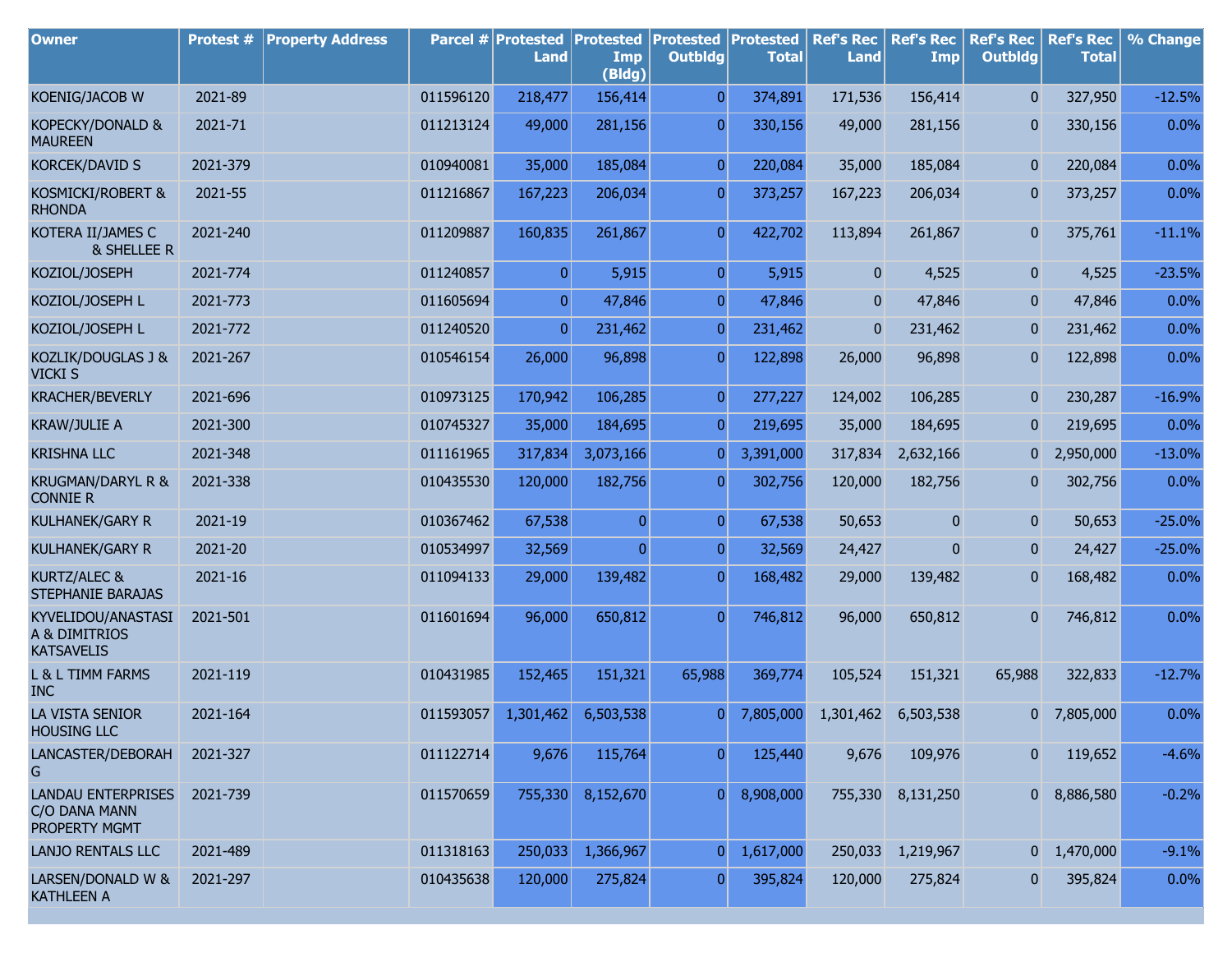| <b>Owner</b>                                                     | Protest # | <b>Property Address</b> |           | Parcel # Protested<br><b>Land</b> | <b>Protested</b><br>Imp<br>(Bldg) | <b>Protested Protested</b><br><b>Outbldg</b> | <b>Total</b> | <b>Ref's Rec</b><br><b>Land</b> | <b>Ref's Rec</b><br>Imp | <b>Ref's Rec</b><br><b>Outbldg</b> | <b>Ref's Rec</b><br><b>Total</b> | % Change |
|------------------------------------------------------------------|-----------|-------------------------|-----------|-----------------------------------|-----------------------------------|----------------------------------------------|--------------|---------------------------------|-------------------------|------------------------------------|----------------------------------|----------|
| LARSEN/THOMAS C &<br>MICAELA J                                   | 2021-477  |                         | 011600215 | 120,579                           | 293,963                           | $\overline{0}$                               | 414,542      | 73,638                          | 293,963                 | $\mathbf{0}$                       | 367,601                          | $-11.3%$ |
| LAUER/NICHOLAS R &<br>ALEXANDRIA C OLSEN                         | 2021-9    |                         | 010752900 | 110,000                           | 237,311                           | $\overline{0}$                               | 347,311      | 110,000                         | 218,296                 | $\overline{0}$                     | 328,296                          | $-5.5%$  |
| LEADERS/ROGER H                                                  | 2021-703  |                         | 010406751 | 755,834                           | 111,419                           | 116,613                                      | 983,866      | 708,893                         | 111,419                 | 116,613                            | 936,925                          | $-4.8%$  |
| LEE/RICHARD &<br><b>LYNNE</b>                                    | 2021-130  |                         | 011586266 | 41,000                            | 164,261                           | $\overline{0}$                               | 205,261      | 41,000                          | 164,261                 | $\mathbf{0}$                       | 205,261                          | 0.0%     |
| LEGGIO/DEREK A &<br><b>MONICA V</b>                              | 2021-271  |                         | 011323760 | 34,000                            | 165,990                           | $\overline{0}$                               | 199,990      | 34,000                          | 165,990                 | $\mathbf{0}$                       | 199,990                          | 0.0%     |
| LIBERTO III/SAM &<br><b>DOROTHY E</b>                            | 2021-680  |                         | 010920382 | 26,000                            | 185,560                           | $\overline{0}$                               | 211,560      | 26,000                          | 185,560                 | 0                                  | 211,560                          | 0.0%     |
| <b>LILLIAN M FOWLER</b>                                          | 2021-64   |                         | 010566392 | 25,000                            | 121,691                           | $\overline{0}$                               | 146,691      | 25,000                          | 112,153                 | $\mathbf{0}$                       | 137,153                          | $-6.5%$  |
| LINGENFELTER/JOSHU<br>A W & RAYNA J                              | 2021-255  |                         | 011595302 | 48,300                            | 316,580                           | $\overline{0}$                               | 364,880      | 48,300                          | 316,580                 | $\mathbf{0}$                       | 364,880                          | 0.0%     |
| <b>LISA NAYLON</b>                                               | 2021-77   |                         | 011594075 | 65,000                            | 395,745                           | $\overline{0}$                               | 460,745      | 65,000                          | 395,745                 | 0                                  | 460,745                          | 0.0%     |
| <b>LIZABETH POST</b>                                             | 2021-155  |                         | 010346953 | 43,785                            | 148,932                           | $\overline{0}$                               | 192,717      | 43,785                          | 148,932                 | 0                                  | 192,717                          | 0.0%     |
| LLOYD/JERRY J &<br><b>HYUNSUK</b>                                | 2021-237  |                         | 010527281 | 38,124                            | 232,519                           | $\overline{0}$                               | 270,643      | 38,124                          | 196,108                 | 0                                  | 234,232                          | $-13.5%$ |
| LOBERG/KIRK L                                                    | 2021-247  |                         | 010337806 | 28,000                            | 153,133                           | $\overline{0}$                               | 181,133      | 28,000                          | 140,453                 | $\mathbf{0}$                       | 168,453                          | $-7.0%$  |
| LOFFER/BRETT J &<br><b>RENEE L</b>                               | 2021-253  |                         | 011598425 | 161,106                           | 376,911                           | 45,229                                       | 583,246      | 161,106                         | 376,911                 | 45,229                             | 583,246                          | 0.0%     |
| LONG/ROGER W &<br><b>RITAK</b>                                   | 2021-492  |                         | 011573633 | 37,000                            | 216,587                           | $\overline{0}$                               | 253,587      | 37,000                          | 216,587                 | $\mathbf{0}$                       | 253,587                          | 0.0%     |
| LOT 164 LLC                                                      | 2021-740  |                         | 010982108 | 638,696                           | $\overline{0}$                    | $\overline{0}$                               | 638,696      | 638,696                         | $\overline{0}$          | $\mathbf{0}$                       | 638,696                          | 0.0%     |
| LOT 3 LLC C/O<br><b>NEWSTREET</b><br>PROPERTIES, LLC             | 2021-472  |                         | 011083638 | 532,965                           | $\overline{0}$                    | $\overline{0}$                               | 532,965      | 532,965                         | 0                       | 0                                  | 532,965                          | 0.0%     |
| LOVE'S TRAVEL STOPS<br><b>&amp; COUNTRY STORES</b><br><b>INC</b> | 2021-528  |                         | 011607327 | 917,755                           | 529,645                           | 0                                            | 1,447,400    | 917,755                         | 529,645                 |                                    | $0 \quad 1,447,400$              | 0.0%     |
| LOVE'S TRAVEL STOPS<br><b>&amp; COUNTRY STORES</b><br><b>INC</b> | 2021-527  |                         | 011607326 | 936,988                           | 5,603,572                         | 0                                            | 6,540,560    | 936,988                         | 5,043,214               | 01                                 | 5,980,202                        | $-8.6%$  |
| LUTZ BROTHERS INC<br>C/O GERALD LUTZ                             | 2021-705  |                         | 010467432 | 493,729                           | 131,741                           | 143,829                                      | 769,299      | 426,223                         | 131,741                 | 143,829                            | 701,793                          | $-8.8%$  |
| LUTZ/GERALD L &<br><b>DONNA BEHNEY</b>                           | 2021-706  |                         | 011162058 | 355,822                           | $\overline{0}$                    | $\overline{0}$                               | 355,822      | 309,865                         | $\boldsymbol{0}$        | 0                                  | 309,865                          | $-12.9%$ |
| LYMAN-RICHEY<br><b>CORPORATION ATTN:</b><br><b>CONTROLLER</b>    | 2021-382  |                         | 010396888 | 45,400                            | 146,024                           | $\overline{0}$                               | 191,424      | 45,400                          | 1,000                   | $\mathbf{0}$                       | 46,400                           | $-75.8%$ |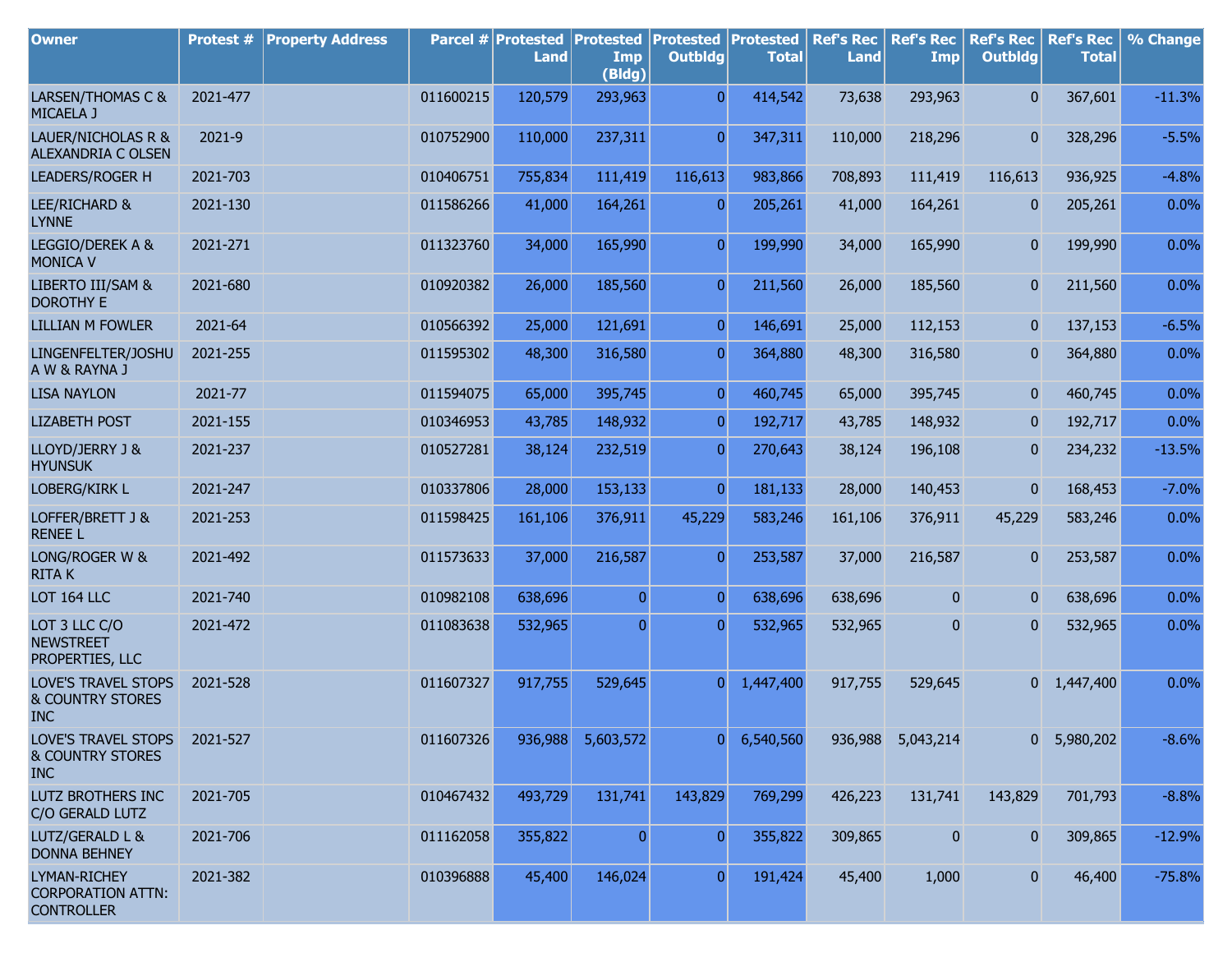| <b>Owner</b>                                                                   | Protest # | <b>Property Address</b> |           | <b>Parcel # Protested</b><br>Land | <b>Protested Protested Protested</b><br>Imp<br>(Bldg) | <b>Outbldg</b>   | <b>Total</b> | <b>Ref's Rec</b><br><b>Land</b> | <b>Ref's Rec</b><br><b>Imp</b> | <b>Ref's Rec</b><br><b>Outbldg</b> | <b>Ref's Rec</b><br><b>Total</b> | % Change |
|--------------------------------------------------------------------------------|-----------|-------------------------|-----------|-----------------------------------|-------------------------------------------------------|------------------|--------------|---------------------------------|--------------------------------|------------------------------------|----------------------------------|----------|
| MABBITT/KYLE R &<br><b>MEGAN C</b>                                             | 2021-52   |                         | 011604122 | 58,000                            | 272,815                                               | $\overline{0}$   | 330,815      | 58,000                          | 272,815                        | $\overline{0}$                     | 330,815                          | 0.0%     |
| <b>MABLE ROSE ESTATES</b><br><b>INC C/O HILLCREST</b><br><b>HEALTH SYSTEMS</b> | 2021-749  |                         | 011580265 | 626,176                           | 3,798,824                                             | 0                | 4,425,000    |                                 | 626,176 3,798,824              | 0                                  | 4,425,000                        | 0.0%     |
| MACNABB JR/JAMES M<br>& KAFFI S                                                | 2021-419  |                         | 010437908 | 167,120                           | 417,294                                               | $\overline{0}$   | 584,414      | 167,120                         | 368,479                        | $\overline{0}$                     | 535,599                          | $-8.4%$  |
| MAGNUSSON/BRIAN J<br>& NATASHA L                                               | 2021-208  |                         | 011582860 | 48,000                            | 464,466                                               | $\overline{0}$   | 512,466      | 48,000                          | 442,000                        | $\overline{0}$                     | 490,000                          | $-4.4%$  |
| MAHARAJ BAPA LLC                                                               | 2021-652  |                         | 011122897 | 541,416                           | 839,884                                               | $\overline{0}$   | 1,381,300    | 541,416                         | 809,278                        | 0                                  | 1,350,694                        | $-2.2%$  |
| MAI/THANH X & NU LU                                                            | 2021-79   |                         | 010980202 | 25,000                            | 208,073                                               | $\overline{0}$   | 233,073      | 25,000                          | 208,073                        | $\mathbf{0}$                       | 233,073                          | 0.0%     |
| MARCH/RICKY ALLEN                                                              | 2021-216  |                         | 010575006 | 26,000                            | 128,007                                               | $\overline{0}$   | 154,007      | 26,000                          | 119,537                        | $\bf{0}$                           | 145,537                          | $-5.5%$  |
| <b>MARCUS NEBRASKA</b><br>LLC ATTN-LEGAL DEPT                                  | 2021-205  |                         | 011572115 | 1,970,333                         | 8,909,667                                             |                  | 0 10,880,000 | 1,970,333                       | 8,128,687                      |                                    | 0 10,099,020                     | $-7.2%$  |
| <b>MARKET PLACE</b><br><b>APARTMENTS LLC</b>                                   | 2021-399  |                         | 011590623 |                                   | 1,512,705 34,397,295                                  |                  | 0 35,910,000 |                                 | 1,512,705 34,397,295           |                                    | 0 35,910,000                     | 0.0%     |
| MARR/ERIN L &<br>DANIEL J                                                      | 2021-186  |                         | 010447423 | 18,000                            | 211,275                                               | $\overline{0}$   | 229,275      | 18,000                          | 172,000                        | $\overline{0}$                     | 190,000                          | $-17.1%$ |
| <b>MARTIN/PAUL T &amp;</b><br><b>KATHRYN E</b>                                 | 2021-426  |                         | 011571577 | 45,000                            | 191,618                                               | $\overline{0}$   | 236,618      | 45,000                          | 191,618                        | 0                                  | 236,618                          | 0.0%     |
| <b>MARTIN/ROBERT E &amp;</b><br><b>ELISA R</b>                                 | 2021-448  |                         | 010402055 | 60,000                            | 118,654                                               | $\overline{0}$   | 178,654      | 60,000                          | 118,654                        | $\mathbf{0}$                       | 178,654                          | 0.0%     |
| MASON/JOHN L &<br><b>STELLAD</b>                                               | 2021-239  |                         | 011580081 | 25,690                            | $\mathbf{0}$                                          | $\overline{0}$   | 25,690       | 25,690                          | $\mathbf{0}$                   | $\overline{0}$                     | 25,690                           | 0.0%     |
| <b>MASTEN/ANDREW &amp;</b><br><b>JORDAN</b>                                    | 2021-403  |                         | 011600556 | 65,000                            | 339,584                                               | $\overline{0}$   | 404,584      | 65,000                          | 339,584                        | $\overline{0}$                     | 404,584                          | 0.0%     |
| MASTER MECHANICAL<br>SERVICE INC                                               | 2021-129  |                         | 011335904 | 22,481                            | 123,881                                               | $\overline{0}$   | 146,362      | 22,481                          | 123,881                        | $\mathbf{0}$                       | 146,362                          | 0.0%     |
| MATTHIESSEN/LOIS M                                                             | 2021-108  |                         | 011099151 | 37,000                            | 195,094                                               | $\overline{0}$   | 232,094      | 37,000                          | 195,094                        | $\overline{0}$                     | 232,094                          | 0.0%     |
| MCCARTY/DIANA J                                                                | 2021-173  |                         | 010325581 | 40,500                            | 72,535                                                | $\overline{0}$   | 113,035      | 27,000                          | 74,666                         | $\overline{0}$                     | 101,666                          | $-10.1%$ |
| MCEWAN/SHANNON R                                                               | 2021-212  |                         | 010593179 | 20,000                            | 115,437                                               | $\pmb{0}$        | 135,437      | 20,000                          | 100,470                        | 0                                  | 120,470                          | $-11.1%$ |
| MCGINNIS/GERALDINE 2021-198<br>V                                               |           |                         | 010377476 | 20,000                            | 176,723                                               | $\overline{0}$   | 196,723      | 20,000                          | 176,723                        | $\boldsymbol{0}$                   | 196,723                          | 0.0%     |
| MCILREE/ELIZABETH                                                              | 2021-254  |                         | 011213191 | 125,000                           | 810,923                                               | $\boldsymbol{0}$ | 935,923      | 125,000                         | 575,000                        | $\mathbf{0}$                       | 700,000                          | $-25.2%$ |
| MCKECHNIE/JEAN                                                                 | 2021-649  |                         | 010596356 | 18,000                            | 108,952                                               | $\boldsymbol{0}$ | 126,952      | 18,000                          | 108,952                        | 0                                  | 126,952                          | 0.0%     |
| MEAD/TIMOTHY G &<br><b>SHARON A</b>                                            | 2021-31   |                         | 010355480 | 24,000                            | 139,057                                               | $\overline{0}$   | 163,057      | 24,000                          | 139,057                        | $\bf{0}$                           | 163,057                          | 0.0%     |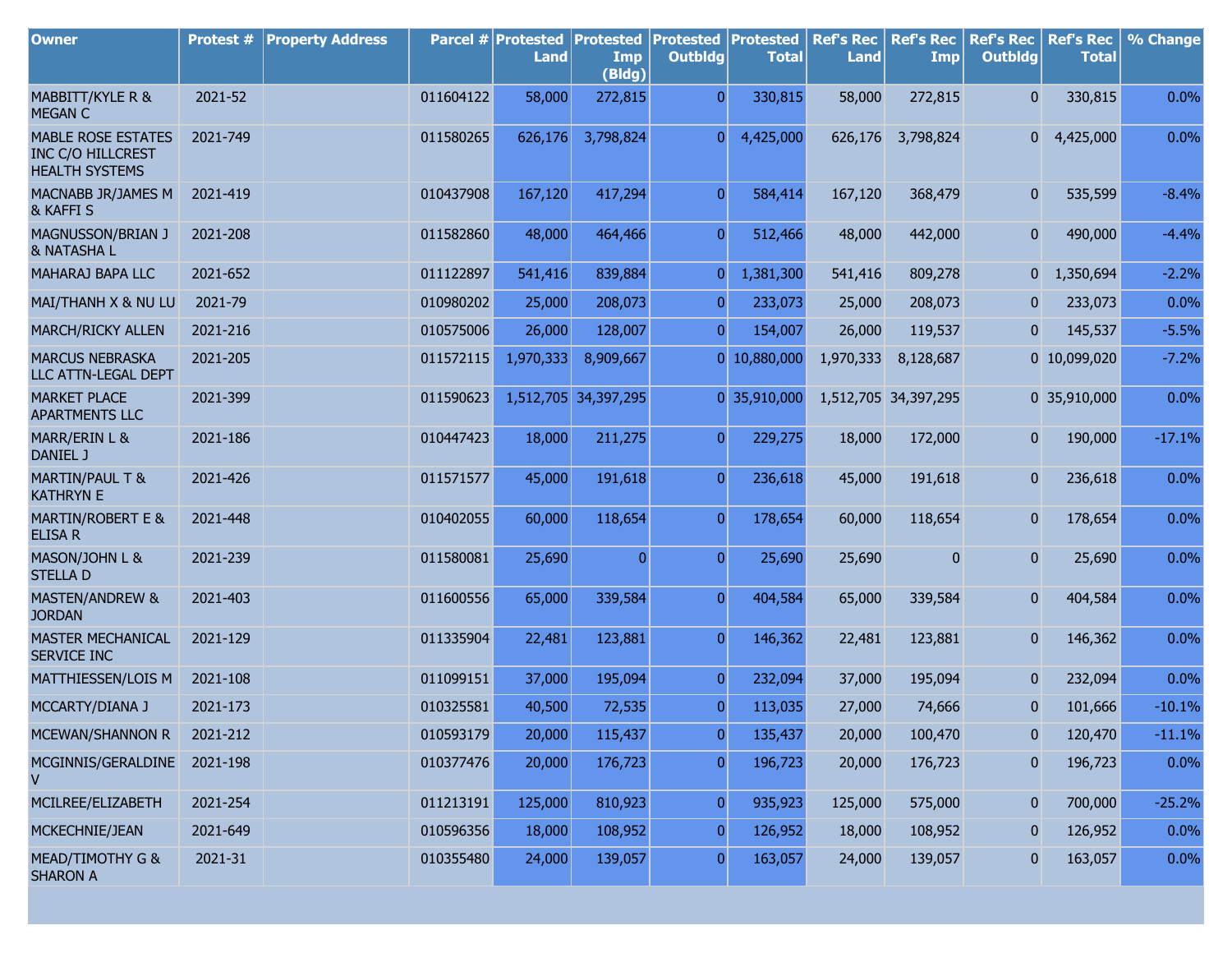| <b>Owner</b>                                                    | Protest # | <b>Property Address</b> |           | Parcel # Protested<br><b>Land</b> | <b>Protested</b><br>Imp<br>(Bldg) | <b>Protested</b><br><b>Outbldg</b> | Protested<br><b>Total</b> | <b>Ref's Rec</b><br><b>Land</b> | <b>Ref's Rec</b><br>Imp | <b>Ref's Rec</b><br><b>Outbldg</b> | <b>Ref's Rec</b><br><b>Total</b> | % Change |
|-----------------------------------------------------------------|-----------|-------------------------|-----------|-----------------------------------|-----------------------------------|------------------------------------|---------------------------|---------------------------------|-------------------------|------------------------------------|----------------------------------|----------|
| MEDAKOVICH/JUDITH                                               | 2021-287  |                         | 011104961 | 57,000                            | 329,166                           | $\overline{0}$                     | 386,166                   | 57,000                          | 329,166                 | $\overline{0}$                     | 386,166                          | 0.0%     |
| MEDEIROS/E ANNE                                                 | 2021-195  |                         | 010614923 | 747,402                           | 132,065                           | $\overline{0}$                     | 879,467                   | 140,014                         | 132,065                 | $\mathbf{0}$                       | 272,079                          | $-69.1%$ |
| MEFFORD/JOHN P &<br>SHERRIL K TRUSTEES                          | 2021-171  |                         | 011592342 | 24,000                            | 330,990                           | $\overline{0}$                     | 354,990                   | 24,000                          | 330,990                 | $\boldsymbol{0}$                   | 354,990                          | 0.0%     |
| MEIER 5915 LLC                                                  | 2021-376  |                         | 010360743 | 20,000                            | 87,326                            | $\overline{0}$                     | 107,326                   | 20,000                          | 87,326                  | $\mathbf{0}$                       | 107,326                          | 0.0%     |
| MEISINGER/ROXANNE<br>& DEBRA SILVESTER                          | 2021-468  |                         | 010466142 | 334,298                           | 61,053                            | $\overline{0}$                     | 395,351                   | 334,298                         | 61,053                  | $\mathbf{0}$                       | 395,351                          | 0.0%     |
| MEISINGER/ROXANNE<br>& DEBRA SILVESTER                          | 2021-467  |                         | 010609679 | 495,630                           | 28,174                            | $\overline{0}$                     | 523,804                   | 495,630                         | 28,174                  | $\boldsymbol{0}$                   | 523,804                          | 0.0%     |
| MELDRUM/STEPHEN K<br>& SHARON L                                 | 2021-233  |                         | 010527656 | 30,000                            | 192,185                           | $\overline{0}$                     | 222,185                   | 30,000                          | 192,185                 | 0                                  | 222,185                          | 0.0%     |
| <b>MENARD INC ETAL</b><br><b>CORPORATE</b><br><b>ACCOUNTING</b> | 2021-500  |                         | 011599039 | 3,362,720                         | 9,202,280                         |                                    | $0$ 12,565,000            | 3,362,720                       | 9,202,280               |                                    | 0 12,565,000                     | 0.0%     |
| <b>MERCER/BRYAN K &amp;</b><br><b>NICOLE R</b>                  | 2021-59   |                         | 011339349 | 44,000                            | 222,873                           | $\overline{0}$                     | 266,873                   | 44,000                          | 222,873                 | $\overline{0}$                     | 266,873                          | 0.0%     |
| MERKLEY/DAVID M &<br><b>KATHERINE B</b>                         | 2021-17   |                         | 010757945 | 27,000                            | 154,997                           | $\overline{0}$                     | 181,997                   | 27,000                          | 154,997                 | $\mathbf{0}$                       | 181,997                          | 0.0%     |
| MEYER/JOHN G &<br><b>JENNIFER L</b>                             | 2021-429  |                         | 011581286 | 49,000                            | 295,237                           | $\overline{0}$                     | 344,237                   | 49,000                          | 295,237                 | $\overline{0}$                     | 344,237                          | 0.0%     |
| MGREGOR OLSON DR<br><b>INC</b>                                  | 2021-449  |                         | 010748733 | 224,000                           | 370,000                           | $\overline{0}$                     | 594,000                   | 224,000                         | 361,000                 | $\overline{0}$                     | 585,000                          | $-1.5%$  |
| MICAH 6:8 VENTURES<br>ILC                                       | 2021-700  |                         | 011343044 |                                   | 2,378,376 12,231,624              |                                    | $0$ 14,610,000            | 2,378,376                       | 5,921,624               | $\overline{0}$                     | 8,300,000                        | $-43.2%$ |
| MICHALEK/MARK A                                                 | 2021-4    |                         | 011084480 | 388,033                           | 375,935                           | $\overline{0}$                     | 763,968                   | 206,558                         | 375,935                 | $\mathbf{0}$                       | 582,493                          | $-23.8%$ |
| <b>MIDLAND HEIGHTS</b><br><b>APARTMENTS LLC</b>                 | 2021-413  |                         | 011582686 | 449,540                           | 8,503,460                         | $\overline{0}$                     | 8,953,000                 | 449,540                         | 7,001,289               | $\overline{0}$                     | 7,450,829                        | $-16.8%$ |
| MIDLAND HEIGHTS LP                                              | 2021-414  |                         | 011582687 | 504,947                           | 4,758,053                         | 0                                  | 5,263,000                 | 504,947                         | 3,054,619               | 0                                  | 3,559,566                        | $-32.4%$ |
| MIGNON/PAUL K &<br><b>FRANCES M</b><br><b>CERVANTES</b>         | 2021-139  |                         | 011574524 | 38,000                            | 240,879                           | $\overline{0}$                     | 278,879                   | 38,000                          | 240,879                 | 0                                  | 278,879                          | 0.0%     |
| <b>MIKE ARNOLD</b>                                              | 2021-109  |                         | 011559865 | 47,000                            | 298,443                           | $\boldsymbol{0}$                   | 345,443                   | 47,000                          | 298,443                 | $\boldsymbol{0}$                   | 345,443                          | 0.0%     |
| MILLER/ERIC A &<br><b>MELISSA A</b>                             | 2021-45   |                         | 011582319 | 40,000                            | 204,687                           | $\boldsymbol{0}$                   | 244,687                   | 40,000                          | 204,687                 | $\boldsymbol{0}$                   | 244,687                          | 0.0%     |
| MITCHELL BURCH                                                  | 2021-113  |                         | 010418997 | 27,000                            | 148,595                           | $\overline{0}$                     | 175,595                   | 27,000                          | 148,595                 | $\mathbf{0}$                       | 175,595                          | 0.0%     |
| MITCHELL/DANIEL H &<br>SHELLY L                                 | 2021-345  |                         | 010388222 | 45,000                            | 173,704                           | $\overline{0}$                     | 218,704                   | 45,000                          | 173,704                 | $\mathbf{0}$                       | 218,704                          | 0.0%     |
| MOLINA/LANCE R                                                  | 2021-337  |                         | 011574889 | 38,000                            | 147,699                           | $\boldsymbol{0}$                   | 185,699                   | 38,000                          | 147,699                 | $\mathbf{0}$                       | 185,699                          | 0.0%     |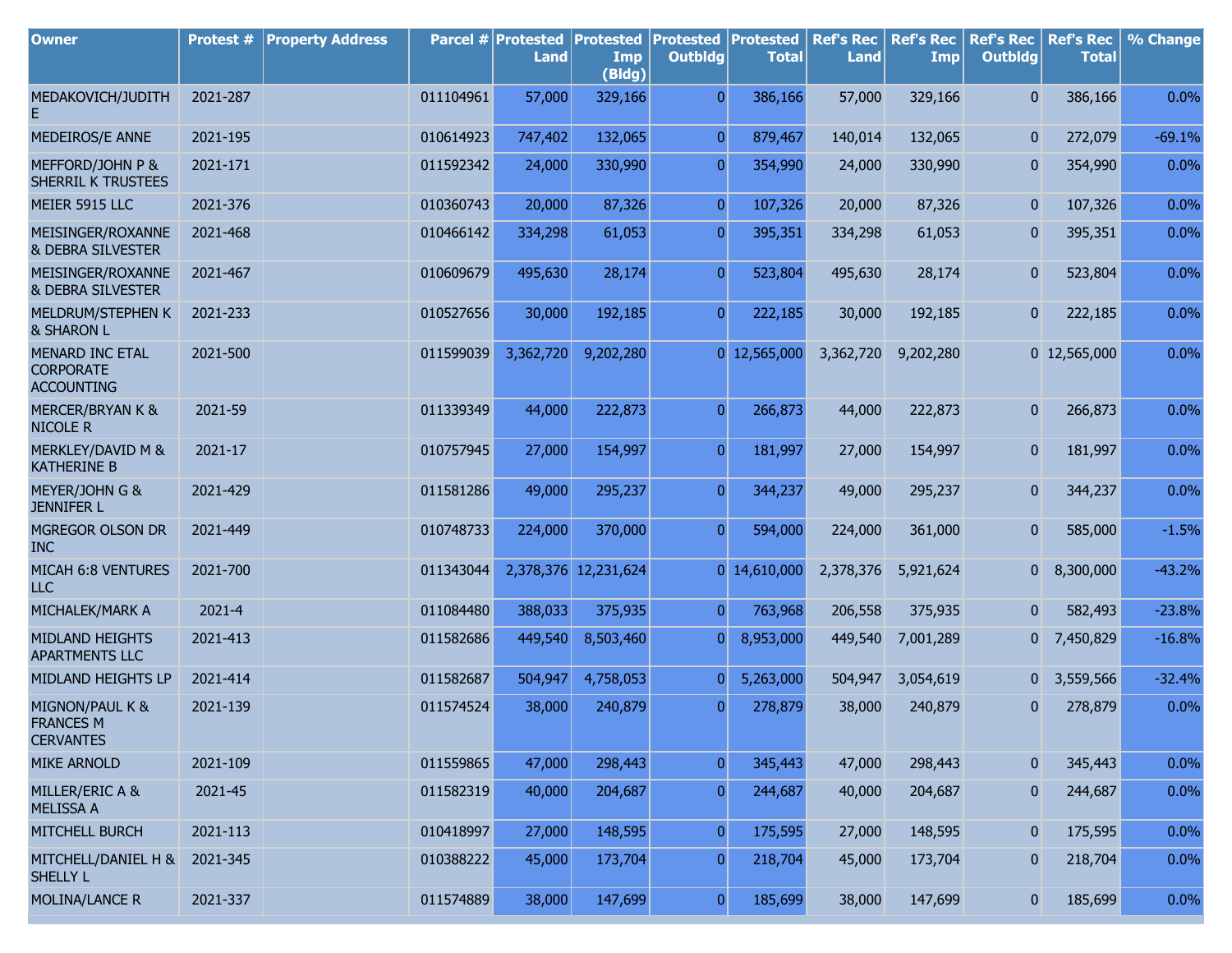| <b>Owner</b>                                                                    | Protest # | <b>Property Address</b> |           | Parcel # Protested<br><b>Land</b> | <b>Protested</b><br>Imp<br>(Bldg) | <b>Protested Protested</b><br><b>Outbldg</b> | <b>Total</b> | <b>Ref's Rec</b><br><b>Land</b> | <b>Ref's Rec</b><br><b>Imp</b> | <b>Ref's Rec</b><br><b>Outbldg</b> | <b>Ref's Rec</b><br><b>Total</b> | % Change |
|---------------------------------------------------------------------------------|-----------|-------------------------|-----------|-----------------------------------|-----------------------------------|----------------------------------------------|--------------|---------------------------------|--------------------------------|------------------------------------|----------------------------------|----------|
| MONICA SWEENIE                                                                  | 2021-63   |                         | 010389970 | 51,000                            | 236,992                           | $\overline{0}$                               | 287,992      | 51,000                          | 209,000                        | $\overline{0}$                     | 260,000                          | $-9.7%$  |
| MORRELL/ROBERT &<br><b>LYNETTE R</b>                                            | 2021-475  |                         | 011602697 | 133,813                           | 148,622                           | $\overline{0}$                               | 282,435      | 133,813                         | 148,622                        | 0                                  | 282,435                          | 0.0%     |
| MOUNT/ROY V &<br><b>JOANNE</b>                                                  | 2021-234  |                         | 011577171 | 48,000                            | 246,964                           | $\overline{0}$                               | 294,964      | 48,000                          | 246,964                        | 0                                  | 294,964                          | 0.0%     |
| <b>MURFIN INC</b>                                                               | 2021-303  |                         | 011301007 | 938,718                           | 1,721,394                         | 0                                            | 2,660,112    | 938,718                         | 1,721,394                      | $\overline{0}$                     | 2,660,112                        | 0.0%     |
| MURPHY/WILLIAM L &<br><b>MARY L</b>                                             | 2021-296  |                         | 010435522 | 120,000                           | 272,326                           | $\overline{0}$                               | 392,326      | 120,000                         | 272,326                        | 0                                  | 392,326                          | 0.0%     |
| MYERS/BRYAN D &<br><b>DIANE M</b>                                               | 2021-114  |                         | 011073195 | 32,000                            | 111,399                           | $\overline{0}$                               | 143,399      | 32,000                          | 111,399                        | 0                                  | 143,399                          | 0.0%     |
| MYERS/BRYAN D &<br><b>DIANE M</b>                                               | 2021-115  |                         | 011136677 | 32,000                            | 108,536                           | $\overline{0}$                               | 140,536      | 32,000                          | 108,536                        | 0                                  | 140,536                          | 0.0%     |
| <b>NEAL/NANCY L</b>                                                             | 2021-406  |                         | 010338322 | 20,000                            | 99,892                            | $\pmb{0}$                                    | 119,892      | 20,000                          | 99,892                         | 0                                  | 119,892                          | 0.0%     |
| NEAMAN/JOHN J                                                                   | 2021-763  |                         | 010435611 | 120,000                           | 225,574                           | $\mathbf{0}$                                 | 345,574      | 120,000                         | 225,574                        | $\bf{0}$                           | 345,574                          | 0.0%     |
| <b>NEBCO INC</b>                                                                | 2021-353  |                         | 011040734 | 393,252                           | 48,446                            | 537                                          | 442,235      | 348,629                         | 48,446                         | 537                                | 397,612                          | $-10.1%$ |
| NEBCO INC                                                                       | 2021-352  |                         | 010410821 | 24,596                            | $\mathbf{0}$                      | $\mathbf{0}$                                 | 24,596       | 15,313                          | $\bf{0}$                       | $\mathbf{0}$                       | 15,313                           | $-37.7%$ |
| NEHER SR/KENNETH J                                                              | 2021-97   |                         | 011305770 | 231,893                           | 268,169                           | 170,439                                      | 670,501      | 175,563                         | 268,169                        | 170,439                            | 614,171                          | $-8.4%$  |
| NEUBAUER/LISA M &<br><b>STEPHEN D</b>                                           | 2021-125  |                         | 011108665 | 138,085                           | 339,099                           | $\overline{0}$                               | 477,184      | 122,725                         | 339,099                        | 0                                  | 461,824                          | $-3.2%$  |
| <b>NGUYEN/COLLIN &amp;</b><br><b>NGOC B</b>                                     | 2021-707  |                         | 010360352 | 24,000                            | 123,833                           | $\overline{0}$                               | 147,833      | 24,000                          | 123,833                        | 0                                  | 147,833                          | 0.0%     |
| NICHOLAS PROSOSKI                                                               | 2021-183  |                         | 010399739 | 93,687                            | 201,669                           | $\overline{0}$                               | 295,356      | 93,687                          | 201,669                        | 0                                  | 295,356                          | 0.0%     |
| NICHOLAS REINERS                                                                | 2021-70   |                         | 011094583 | 29,000                            | 165,251                           | $\overline{0}$                               | 194,251      | 29,000                          | 165,251                        | 0                                  | 194,251                          | 0.0%     |
| NIETFELDT/BRADLEY<br>& CARISSA                                                  | 2021-329  |                         | 011575645 | 84,375                            | 411,883                           | $\overline{0}$                               | 496,258      | 84,375                          | 411,883                        | 0                                  | 496,258                          | 0.0%     |
| <b>NIKKI METZGER</b>                                                            | 2021-104  |                         | 011580306 | 33,000                            | 190,075                           | $\pmb{0}$                                    | 223,075      | 33,000                          | 190,075                        | 0                                  | 223,075                          | 0.0%     |
| <b>NOVAK/CRAIG S &amp;</b><br><b>CYNTHIA L</b>                                  | 2021-259  |                         | 010438378 | 130,000                           | 233,928                           | $\overline{0}$                               | 363,928      | 130,000                         | 265,410                        | 0                                  | 395,410                          | 8.7%     |
| NR ENTERPRISES INC                                                              | 2021-246  |                         | 011287977 | 300,199                           | 1,686,182                         | 0                                            | 1,986,381    | 300,199                         | 1,427,710                      | $\mathbf{0}$                       | 1,727,909                        | $-13.0%$ |
| <b>NUVIEW TRUST CO</b><br><b>CUSTODIAN FBO</b><br>MICHAEL MATLOCK<br><b>IRA</b> | 2021-245  |                         | 011095040 | 27,000                            | 147,271                           | $\overline{0}$                               | 174,271      | 27,000                          | 147,271                        | 0                                  | 174,271                          | 0.0%     |
| ODOM/DEBRA S                                                                    | 2021-405  |                         | 010513280 | 20,000                            | 126,113                           | $\overline{0}$                               | 146,113      | 20,000                          | 116,048                        | 0                                  | 136,048                          | $-6.9%$  |
| OLANDER/JOAN                                                                    | 2021-319  |                         | 010481923 | 18,000                            | 0                                 | $\overline{0}$                               | 18,000       | 15,000                          | $\pmb{0}$                      | $\pmb{0}$                          | 15,000                           | $-16.7%$ |
| <b>OLOFF/TRENT &amp; LISA</b>                                                   | 2021-194  |                         | 010609555 | 174,375                           | 79,538                            | 29,079                                       | 282,992      | 123,363                         | 79,538                         | 29,079                             | 231,980                          | $-18.0%$ |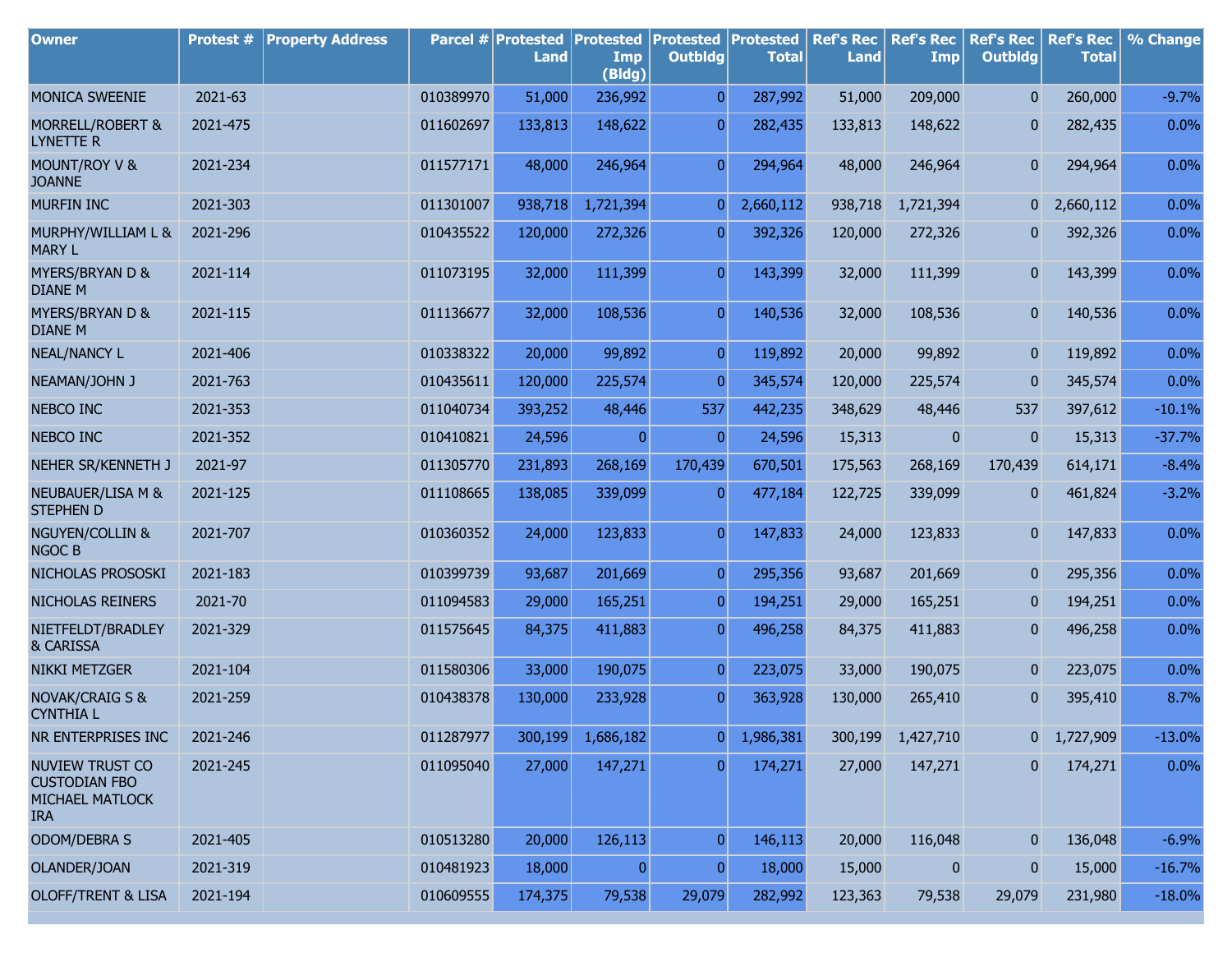| <b>Owner</b>                                                      | Protest # | <b>Property Address</b> |           | Parcel # Protested<br><b>Land</b> | <b>Protested</b><br>Imp | <b>Protested</b><br><b>Outbldg</b> | Protested<br><b>Total</b> | <b>Ref's Rec</b><br><b>Land</b> | <b>Ref's Rec</b><br>Imp | <b>Ref's Rec</b><br><b>Outbldg</b> | <b>Ref's Rec</b><br><b>Total</b> | % Change |
|-------------------------------------------------------------------|-----------|-------------------------|-----------|-----------------------------------|-------------------------|------------------------------------|---------------------------|---------------------------------|-------------------------|------------------------------------|----------------------------------|----------|
|                                                                   |           |                         |           |                                   | (Bldg)                  |                                    |                           |                                 |                         |                                    |                                  |          |
| OLYMBEC USA LLC<br><b>ATTN BRIAN</b><br><b>GLASBERG</b>           | 2021-373  |                         | 011584365 | 2,342,304                         | 3,792,696               | $\overline{0}$                     | 6,135,000                 | 2,342,304                       | 3,432,696               | 0                                  | 5,775,000                        | $-5.9%$  |
| <b>OSTERMAN/PAMELA S</b><br>& ROBERT E<br><b>OSTERMAN III</b>     | 2021-560  |                         | 010763767 | 27,000                            | 173,785                 | $\overline{0}$                     | 200,785                   | 27,000                          | 173,785                 | $\overline{0}$                     | 200,785                          | 0.0%     |
| <b>OVERTON/RANAE D</b>                                            | 2021-179  |                         | 010543392 | 20,000                            | 126,967                 | $\overline{0}$                     | 146,967                   | 20,000                          | 126,967                 | $\overline{0}$                     | 146,967                          | 0.0%     |
| <b>OWEN/ARNOLD &amp;</b><br><b>LOIS</b>                           | 2021-488  |                         | 011265809 | 35,000                            | 174,408                 | $\overline{0}$                     | 209,408                   | 35,000                          | 174,408                 | $\mathbf{0}$                       | 209,408                          | 0.0%     |
| PAIR A DICE<br>PROPERTIES III LLC<br>C/O CLARK ANDERSON           | 2021-141  |                         | 011590974 | 548,730                           | 4,180,943               | $\overline{0}$                     | 4,729,673                 | 548,730                         | 3,646,270               | 0                                  | 4,195,000                        | $-11.3%$ |
| PAPILLION HOSPITAL<br>PARTNERS LLC                                | 2021-760  |                         | 011603484 | 977,484                           | 7,882,050               | $\overline{0}$                     | 8,859,534                 | 977,484                         | 6,692,408               |                                    | 0 7,669,892                      | $-13.4%$ |
| PAPILLION MANOR                                                   | 2021-647  |                         | 010508414 | 359,505                           | 3,790,495               | $\overline{0}$                     | 4,150,000                 | 359,505                         | 3,790,495               | 0                                  | 4,150,000                        | 0.0%     |
| PARKISON/JEREMY                                                   | 2021-428  |                         | 011077883 | 15,000                            | 69,619                  | $\overline{0}$                     | 84,619                    | 15,000                          | 69,619                  | $\mathbf{0}$                       | 84,619                           | 0.0%     |
| PARTCH/AMY D & JAY                                                | 2021-25   |                         | 010759077 | 27,000                            | 179,404                 | $\overline{0}$                     | 206,404                   | 27,000                          | 179,404                 | $\overline{0}$                     | 206,404                          | 0.0%     |
| PATRICK J NOONAN                                                  | 2021-159  |                         | 010569561 | 24,000                            | 239,088                 | $\overline{0}$                     | 263,088                   | 24,000                          | 239,088                 | $\mathbf{0}$                       | 263,088                          | 0.0%     |
| PATTERSON/RONALD<br>F & CAROL J                                   | 2021-724  |                         | 011584262 | 5,051                             | 0                       | $\overline{0}$                     | 5,051                     | 960                             | 0                       | $\mathbf{0}$                       | 960                              | $-81.0%$ |
| PATTERSON/RONALD<br>F & CAROL J                                   | 2021-725  |                         | 010392971 | 159,570                           | 224,480                 | 6,226                              | 390,276                   | 112,628                         | 224,480                 | 6,226                              | 343,334                          | $-12.0%$ |
| PATTERSON/RONALD<br>F & CAROL J                                   | 2021-723  |                         | 010420754 | 652,977                           | 54,225                  | 1,620                              | 708,822                   | 593,521                         | 54,225                  | 1,620                              | 649,366                          | $-8.4%$  |
| PATTERSON/RONALD<br>F & CAROL J                                   | 2021-726  |                         | 010398783 | 160,422                           | 53,327                  | 6,374                              | 220,123                   | 130,986                         | 53,327                  | 6,374                              | 190,687                          | $-13.4%$ |
| PAXSON/BAILEY J                                                   | 2021-201  |                         | 010618376 | 18,000                            | 96,685                  | $\overline{0}$                     | 114,685                   | 18,000                          | 96,685                  | $\mathbf{0}$                       | 114,685                          | 0.0%     |
| PAYPAL INC ATTN:<br><b>REAL ESTATE &amp;</b><br><b>FACILITIES</b> | 2021-309  |                         | 011576697 | 3,988,356                         | 9,091,644               |                                    | 0 13,080,000              | 3,988,356                       | 9,091,644               |                                    | 0 13,080,000                     | 0.0%     |
| PAYPAL INC ATTN:<br><b>REAL ESTATE &amp;</b><br><b>FACILITIES</b> | 2021-310  |                         | 011587935 |                                   | 2,938,120 11,641,880    |                                    | 0 14,580,000              |                                 | 2,938,120 11,641,880    |                                    | 0 14,580,000                     | 0.0%     |
| PENKE/RANDY                                                       | 2021-238  |                         | 011133341 | 181,190                           | 329,498                 | 28,961                             | 539,649                   | 122,196                         | 329,498                 | 28,961                             | 480,655                          | $-10.9%$ |
| PENTECOST/SHARI L                                                 | 2021-295  |                         | 011596005 | 54,000                            | 226,670                 | $\vert 0 \vert$                    | 280,670                   | 54,000                          | 226,670                 | $\bf{0}$                           | 280,670                          | 0.0%     |
| PERKINS/JEFFREY K &<br><b>KIMERLY G</b>                           | 2021-389  |                         | 010965246 | 29,000                            | 170,799                 | $\overline{0}$                     | 199,799                   | 29,000                          | 170,799                 | $\mathbf{0}$                       | 199,799                          | 0.0%     |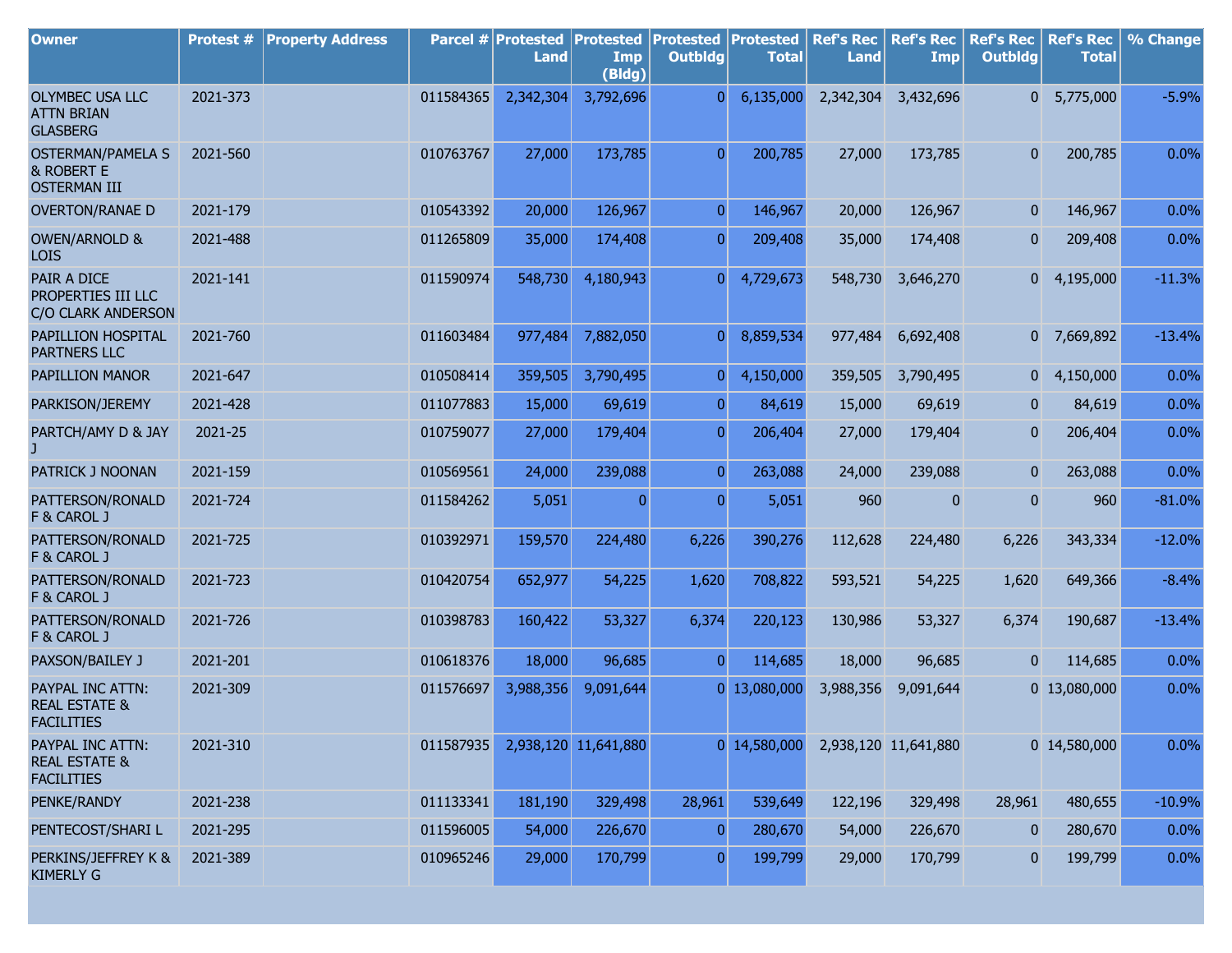| <b>Owner</b>                                 | Protest # | <b>Property Address</b> |           | Parcel # Protested<br><b>Land</b> | <b>Protested</b><br>Imp<br>(Bldg) | <b>Protested</b><br><b>Outbldg</b> | Protested<br><b>Total</b>          | <b>Ref's Rec</b><br><b>Land</b> | <b>Ref's Rec</b><br><b>Imp</b> | <b>Ref's Rec</b><br><b>Outbldg</b> | <b>Ref's Rec</b><br><b>Total</b> | % Change |
|----------------------------------------------|-----------|-------------------------|-----------|-----------------------------------|-----------------------------------|------------------------------------|------------------------------------|---------------------------------|--------------------------------|------------------------------------|----------------------------------|----------|
| PERNICANO/ANTONIO<br><b>&amp; ANTIONETTE</b> | 2021-24   |                         | 010979514 | 26,000                            | 158,022                           | $\overline{0}$                     | 184,022                            | 26,000                          | 158,022                        | $\overline{0}$                     | 184,022                          | 0.0%     |
| PERRY/STEVEN W &<br><b>KRISTI K</b>          | 2021-357  |                         | 010319425 | 49,500                            | 22,660                            | $\overline{0}$                     | 72,160                             | 49,500                          | 0                              | $\overline{0}$                     | 49,500                           | $-31.4%$ |
| PETERSEN/ERIK S                              | 2021-169  |                         | 011316233 | 110,559                           | 328,106                           | $\overline{0}$                     | 438,665                            | 110,559                         | 328,106                        | $\mathbf{0}$                       | 438,665                          | 0.0%     |
| PETERSEN/JORDAN &<br><b>JENNIFER S</b>       | 2021-41   |                         | 011597863 | 66,000                            | 462,545                           | $\overline{0}$                     | 528,545                            | 66,000                          | 437,000                        | $\mathbf{0}$                       | 503,000                          | $-4.8%$  |
| PETERSEN-<br><b>KRESS/HOLLY</b>              | 2021-37   |                         | 010435743 | 125,000                           | 301,262                           | $\overline{0}$                     | 426,262                            | 125,000                         | 301,262                        | 0                                  | 426,262                          | 0.0%     |
| PETTIT/STEVEN L &<br><b>SHANNON M</b>        | 2021-645  |                         | 010928677 | 138,985                           | 192,446                           | $\overline{0}$                     | 331,431                            | 138,985                         | 192,446                        | $\overline{0}$                     | 331,431                          | 0.0%     |
| PFEFFER/ALAN D &<br><b>LINDA L</b>           | 2021-433  |                         | 010397396 | 225,513                           | 172,863                           | $\overline{0}$                     | 398,376                            | 167,909                         | 172,863                        | $\overline{0}$                     | 340,772                          | $-14.5%$ |
| PHILLIPS/ALLEN W &<br><b>KATHLEEN R</b>      | 2021-427  |                         | 010970150 | 25,000                            | 145,457                           | $\overline{0}$                     | 170,457                            | 25,000                          | 145,457                        | 0                                  | 170,457                          | 0.0%     |
| PLEISS/CHRISTOPHER<br>J & BARBARA A          | 2021-367  |                         | 011581897 | 38,000                            | 176,374                           | $\overline{0}$                     | 214,374                            | 38,000                          | 176,374                        | 0                                  | 214,374                          | 0.0%     |
| PLISEK/RODNEY R &<br>MICHELLE A              | 2021-490  |                         | 011573324 | 59,000                            | 319,243                           | $\overline{0}$                     | 378,243                            | 53,000                          | 319,243                        | 0                                  | 372,243                          | $-1.6%$  |
| PLUTA/RAYMOND J &<br><b>ANNE</b>             | 2021-350  |                         | 010958231 | 116,000                           | 64,584                            | $\overline{0}$                     | 180,584                            | 116,000                         | 64,584                         | 0                                  | 180,584                          | 0.0%     |
| PLUTA/RAYMOND J &<br><b>ANNE</b>             | 2021-351  |                         | 011580067 | 12,118                            | $\mathbf{0}$                      | $\overline{0}$                     | 12,118                             | 12,118                          | 0                              | $\overline{0}$                     | 12,118                           | 0.0%     |
| POLZIN SR/EDWARD J<br>& CHRISTINE C          | 2021-291  |                         | 010937056 | 40,000                            | 175,339                           | $\overline{0}$                     | 215,339                            | 40,000                          | 175,339                        | 0                                  | 215,339                          | 0.0%     |
| PORTERA/JOHN J &<br><b>KATHLEEN M</b>        | 2021-229  |                         | 011581602 | 58,000                            | 287,255                           | $\overline{0}$                     | 345,255                            | 58,000                          | 287,255                        | $\mathbf{0}$                       | 345,255                          | 0.0%     |
| POTTER/ROBERTA K                             | 2021-217  |                         | 010971211 | 25,000                            | 155,313                           | $\overline{0}$                     | 180,313                            | 25,000                          | 155,313                        | 0                                  | 180,313                          | 0.0%     |
| POWERS/ANDREW J &<br><b>LAURA A</b>          | 2021-495  |                         | 011582772 | 89,000                            | 494,376                           | $\overline{0}$                     | 583,376                            | 89,000                          | 494,376                        | 0                                  | 583,376                          | 0.0%     |
| POWERS/WILLIAM E &<br>andrea m               | 2021-144  |                         | 011602063 | 72,500                            | 326,351                           | $\overline{0}$                     | 398,851                            | 72,500                          | 326,351                        | 0                                  | 398,851                          | 0.0%     |
| PPG SHADOW REAL<br><b>ESTATE LLC</b>         | 2021-542  |                         |           | 011589302 10,991,376 42,010,080   |                                   |                                    | 0 53,001,456 10,991,376 42,010,080 |                                 |                                |                                    | 0 53,001,456                     | 0.0%     |
| PPG SHADOW REAL<br><b>ESTATE LLC</b>         | 2021-540  |                         | 011589301 | 879,250                           | $\pmb{0}$                         | $\overline{0}$                     | 879,250                            | 879,250                         | 0                              | 0                                  | 879,250                          | 0.0%     |
| PPG SHADOW REAL<br><b>ESTATE LLC</b>         | 2021-541  |                         | 011588229 | 832,500                           | 922,500                           | 0                                  | 1,755,000                          | 832,500                         | 645,500                        |                                    | $0 \quad 1,478,000$              | $-15.8%$ |
| PREBBLE/ROY C &<br><b>KRISTA</b>             | 2021-397  |                         | 011583731 | 57,000                            | 340,164                           | $\boldsymbol{0}$                   | 397,164                            | 57,000                          | 325,164                        | $\overline{0}$                     | 382,164                          | $-3.8%$  |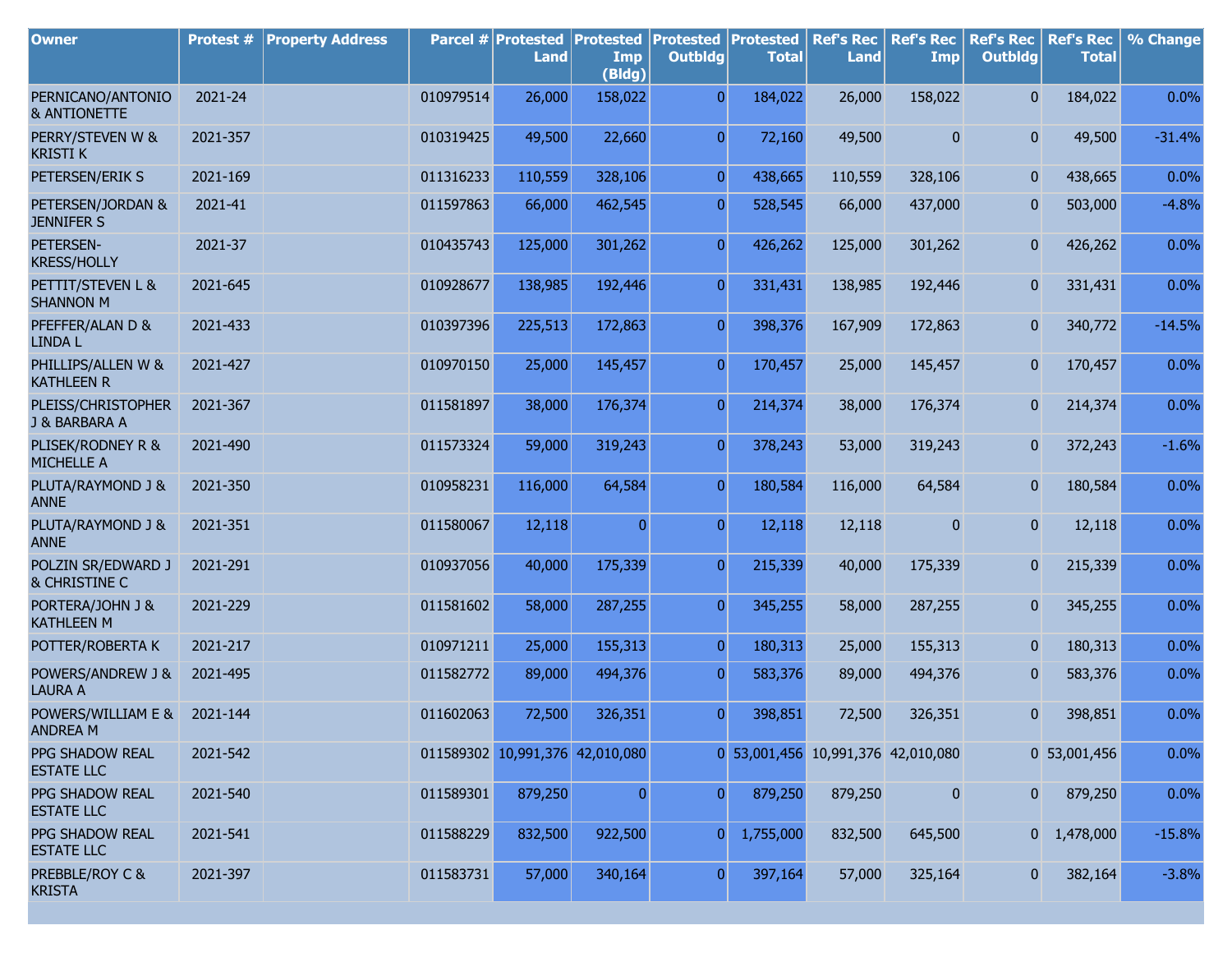| <b>Owner</b>                                                                     | Protest # | <b>Property Address</b> |           | <b>Parcel # Protested</b><br><b>Land</b> | <b>Protested</b><br>Imp<br>(Bldg) | <b>Protested Protested</b><br><b>Outbldg</b> | <b>Total</b> | <b>Ref's Rec</b><br><b>Land</b> | <b>Ref's Rec</b><br>Imp | <b>Ref's Rec</b><br><b>Outbldg</b> | <b>Ref's Rec</b><br><b>Total</b> | % Change |
|----------------------------------------------------------------------------------|-----------|-------------------------|-----------|------------------------------------------|-----------------------------------|----------------------------------------------|--------------|---------------------------------|-------------------------|------------------------------------|----------------------------------|----------|
| PREMIER HILLTOP LLC                                                              | 2021-672  |                         | 011590736 | 979,618                                  | 7,434,942                         | $\overline{0}$                               | 8,414,560    | 979,618                         | 6,020,382               | $\overline{0}$                     | 7,000,000                        | $-16.8%$ |
| RABON/WILLIAM W &<br>REBECCA ANN CO<br><b>TRUSTEES REVOCABLE</b><br><b>TRUST</b> | 2021-355  |                         | 011311630 | 41,000                                   | 226,627                           | $\overline{0}$                               | 267,627      | 41,000                          | 226,627                 | $\mathbf{0}$                       | 267,627                          | 0.0%     |
| RACHU INC A SOUTH<br><b>DAKOTA</b><br><b>CORPORATION</b>                         | 2021-354  |                         | 011594108 | 923,153                                  | 6,309,578                         | $\overline{0}$                               | 7,232,731    | 923,153                         | 6,144,957               |                                    | $0$ 7,068,110                    | $-2.3%$  |
| <b>RAMOLD/CONCEY &amp;</b><br><b>MICHAEL</b>                                     | 2021-497  |                         | 011590310 | 128,057                                  | 414,495                           | 72,597                                       | 615,149      | 128,057                         | 414,495                 | 72,597                             | 615,149                          | 0.0%     |
| <b>RANAE OVERTON</b>                                                             | 2021-181  |                         | 010961593 | 38,000                                   | 149,220                           | $\overline{0}$                               | 187,220      | 38,000                          | 149,220                 | $\mathbf{0}$                       | 187,220                          | 0.0%     |
| RATH/DAMON                                                                       | 2021-123  |                         | 010417788 | 27,000                                   | 138,820                           | $\overline{0}$                               | 165,820      | 27,000                          | 138,820                 | $\mathbf{0}$                       | 165,820                          | $0.0\%$  |
| <b>REEVES/CLAYTON H &amp;</b><br><b>KAY L</b>                                    | 2021-685  |                         | 011230053 | 88,474                                   | 219,114                           | 28,211                                       | 335,799      | 88,474                          | 197,203                 | 28,211                             | 313,888                          | $-6.5%$  |
| <b>REICHERT/HUBBLE &amp;</b><br><b>MELISSA MOCKELMAN</b>                         | 2021-249  |                         | 011288876 | 85,100                                   | 506,946                           | $\overline{0}$                               | 592,046      | 85,100                          | 506,946                 | 0                                  | 592,046                          | 0.0%     |
| <b>REICKS/JEFFREY R &amp;</b><br><b>LINDA K</b>                                  | 2021-47   |                         | 010763201 | 81,675                                   | 439,505                           | $\overline{0}$                               | 521,180      | 61,675                          | 439,505                 | 0                                  | 501,180                          | $-3.8%$  |
| RHOADES/TIMOTHY E<br>& FRANCES J                                                 | 2021-192  |                         | 011167114 | 33,000                                   | 159,461                           | $\overline{0}$                               | 192,461      | 33,000                          | 159,461                 | 0                                  | 192,461                          | 0.0%     |
| RICHARD L. JOHNSON                                                               | 2021-68   |                         | 010622845 | 18,000                                   | 81,073                            | $\overline{0}$                               | 99,073       | 18,000                          | 81,073                  | $\mathbf{0}$                       | 99,073                           | 0.0%     |
| RICHARDSON/JAMES                                                                 | 2021-344  |                         | 010390561 | 30,000                                   | 123,300                           | $\overline{0}$                               | 153,300      | 30,000                          | 110,970                 | $\mathbf{0}$                       | 140,970                          | $-8.0%$  |
| RICHLAND HOMES LLC                                                               | 2021-708  |                         | 010463739 | 3,226,395                                | $\overline{0}$                    | $\overline{0}$                               | 3,226,395    | 317,646                         | $\mathbf{0}$            | $\mathbf{0}$                       | 317,646                          | $-90.2%$ |
| RIHA/VICTOR J &<br><b>BEVERLY M</b>                                              | 2021-418  |                         | 011594629 | 82,190                                   | 134,870                           | $\overline{0}$                               | 217,060      | 82,190                          | 134,870                 | 0                                  | 217,060                          | 0.0%     |
| <b>RITE WAY</b><br><b>INVESTMENTS INC</b><br>C/O INVESTORS<br><b>REALTY INC</b>  | 2021-394  |                         | 011137320 | 196,842                                  | 871,598                           | $\overline{0}$                               | 1,068,440    | 196,842                         | 753,158                 | 0                                  | 950,000                          | $-11.1%$ |
| ROACH/RICHARD D &<br><b>JULIE M</b>                                              | 2021-117  |                         | 011216239 | 109,389                                  | 41,991                            | $\overline{0}$                               | 151,380      | 94,029                          | 33,471                  | 0                                  | 127,500                          | $-15.8%$ |
| ROBERT D WHIPPLE                                                                 | 2021-82   |                         | 011344687 | 58,000                                   | 291,340                           | $\boldsymbol{0}$                             | 349,340      | 58,000                          | 269,000                 | $\mathbf{0}$                       | 327,000                          | $-6.4%$  |
| <b>ROBERTSON COURT</b><br>LLC ATTN RACHELE<br><b>HUETT</b>                       | 2021-110  |                         | 011572923 | 841,580                                  | 6,907,420                         | $\overline{0}$                               | 7,749,000    | 841,580                         | 6,472,794               |                                    | 0 7,314,374                      | $-5.6%$  |
| RODGERS/BRADLEY K<br>& SONYA M                                                   | 2021-697  |                         | 011028742 | 31,000                                   | 214,392                           | $\overline{0}$                               | 245,392      | 31,000                          | 214,392                 | 0                                  | 245,392                          | 0.0%     |
| ROMALDO CRUZ                                                                     | 2021-202  |                         | 010621091 | 29,000                                   | 168,624                           | $\boldsymbol{0}$                             | 197,624      | 29,000                          | 168,624                 | $\mathbf{0}$                       | 197,624                          | 0.0%     |
| <b>RON HOEFT</b>                                                                 | 2021-102  |                         | 011581958 | 40,000                                   | 200,256                           | $\boldsymbol{0}$                             | 240,256      | 40,000                          | 200,256                 | $\bf{0}$                           | 240,256                          | 0.0%     |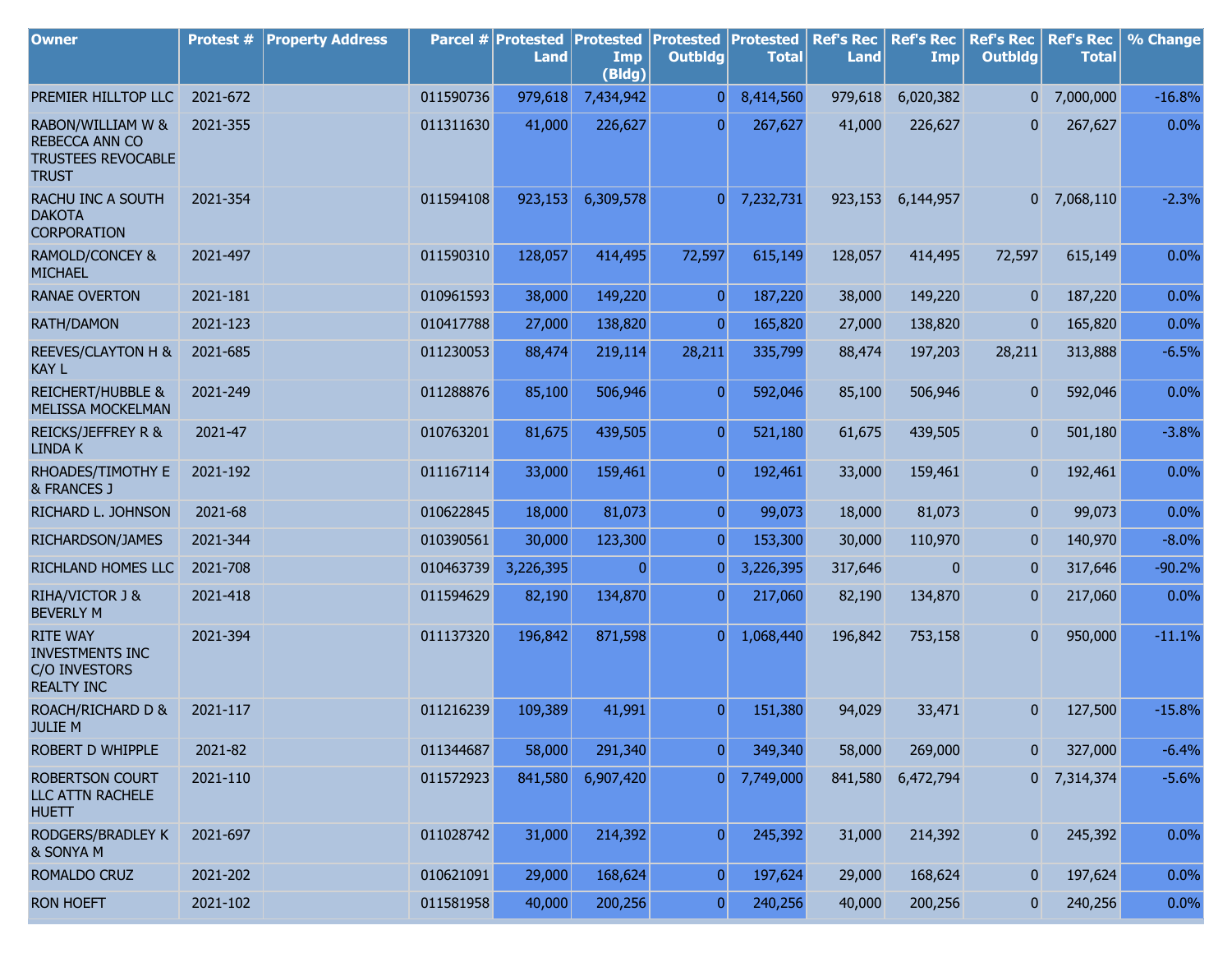| <b>Owner</b>                                                                   | <b>Protest #</b> | <b>Property Address</b> |           | Parcel # Protested<br><b>Land</b> | <b>Protested</b><br>Imp<br>(Bldg) | <b>Protested Protested</b><br><b>Outbldg</b> | <b>Total</b>   | <b>Ref's Rec</b><br><b>Land</b> | <b>Ref's Rec</b><br>Imp | <b>Ref's Rec</b><br><b>Outbldg</b> | <b>Ref's Rec</b><br><b>Total</b> | % Change |
|--------------------------------------------------------------------------------|------------------|-------------------------|-----------|-----------------------------------|-----------------------------------|----------------------------------------------|----------------|---------------------------------|-------------------------|------------------------------------|----------------------------------|----------|
| RONGISCH/REBECCA J                                                             | 2021-681         |                         | 010461663 | 159,072                           | 174,975                           | 1,982                                        | 336,029        | 112,132                         | 174,975                 | 1,982                              | 289,089                          | $-14.0%$ |
| ROPSKI/RICHARD F                                                               | 2021-391         |                         | 011036141 | 25,000                            | 170,788                           | $\overline{0}$                               | 195,788        | 25,000                          | 168,713                 | $\mathbf{0}$                       | 193,713                          | $-1.1%$  |
| <b>ROSS/BLAINE &amp;</b><br><b>JENIFER O'CONNOR</b>                            | 2021-398         |                         | 011588336 | 52,000                            | 279,181                           | $\overline{0}$                               | 331,181        | 52,000                          | 279,181                 | $\overline{0}$                     | 331,181                          | 0.0%     |
| ROXBURGH/JESSICA B                                                             | 2021-401         |                         | 011593167 | $\overline{0}$                    | 27,405                            | $\overline{0}$                               | 27,405         | $\overline{0}$                  | 15,000                  | $\overline{0}$                     | 15,000                           | $-45.3%$ |
| ROZIC/BENNETT T                                                                | 2021-408         |                         | 010792511 | 24,000                            | 159,070                           | $\overline{0}$                               | 183,070        | 24,000                          | 159,070                 | $\bf{0}$                           | 183,070                          | 0.0%     |
| <b>RUFF/ROBERT L</b>                                                           | 2021-288         |                         | 010467173 | 198,903                           | 111,013                           | 7,720                                        | 317,636        | 156,658                         | 111,013                 | 7,720                              | 275,391                          | $-13.3%$ |
| <b>RURAL HOUSING</b><br><b>DEVELOPERS</b><br><b>NEBRASKA LLC</b>               | 2021-334         |                         | 011608896 | 220,998                           | $\mathbf{0}$                      | $\overline{0}$                               | 220,998        | 220,998                         | 0                       | $\bf{0}$                           | 220,998                          | 0.0%     |
| <b>RURAL HOUSING</b><br><b>DEVELOPERS</b><br><b>NEBRASKA LLC</b>               | 2021-336         |                         | 011608895 | 528,140                           | $\mathbf{0}$                      | $\overline{0}$                               | 528,140        | 528,140                         | $\mathbf{0}$            | $\mathbf{0}$                       | 528,140                          | 0.0%     |
| <b>RUSSELL/MATTHEW E</b><br>& ANGELA M                                         | 2021-46          |                         | 011586797 | 43,000                            | 221,282                           | $\overline{0}$                               | 264,282        | 43,000                          | 221,282                 | $\overline{0}$                     | 264,282                          | 0.0%     |
| RW LA VISTA LLC                                                                | 2021-209         |                         | 011595671 | 662,980                           | 3,466,294                         | $\overline{0}$                               | 4,129,274      | 662,980                         | 3,371,405               | 0                                  | 4,034,385                        | $-2.3%$  |
| <b>RYAN HUNTLEY</b>                                                            | 2021-65          |                         | 010600876 | 29,000                            | 158,517                           | $\overline{0}$                               | 187,517        | 29,000                          | 158,517                 | $\mathbf{0}$                       | 187,517                          | 0.0%     |
| SAATHOFF/ROLAND J<br><b>TRUSTEE GOSCH</b><br><b>FAMILY TRUST</b>               | 2021-29          |                         | 011574040 | 75,467                            | 186,394                           | $\overline{0}$                               | 261,861        | 75,467                          | 186,394                 | $\mathbf{0}$                       | 261,861                          | 0.0%     |
| SACCO/DOROTHY M                                                                | 2021-446         |                         | 010573763 | 21,000                            | 59,583                            | $\overline{0}$                               | 80,583         | 21,000                          | 49,776                  | $\mathbf{0}$                       | 70,776                           | $-12.2%$ |
| SARPY INDUSTRIAL<br>LLC C/O R&R REALTY<br><b>GROUP</b>                         | 2021-305         |                         | 011609523 | 198,198                           | $\mathbf{0}$                      | $\overline{0}$                               | 198,198        | 1,820                           | 0                       | $\bf{0}$                           | 1,820                            | $-99.1%$ |
| SCHAAF/JOEL D                                                                  | 2021-730         |                         | 010507841 | 30,000                            | 85,745                            | $\overline{0}$                               | 115,745        | 30,000                          | 85,745                  | $\mathbf{0}$                       | 115,745                          | 0.0%     |
| <b>SCHENSE/DONALD L &amp;</b><br><b>LYNN D TRUSTEES</b><br><b>LIVING TRUST</b> | 2021-512         |                         | 010436332 | 120,000                           | 414,461                           | $\overline{0}$                               | 534,461        | 120,000                         | 414,461                 | $\mathbf{0}$                       | 534,461                          | 0.0%     |
| SCHNACK/JOHN S                                                                 | 2021-756         |                         | 010411186 | 331,940                           | $\pmb{0}$                         | 72,874                                       | 404,814        | 267,913                         | $\mathbf{0}$            | 72,874                             | 340,787                          | $-15.8%$ |
| <b>SCHNEIDER/CRAIG E</b><br>& MICHELLE A                                       | 2021-392         |                         | 011058730 | 117,198                           | 385,631                           | $\overline{0}$                               | 502,829        | 117,198                         | 385,631                 | $\bf{0}$                           | 502,829                          | 0.0%     |
| SCHNEIDER/SAMUEL<br><b>CARL</b>                                                | 2021-80          |                         | 010426086 | 29,000                            | 144,523                           | $\boldsymbol{0}$                             | 173,523        | 29,000                          | 144,523                 | $\mathbf{0}$                       | 173,523                          | 0.0%     |
| <b>SCOTT HUGHES</b>                                                            | 2021-81          |                         | 010438645 | 30,000                            | 171,000                           | $\overline{0}$                               | 201,000        | 30,000                          | 171,000                 | $\mathbf{0}$                       | 201,000                          | 0.0%     |
| SEVERSON/CURTIS L<br>& PEGGY M HARLOW                                          | 2021-364         |                         | 011104406 | 22,000                            | 195,697                           | $\overline{0}$                               | 217,697        | 22,000                          | 171,200                 | $\boldsymbol{0}$                   | 193,200                          | $-11.3%$ |
| SFI LTD PARTNERSHIP<br>8                                                       | 2021-248         |                         | 010579370 |                                   | 953,186 10,368,814                |                                              | $0$ 11,322,000 |                                 | 953,186 9,339,264       |                                    | 0 10,292,450                     | $-9.1%$  |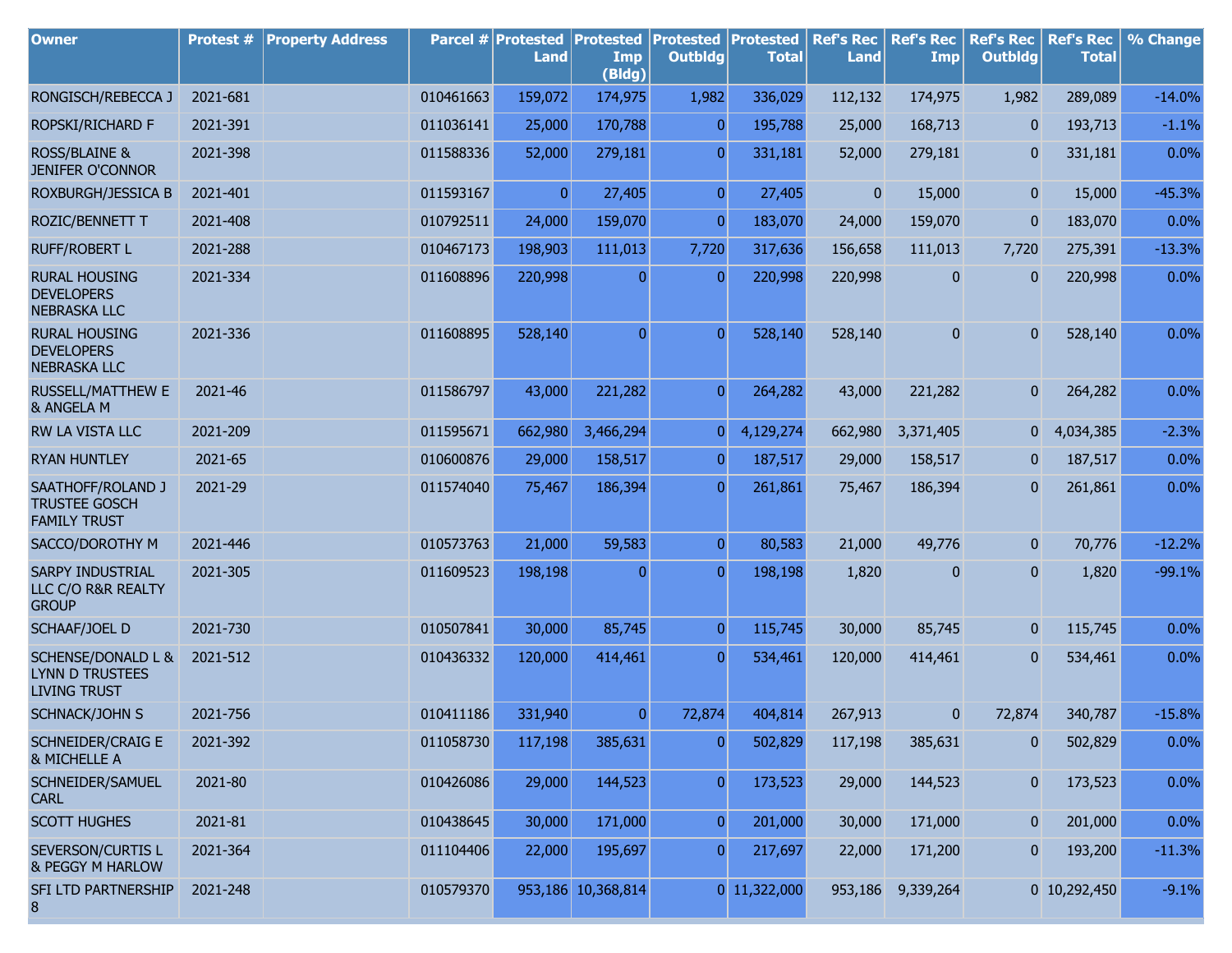| <b>Owner</b>                                                               | Protest #  | <b>Property Address</b> |           | Parcel # Protested   Protested   Protested   Protested<br><b>Land</b> | Imp<br>(Bldg) | <b>Outbldg</b> | <b>Total</b>   | <b>Land</b> | Ref's Rec   Ref's Rec  <br>Imp | <b>Outbldg</b>   | Ref's Rec   Ref's Rec  <br><b>Total</b> | % Change |
|----------------------------------------------------------------------------|------------|-------------------------|-----------|-----------------------------------------------------------------------|---------------|----------------|----------------|-------------|--------------------------------|------------------|-----------------------------------------|----------|
| SFI LTD PARTNERSHIP<br>II                                                  | 2021-258   |                         | 010356665 | 620,876                                                               | 4,840,124     | $\overline{0}$ | 5,461,000      | 620,876     | 4,840,124                      | $\overline{0}$   | 5,461,000                               | 0.0%     |
| SFI LTD PARTNERSHIP<br>V                                                   | 2021-387   |                         | 010580360 | 356,950                                                               | 3,335,050     | $\overline{0}$ | 3,692,000      | 356,950     | 2,999,360                      |                  | $0\quad 3,356,310$                      | $-9.1%$  |
| SHAFER/JOSHUA &<br><b>ALYSSA</b>                                           | 2021-701   |                         | 011587358 | 37,000                                                                | 294,383       | $\overline{0}$ | 331,383        | 37,000      | 238,000                        | $\mathbf{0}$     | 275,000                                 | $-17.0%$ |
| SHIPPEN/TERRENCE T<br>& ARMIDA M<br><b>TRUSTEES FAMILY</b><br><b>TRUST</b> | 2021-658   |                         | 011585419 | 424,250                                                               | 1,794,970     | $\overline{0}$ | 2,219,220      | 424,250     | 1,575,750                      | $\overline{0}$   | 2,000,000                               | $-9.9%$  |
| SHONDA INGRAM                                                              | 2021-3     |                         | 011312165 | 41,000                                                                | 223,206       | 0              | 264,206        | 41,000      | 223,206                        | 0                | 264,206                                 | 0.0%     |
| SHOTKOSKI/I SANDIE<br>& JEROME J                                           | 2021-480   |                         | 010400508 | 54,978                                                                | 36,222        | $\overline{0}$ | 91,200         | 54,978      | 36,222                         | $\boldsymbol{0}$ | 91,200                                  | 0.0%     |
| SIMES/DAVID K                                                              | 2021-510   |                         | 011016132 | 34,000                                                                | 143,337       | $\overline{0}$ | 177,337        | 34,000      | 143,337                        | $\mathbf{0}$     | 177,337                                 | 0.0%     |
| SINE JR/CARL N &<br><b>SUZANNA G</b>                                       | 2021-270   |                         | 011303921 | 53,000                                                                | 559,708       | $\overline{0}$ | 612,708        | 53,000      | 559,708                        | $\boldsymbol{0}$ | 612,708                                 | 0.0%     |
| SIYAKA/KENNETH A &<br><b>SCANDIA I</b>                                     | 2021-476   |                         | 010756388 | 30,000                                                                | 153,885       | $\overline{0}$ | 183,885        | 30,000      | 144,690                        | $\overline{0}$   | 174,690                                 | $-5.0%$  |
| SLOBODNIK/MATTHE<br>W J                                                    | 2021-184   |                         | 010361022 | 20,000                                                                | 134,706       | $\overline{0}$ | 154,706        | 20,000      | 134,706                        | $\mathbf{0}$     | 154,706                                 | 0.0%     |
| SMITH/JON & DONNA                                                          | 2021-311   |                         | 011581405 | 200,751                                                               | 444,730       | $\overline{0}$ | 645,481        | 29,448      | 444,730                        | $\mathbf{0}$     | 474,178                                 | $-26.5%$ |
| <b>SNA LLC</b>                                                             | 2021-282   |                         | 010433589 | 102,000                                                               | 202,770       | $\overline{0}$ | 304,770        | 102,000     | 202,770                        | $\overline{0}$   | 304,770                                 | 0.0%     |
| SNELL/DELORES M &<br>JOANNE F PATTERSON                                    | 2021-722   |                         | 010403329 | 121,263                                                               | 40,968        | 2,027          | 164,258        | 77,139      | 40,968                         | 2,027            | 120,134                                 | $-26.9%$ |
| SOLDO/ROBERT &<br><b>COLLEEN</b>                                           | 2021-276   |                         | 010939458 | 35,000                                                                | 234,011       | $\overline{0}$ | 269,011        | 35,000      | 234,011                        | $\mathbf{0}$     | 269,011                                 | 0.0%     |
| SOUTH CENTRAL<br><b>INDUSTRIAL</b><br>PROPERTIES IV LP                     | 2021-753   |                         | 011577005 | 326,700                                                               | 708,300       | $\overline{0}$ | 1,035,000      | 326,700     | 708,300                        | $\overline{0}$   | 1,035,000                               | 0.0%     |
| SOUTHPORT LODGING<br>LLC C/O MIKE WORKS                                    | 2021-213   |                         | 011588180 | 1,301,500                                                             | 7,473,500     | $\overline{0}$ | 8,775,000      | 1,301,500   | 6,788,500                      | 0 <sup>1</sup>   | 8,090,000                               | $-7.8%$  |
| SOUTHPORT WEST<br>PARTNERS LLC C/O<br><b>CBRE</b>                          | 2021-286   |                         | 011595801 | 2,385,999                                                             | 4,294,001     | 0              | 6,680,000      |             | 2,385,999 3,549,001            | $\overline{0}$   | 5,935,000                               | $-11.2%$ |
| SPRINGFIELD<br><b>ESTATES LLC</b>                                          | $2021 - 1$ |                         | 010401911 | 77,385                                                                | 142,628       | $\overline{0}$ | 220,013        | 77,385      | 142,628                        | $\bf{0}$         | 220,013                                 | 0.0%     |
| SPRINGHILL RIDGE<br>APARTMENTS II LLC                                      | 2021-664   |                         | 011594982 | 422,630                                                               | 9,685,370     |                | $0$ 10,108,000 | 422,630     | 9,257,370                      | $\overline{0}$   | 9,680,000                               | $-4.2%$  |
| SPRINGHILL RIDGE<br><b>APARTMENTS LLC</b>                                  | 2021-665   |                         | 011591634 | 271,364                                                               | 6,226,636     | 0              | 6,498,000      |             | 271,364 5,953,636              | 0                | 6,225,000                               | $-4.2%$  |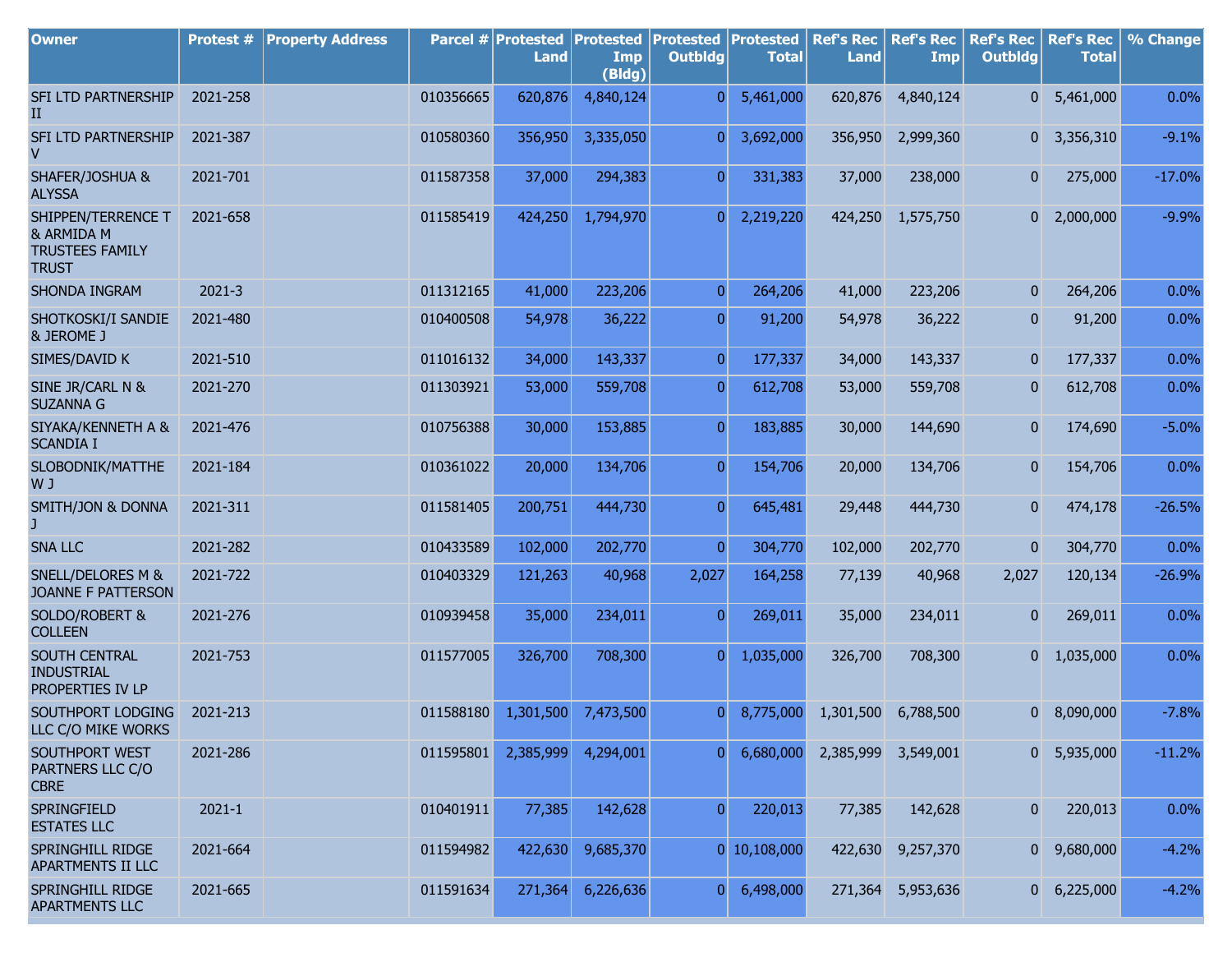| <b>Owner</b>                                                                       | Protest # | <b>Property Address</b> |           | Parcel # Protested<br><b>Land</b> | <b>Protested</b><br>Imp<br>(Bldg) | <b>Protested Protested</b><br><b>Outbldg</b> | <b>Total</b>        | <b>Ref's Rec</b><br><b>Land</b> | <b>Ref's Rec</b><br>Imp | <b>Ref's Rec</b><br><b>Outbldg</b> | <b>Ref's Rec</b><br><b>Total</b> | % Change |
|------------------------------------------------------------------------------------|-----------|-------------------------|-----------|-----------------------------------|-----------------------------------|----------------------------------------------|---------------------|---------------------------------|-------------------------|------------------------------------|----------------------------------|----------|
| SPRINGHILL RIDGE<br><b>APARTMENTS LLC</b>                                          | 2021-666  |                         | 011593097 | 312,698                           | 6,302,302                         | $\overline{0}$                               | 6,615,000           | 312,698                         | 6,017,302               |                                    | $0\quad 6,330,000$               | $-4.3%$  |
| SPRINGHILL RIDGE<br><b>APARTMENTS LLC</b>                                          | 2021-663  |                         | 011591635 | 169,128                           | 1,935,872                         | $\overline{0}$                               | 2,105,000           | 169,128                         | 1,845,872               |                                    | $0$ 2,015,000                    | $-4.3%$  |
| SPURGEON/HILARY &<br><b>JONATHAN</b>                                               | 2021-262  |                         | 010334009 | 64,000                            | 473,788                           | $\overline{0}$                               | 537,788             | 64,000                          | 446,000                 | $\mathbf{0}$                       | 510,000                          | $-5.2%$  |
| <b>SR GROUP LLC</b>                                                                | 2021-648  |                         | 010581251 | 1,312,028                         | 14,357,972                        |                                              | 0 15,670,000        |                                 | 1,312,028 14,357,972    |                                    | 0 15,670,000                     | 0.0%     |
| STADJUHAR/JAMES L<br>& TANA M                                                      | 2021-146  |                         | 010567879 | 94,542                            | 455,955                           | $\overline{0}$                               | 550,497             | 94,542                          | 402,944                 | 0                                  | 497,486                          | $-9.6%$  |
| STANLEY/GERALD<br><b>ETAL</b>                                                      | 2021-473  |                         | 011604978 | 17,000                            | 188,032                           | $\overline{0}$                               | 205,032             | 17,000                          | 188,032                 | $\overline{0}$                     | 205,032                          | 0.0%     |
| <b>STASTNY/DENNIS &amp;</b><br><b>BETTY L</b>                                      | 2021-425  |                         | 010533176 | 26,000                            | 131,267                           | $\overline{0}$                               | 157,267             | 26,000                          | 116,867                 | $\overline{0}$                     | 142,867                          | $-9.2%$  |
| <b>STAYER/MARK &amp;</b><br><b>MARCY</b>                                           | 2021-651  |                         | 011045914 | 37,000                            | 258,710                           | $\overline{0}$                               | 295,710             | 37,000                          | 258,710                 | 0                                  | 295,710                          | 0.0%     |
| <b>STEFFES/PAUL &amp;</b><br><b>RONETTE</b>                                        | 2021-132  |                         | 010346767 | 20,000                            | 95,016                            | $\overline{0}$                               | 115,016             | 20,000                          | 30,000                  | $\overline{0}$                     | 50,000                           | $-56.5%$ |
| <b>STEFFES/PAUL &amp;</b><br><b>RONETTE</b>                                        | 2021-138  |                         | 011230991 | 30,000                            | 202,976                           | $\overline{0}$                               | 232,976             | 30,000                          | 202,976                 | $\overline{0}$                     | 232,976                          | 0.0%     |
| STENGER/MICHAEL W<br>& STACY L                                                     | 2021-143  |                         | 011599592 | 74,250                            | 739,913                           | $\overline{0}$                               | 814,163             | 74,250                          | 739,913                 | 0                                  | 814,163                          | 0.0%     |
| STEPANEK/MARTIN                                                                    | 2021-153  |                         | 011595086 | 7,893                             | $\overline{0}$                    | $\overline{0}$                               | 7,893               | 1,000                           | 0                       | $\overline{0}$                     | 1,000                            | $-87.3%$ |
| STEPANEK/MARTIN                                                                    | 2021-11   |                         | 010464700 | 93,044                            | $\overline{0}$                    | $\overline{0}$                               | 93,044              | 7,453                           | $\mathbf 0$             | $\overline{0}$                     | 7,453                            | $-92.0%$ |
| STEVENS/MARY ANN                                                                   | 2021-407  |                         | 010435670 | 120,000                           | 276,560                           | $\overline{0}$                               | 396,560             | 120,000                         | 259,685                 | $\boldsymbol{0}$                   | 379,685                          | $-4.3%$  |
| STEWARDSON/ANDRE<br><b>W &amp; RACHAEL</b>                                         | 2021-252  |                         | 011595968 | 54,000                            | 253,207                           | $\overline{0}$                               | 307,207             | 54,000                          | 253,207                 | $\boldsymbol{0}$                   | 307,207                          | 0.0%     |
| STITES/JOHN S &<br><b>RITAD</b>                                                    | 2021-536  |                         | 010435786 | 125,000                           | 240,566                           | $\overline{0}$                               | 365,566             | 125,000                         | 240,566                 | $\overline{0}$                     | 365,566                          | 0.0%     |
| <b>STITES/LOUIS &amp;</b><br><b>PETRINA</b>                                        | 2021-524  |                         | 010435506 | 120,000                           | 405,328                           | $\overline{0}$                               | 525,328             | 120,000                         | 405,324                 | $\overline{0}$                     | 525,324                          | 0.0%     |
| <b>STORE CAPITAL</b><br><b>ACQUISITIONS LLC</b><br>C/O ENTERTAINMENT<br>MGT CO LLC | 2021-308  |                         | 011595802 |                                   | 724,144 6,255,856                 |                                              | $0 \quad 6,980,000$ |                                 | 724,144 5,399,211       |                                    | $0$ 6,123,355                    | $-12.3%$ |
| STRIGENZ/MANDY<br><b>LYNN</b>                                                      | 2021-508  |                         | 010436189 | 120,000                           | 356,413                           | $\overline{0}$                               | 476,413             | 120,000                         | 331,465                 | 0                                  | 451,465                          | $-5.2%$  |
| <b>SUGUIN III/HECTOR &amp;</b><br><b>JASMINE SEGUIN</b>                            | 2021-366  |                         | 011576261 | 44,000                            | 270,456                           | $\overline{0}$                               | 314,456             | 44,000                          | 270,456                 | $\mathbf{0}$                       | 314,456                          | 0.0%     |
| <b>SUMMIT</b><br><b>APARTMENTS, LTD</b>                                            | 2021-134  |                         | 010567437 | 592,504                           | 6,421,496                         | $\overline{0}$                               | 7,014,000           | 592,504                         | 6,162,496               | $\overline{0}$                     | 6,755,000                        | $-3.7%$  |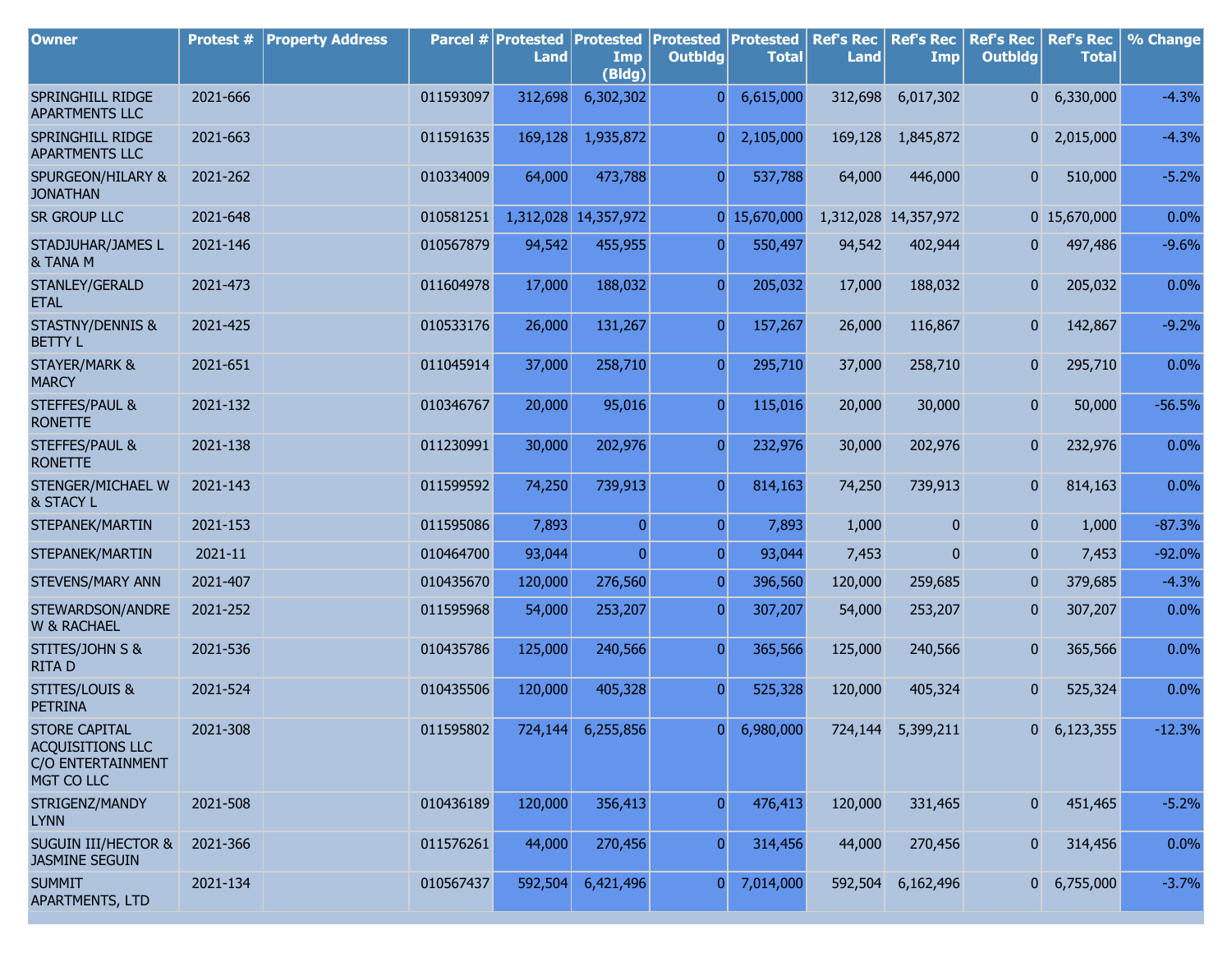| <b>Owner</b>                                               | Protest # | <b>Property Address</b> |           | Parcel # Protested<br>Land | <b>Protested</b><br>Imp<br>(Bldg) | <b>Protested</b><br><b>Outbldg</b> | <b>Protested</b><br><b>Total</b> | <b>Ref's Rec</b><br><b>Land</b> | <b>Ref's Rec</b><br><b>Imp</b> | <b>Ref's Rec</b><br><b>Outbldg</b> | <b>Ref's Rec</b><br><b>Total</b> | % Change   |
|------------------------------------------------------------|-----------|-------------------------|-----------|----------------------------|-----------------------------------|------------------------------------|----------------------------------|---------------------------------|--------------------------------|------------------------------------|----------------------------------|------------|
| <b>SUMMIT</b><br>APARTMENTS, LTD                           | 2021-136  |                         | 011119926 | 578,476                    | 6,524,524                         | $\overline{0}$                     | 7,103,000                        | 578,476                         | 6,262,524                      | 0                                  | 6,841,000                        | $-3.7%$    |
| <b>SUMMIT WEST</b><br><b>APARTMENTS LLC</b>                | 2021-137  |                         | 011304081 | 466,962                    | 4,775,038                         | $\overline{0}$                     | 5,242,000                        | 466,962                         | 4,582,038                      | $\overline{0}$                     | 5,049,000                        | $-3.7%$    |
| <b>SURESH SHRESTHA</b>                                     | 2021-75   |                         | 011592757 | 41,000                     | 229,620                           | $\overline{0}$                     | 270,620                          | 41,000                          | 229,620                        | $\overline{0}$                     | 270,620                          | 0.0%       |
| SWANSON/STANLEY A<br>& CONNIE L<br>ANDERSON-SWANSON        | 2021-691  |                         | 011305878 | 145,475                    | 197,817                           | 4,091                              | 347,383                          | 98,537                          | 196,059                        | 4,091                              | 298,687                          | $-14.0%$   |
| TABER/EDWARD J &<br><b>CHERYL ANN</b>                      | 2021-223  |                         | 010604596 | 20,000                     | 162,877                           | $\overline{0}$                     | 182,877                          | 20,000                          | 162,877                        | $\mathbf{0}$                       | 182,877                          | 0.0%       |
| TALHA/KRYSTAL                                              | 2021-333  |                         | 011600554 | 65,000                     | 391,367                           | $\overline{0}$                     | 456,367                          | 65,000                          | 391,367                        | $\mathbf{0}$                       | 456,367                          | $0.0\%$    |
| <b>TANGEMAN/BRUCE D</b><br>& KAREN A                       | 2021-283  |                         | 010591818 | 24,000                     | 237,718                           | 0                                  | 261,718                          | 24,000                          | 237,718                        | $\mathbf{0}$                       | 261,718                          | 0.0%       |
| TELLIER/MICHAEL<br><b>EUGENE</b>                           | 2021-251  |                         | 011590050 | 61,000                     | 335,039                           | $\overline{0}$                     | 396,039                          | 61,000                          | 335,039                        | $\overline{0}$                     | 396,039                          | 0.0%       |
| TFL INC & R S<br><b>HOLDINGS I LLC</b>                     | 2021-677  |                         | 011577775 | 784,080                    | 2,060,560                         | $\overline{0}$                     | 2,844,640                        | 784,080                         | 1,215,920                      | $\overline{0}$                     | 2,000,000                        | $-29.7%$   |
| THANKACHAN/MANOJ<br>P & SHIJIMOL P<br><b>MANOJ</b>         | 2021-396  |                         | 011577045 | 65,000                     | 275,630                           | $\overline{0}$                     | 340,630                          | 65,000                          | 275,630                        | $\overline{0}$                     | 340,630                          | 0.0%       |
| THE ORCHARDS AT<br>WILDEWOOD LP                            | 2021-322  |                         | 011591843 | 367,472                    | 1,230,963                         | $\overline{0}$                     | 1,598,435                        |                                 | 367,472 1,230,963              |                                    | $0\quad 1,598,435$               | 0.0%       |
| THELEN/DALE C & JILL<br>M                                  | 2021-326  |                         | 011286873 | 42,000                     | 263,323                           | $\overline{0}$                     | 305,323                          | 42,000                          | 263,323                        | $\overline{0}$                     | 305,323                          | 0.0%       |
| THIEDE/KAREN LEE                                           | 2021-395  |                         | 011576355 | 33,000                     | 153,934                           | $\overline{0}$                     | 186,934                          | 33,000                          | 153,934                        | $\overline{0}$                     | 186,934                          | 0.0%       |
| THIEMANN/ELAINE<br><b>FRANCES</b>                          | 2021-21   |                         | 011607039 | 28,148                     | $\overline{0}$                    | $\overline{0}$                     | 28,148                           | 9,136                           | $\mathbf{0}$                   | $\overline{0}$                     | 9,136                            | $-67.5%$   |
| THIESSEN/DANIELLE R<br>& PAUL M                            | 2021-207  |                         | 011582570 | 50,000                     | 282,253                           | $\overline{0}$                     | 332,253                          | 50,000                          | 269,000                        | $\mathbf{0}$                       | 319,000                          | $-4.0%$    |
| THIESSEN/KEITH D &<br><b>DEBRA S</b>                       | 2021-761  |                         | 011600592 | 195,000                    | 534,898                           | $\overline{0}$                     | 729,898                          | 195,000                         | 534,898                        | 0                                  | 729,898                          | 0.0%       |
| THOMAS RIVERSIDE<br><b>ACRES ASSOCIATION</b><br><b>INC</b> | 2021-410  |                         | 011586551 | 162,000                    | 0                                 | 0                                  | 162,000                          | 0                               | $\overline{0}$                 | $\mathbf{0}$                       | $\mathbf{0}$                     | $-100.0\%$ |
| THOMSEN/KENNETH H<br>& EDNA I                              | 2021-193  |                         | 011571994 | 30,000                     | 165,182                           | $\mathbf{0}$                       | 195,182                          | 30,000                          | 165,182                        | $\overline{0}$                     | 195,182                          | 0.0%       |
| THORSTAD/MAURITZ<br>E & JACKLYN D                          | 2021-370  |                         | 010950494 | 30,000                     | 203,811                           | $\overline{0}$                     | 233,811                          | 30,000                          | 203,811                        | 0                                  | 233,811                          | 0.0%       |
| TIM CORWIN FAMILY<br><b>REAL ESTATE LLC</b>                | 2021-673  |                         | 011598741 | 2,350,605                  | 6,587,785                         | $\overline{0}$                     | 8,938,390                        | 2,350,605                       | 6,587,785                      | 0                                  | 8,938,390                        | 0.0%       |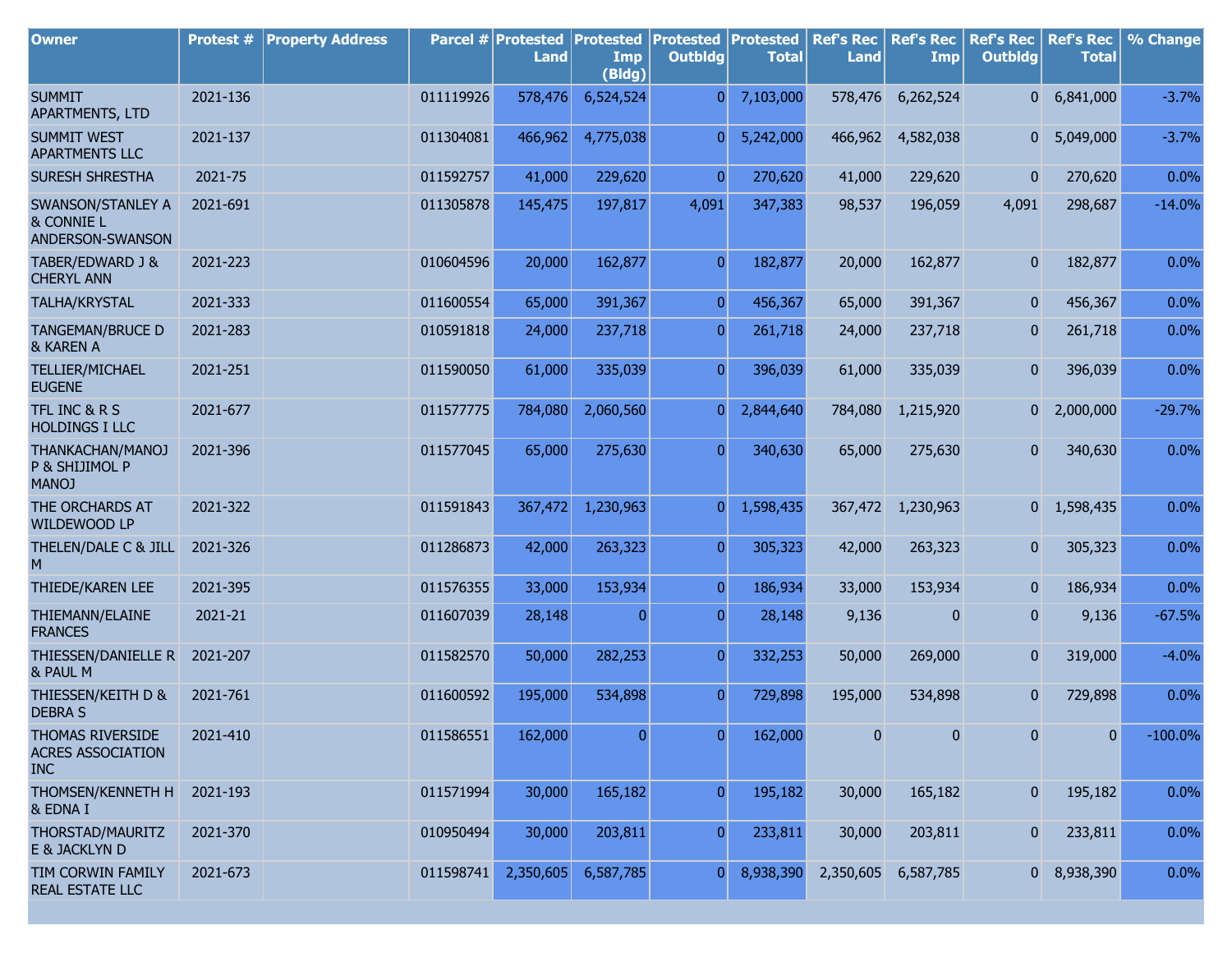| <b>Owner</b>                                                       | <b>Protest #</b> | <b>Property Address</b> |           | Parcel # Protested<br><b>Land</b> | <b>Protested</b><br>Imp<br>(Bldg) | <b>Protested</b><br><b>Outbldg</b> | Protested<br><b>Total</b> | <b>Ref's Rec</b><br><b>Land</b> | <b>Ref's Rec</b><br>Imp | <b>Ref's Rec</b><br><b>Outbldg</b> | <b>Ref's Rec</b><br><b>Total</b> | % Change |
|--------------------------------------------------------------------|------------------|-------------------------|-----------|-----------------------------------|-----------------------------------|------------------------------------|---------------------------|---------------------------------|-------------------------|------------------------------------|----------------------------------|----------|
| TIMM/LARRY M & DON<br><b>L HANSEN LIMITED</b><br><b>PARTNERSHI</b> | 2021-120         |                         | 010391975 | 855,418                           | 59,471                            | 139,962                            | 1,054,851                 | 813,173                         | 59,471                  | 139,962                            | 1,012,606                        | $-4.0%$  |
| TIMM/MELVIN H<br><b>FAMILY LIMITED</b><br><b>PARTNERSHIP</b>       | 2021-118         |                         | 010381171 | 380,884                           | 53,591                            | 4,759                              | 439,234                   | 333,943                         | 53,591                  | 4,759                              | 392,293                          | $-10.7%$ |
| <b>TIMOTHY CRAIG</b><br><b>WURTELE JR</b>                          | 2021-154         |                         | 010320911 | 26,000                            | 125,152                           | $\overline{0}$                     | 151,152                   | 26,000                          | 125,152                 | 0                                  | 151,152                          | 0.0%     |
| <b>TKA PROPERTIES LLP</b>                                          | 2021-741         |                         | 011574721 | 1,194,850                         | 3,615,150                         | 0                                  | 4,810,000                 | 1,194,850                       | 3,615,150               |                                    | $0\quad 4,810,000$               | 0.0%     |
| <b>TKA PROPERTIES LLP</b>                                          | 2021-744         |                         | 011598740 | 1,557,544                         | 2,842,456                         | $\overline{0}$                     | 4,400,000                 | 1,557,544                       | 2,842,456               | $\overline{0}$                     | 4,400,000                        | 0.0%     |
| TNT HOLDINGS LLC<br>C/O REBC                                       | 2021-36          |                         | 011598996 | 178,500                           | 991,500                           | $\boldsymbol{0}$                   | 1,170,000                 | 178,500                         | 991,500                 | 01                                 | 1,170,000                        | 0.0%     |
| <b>TODD SANTORO</b>                                                | 2021-94          |                         | 011607888 | 170,040                           | 239,724                           | $\overline{0}$                     | 409,764                   | 106,100                         | 239,724                 | 0                                  | 345,824                          | $-15.6%$ |
| TODD/ROBERT K &<br><b>LINDA M</b>                                  | 2021-224         |                         | 010533699 | 500,450                           | 428,376                           | $\overline{0}$                     | 928,826                   | 500,450                         | 428,376                 | 0                                  | 928,826                          | 0.0%     |
| <b>TOM RICHARDS</b>                                                | 2021-86          |                         | 010429905 | 28,000                            | 189,575                           | $\overline{0}$                     | 217,575                   | 22,000                          | 189,575                 | 0                                  | 211,575                          | $-2.8%$  |
| TROUT/JOHN M                                                       | 2021-148         |                         | 010946128 | 25,000                            | 127,462                           | $\overline{0}$                     | 152,462                   | 25,000                          | 127,462                 | 0                                  | 152,462                          | 0.0%     |
| <b>TROUT/KATHLEEN A</b>                                            | 2021-14          |                         | 010939725 | 35,000                            | 250,498                           | $\overline{0}$                     | 285,498                   | 35,000                          | 228,052                 | 0                                  | 263,052                          | $-7.9%$  |
| <b>TRUJILLO/TAVIS A</b>                                            | 2021-199         |                         | 010393544 | 83,487                            | 195,511                           | $\overline{0}$                     | 278,998                   | 83,487                          | 54,743                  | 0                                  | 138,230                          | $-50.5%$ |
| <b>TURNER/ALLEN L &amp;</b><br><b>MERI</b>                         | 2021-764         |                         | 010538038 | 24,000                            | 95,934                            | $\overline{0}$                     | 119,934                   | 24,000                          | 95,934                  | 0                                  | 119,934                          | 0.0%     |
| <b>TWOREK/KURT L</b>                                               | 2021-200         |                         | 010593829 | 20,000                            | 112,671                           | $\overline{0}$                     | 132,671                   | 20,000                          | 106,926                 | $\mathbf{0}$                       | 126,926                          | $-4.3%$  |
| <b>VACANTI JR/ANTHONY</b><br>& CONNIE<br>С                         | 2021-694         |                         | 010543503 | 26,000                            | 134,642                           | $\overline{0}$                     | 160,642                   | 26,000                          | 134,642                 | $\mathbf{0}$                       | 160,642                          | 0.0%     |
| VAMPOLA/JAMES &<br><b>JERRILEE</b>                                 | 2021-641         |                         | 011126795 | 35,000                            | 147,380                           | $\overline{0}$                     | 182,380                   | 35,000                          | 147,380                 | $\mathbf{0}$                       | 182,380                          | 0.0%     |
| VANBRIESEN/KENT L<br>& JO M                                        | 2021-244         |                         | 010751947 | 89,000                            | 164,391                           | $\overline{0}$                     | 253,391                   | 89,000                          | 164,391                 | 0                                  | 253,391                          | 0.0%     |
| VANDEN HULL/KEVIN J<br>& KATELYN M                                 | 2021-51          |                         | 011585245 | 39,000                            | 133,974                           | 0                                  | 172,974                   | 39,000                          | 26,662                  | 0                                  | 65,662                           | $-62.0%$ |
| VIAVANT/NICOLAS                                                    | 2021-328         |                         | 011077530 | 42,000                            | 284,029                           | $\overline{0}$                     | 326,029                   | 42,000                          | 284,029                 | 0                                  | 326,029                          | 0.0%     |
| VILLEZCAS/JESUS &<br><b>IRMA</b>                                   | 2021-484         |                         | 010596518 | 49,310                            | 134,882                           | $\boldsymbol{0}$                   | 184,192                   | 49,310                          | 134,882                 | 0                                  | 184,192                          | 0.0%     |
| VILLEZCAS/JESUS H &<br><b>IRMA</b>                                 | 2021-487         |                         | 011047267 | 30,000                            | 121,840                           | $\overline{0}$                     | 151,840                   | 30,000                          | 115,840                 | $\mathbf{0}$                       | 145,840                          | $-4.0%$  |
| VILLEZCAS/JESUS H &<br><b>IRMA</b>                                 | 2021-482         |                         | 010422870 | 15,000                            | 30,087                            | $\overline{0}$                     | 45,087                    | 15,000                          | 30,087                  | $\bf{0}$                           | 45,087                           | 0.0%     |

r.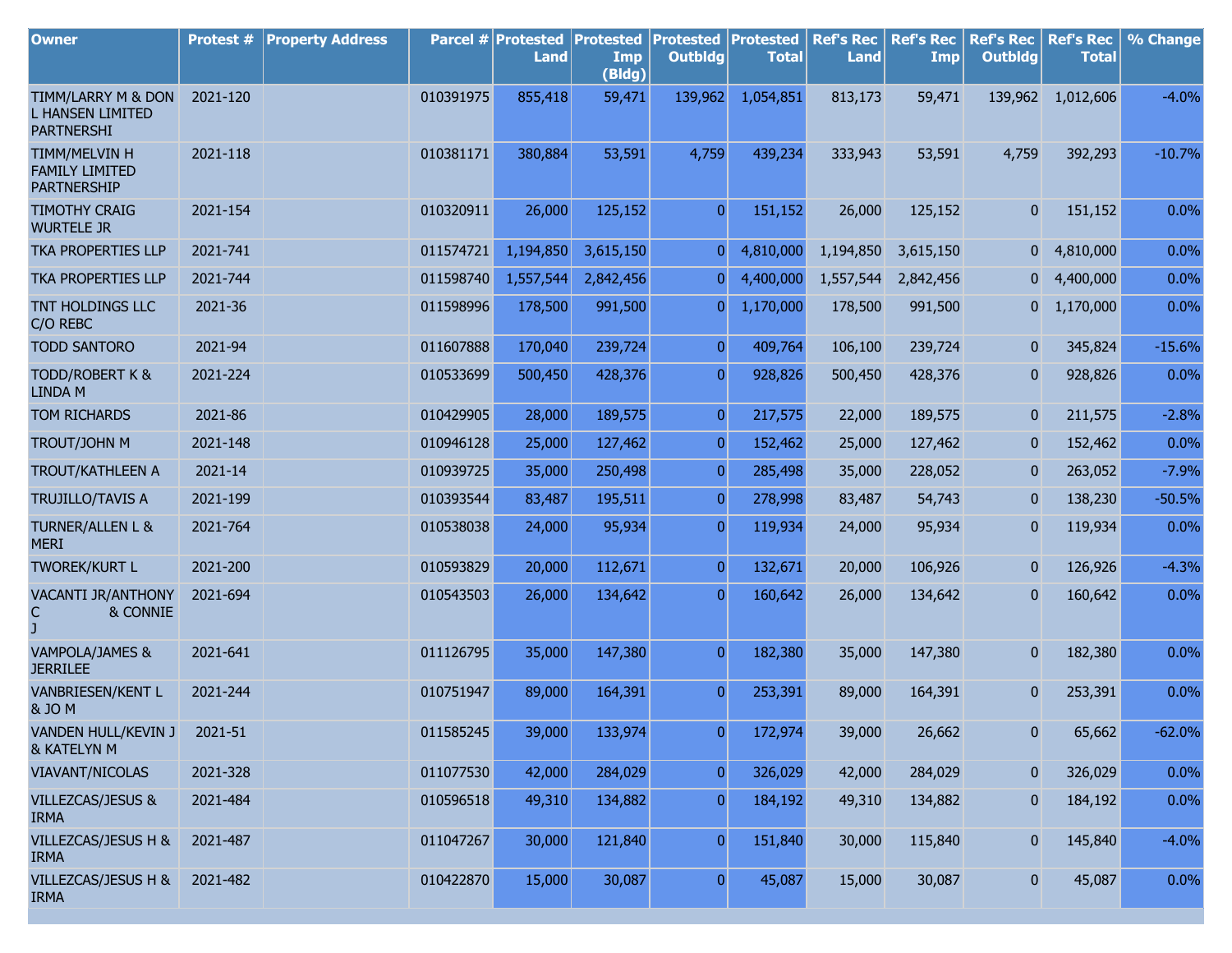| <b>Owner</b>                                                                               | Protest # | <b>Property Address</b> |           | Parcel # Protested<br><b>Land</b> | <b>Protested</b><br>Imp<br>(Bldg) | <b>Protested</b><br><b>Outbldg</b> | Protested<br><b>Total</b> | <b>Ref's Rec</b><br><b>Land</b> | <b>Ref's Rec</b><br>Imp | <b>Ref's Rec</b><br><b>Outbldg</b> | <b>Ref's Rec</b><br><b>Total</b> | % Change |
|--------------------------------------------------------------------------------------------|-----------|-------------------------|-----------|-----------------------------------|-----------------------------------|------------------------------------|---------------------------|---------------------------------|-------------------------|------------------------------------|----------------------------------|----------|
| VILLEZCAS/JESUS H &<br><b>IRMA</b>                                                         | 2021-483  |                         | 010422889 | 6,000                             | 18,765                            | $\overline{0}$                     | 24,765                    | 6,000                           | 15,765                  | $\overline{0}$                     | 21,765                           | $-12.1%$ |
| VILLEZCES/JESUS H &<br><b>IRMA PERERA</b>                                                  | 2021-479  |                         | 010351086 | 20,000                            | 44,923                            | $\overline{0}$                     | 64,923                    | 20,000                          | 41,923                  | $\overline{0}$                     | 61,923                           | $-4.6%$  |
| VINDUSKA/JAREL G &<br><b>JOHN VINDUSKA</b>                                                 | 2021-228  |                         | 011577431 | 86,733                            | $\mathbf{0}$                      | $\overline{0}$                     | 86,733                    | 84,125                          | 0                       | $\boldsymbol{0}$                   | 84,125                           | $-3.0%$  |
| VINDUSKA/JEAN G &<br><b>MARCEL J TRUSTEES</b><br><b>REVOCABLE TRUST</b>                    | 2021-226  |                         | 010420711 | 399,834                           | 210,096                           | 11,676                             | 621,606                   | 302,348                         | 210,096                 | 11,676                             | 524,120                          | $-15.7%$ |
| VINDUSKA/MARCEL J<br><b>&amp; JEAN G TRUSTEES</b><br><b>REVOCABLE TRUST</b>                | 2021-227  |                         | 010398945 | 298,913                           | 0                                 | $\overline{0}$                     | 298,913                   | 259,733                         | $\overline{0}$          | 0                                  | 259,733                          | $-13.1%$ |
| <b>VIPOND/PATRICK G &amp;</b><br><b>JANELLE A</b>                                          | 2021-690  |                         | 011217855 | 102,800                           | 493,490                           | $\overline{0}$                     | 596,290                   | 102,800                         | 493,490                 | 0                                  | 596,290                          | 0.0%     |
| <b>VIVEK KAMBHAMPATI</b>                                                                   | 2021-112  |                         | 011585393 | 43,000                            | 218,511                           | $\overline{0}$                     | 261,511                   | 43,000                          | 218,511                 | $\overline{0}$                     | 261,511                          | 0.0%     |
| VOLPERT/JOSEPH M &<br><b>MARJORIE M</b>                                                    | 2021-150  |                         | 011579495 | 160,970                           | 278,521                           | $\overline{0}$                     | 439,491                   | 160,970                         | 278,521                 | $\bf{0}$                           | 439,491                          | 0.0%     |
| <b>WALLER/MICHAEL A</b>                                                                    | 2021-347  |                         | 010570381 | 22,000                            | 105,102                           | $\overline{0}$                     | 127,102                   | 22,000                          | 105,102                 | 0                                  | 127,102                          | 0.0%     |
| WALLUP LP C/O<br>PATRICK LACEY COO<br><b>PROP MGT</b>                                      | 2021-659  |                         | 011590759 | 1,018,050                         | 1,196,950                         | $\overline{0}$                     | 2,215,000                 | 1,018,050                       | 1,196,950               | 0                                  | 2,215,000                        | 0.0%     |
| WALNUT CREEK CDI<br>LP                                                                     | 2021-321  |                         | 011592552 | 497,020                           | 2,244,860                         | $\overline{0}$                     | 2,741,880                 | 497,020                         | 2,244,860               |                                    | $0\quad 2,741,880$               | 0.0%     |
| <b>WALTER/LYNNE C</b>                                                                      | 2021-166  |                         | 010428607 | 25,000                            | 110,448                           | $\overline{0}$                     | 135,448                   | 25,000                          | 100,000                 | 0                                  | 125,000                          | $-7.7%$  |
| WARINSKI/JEFFREY L<br>& KIMBERLY S                                                         | 2021-474  |                         | 010438041 | 70,000                            | 385,712                           | $\overline{0}$                     | 455,712                   | 70,000                          | 385,712                 | 0                                  | 455,712                          | 0.0%     |
| <b>WASSER/STEVEN K</b>                                                                     | 2021-105  |                         | 010356738 | 20,000                            | 125,945                           | $\overline{0}$                     | 145,945                   | 20,000                          | 125,945                 | $\mathbf{0}$                       | 145,945                          | 0.0%     |
| <b>WASTE CONNECTIONS</b><br>OF NEBRASKA INC C/O<br>HARDING & CARBONE,<br><b>INC</b>        | 2021-771  |                         | 010393420 | 1,087,740                         | 662,560                           | 0                                  | 1,750,300                 | 1,087,740                       | 662,260                 | 0                                  | 1,750,000                        | 0.0%     |
| <b>WEBB/RANDALL M &amp;</b><br><b>BARBARA J</b>                                            | 2021-32   |                         | 011563169 | 50,000                            | 277,042                           | $\overline{0}$                     | 327,042                   | 50,000                          | 277,042                 | 0                                  | 327,042                          | 0.0%     |
| <b>WECKERLIN/BRADLEY</b><br>A & LAURA A                                                    | 2021-499  |                         | 011593139 | 45,000                            | 328,821                           | $\overline{0}$                     | 373,821                   | 45,000                          | 328,821                 | 0                                  | 373,821                          | 0.0%     |
| <b>WEICHERT/KAREN</b><br><b>JEAN</b>                                                       | 2021-22   |                         | 011028874 | 31,000                            | 161,812                           | $\overline{0}$                     | 192,812                   | 31,000                          | 161,812                 | 0                                  | 192,812                          | 0.0%     |
| <b>WEISS/RONALD E &amp;</b><br><b>KATHLEEN A</b><br><b>TRUSTEES LIVING</b><br><b>TRUST</b> | 2021-342  |                         | 011592902 | 251,765                           | 169,208                           | 170                                | 421,143                   | 168,925                         | 169,208                 | 170                                | 338,303                          | $-19.7%$ |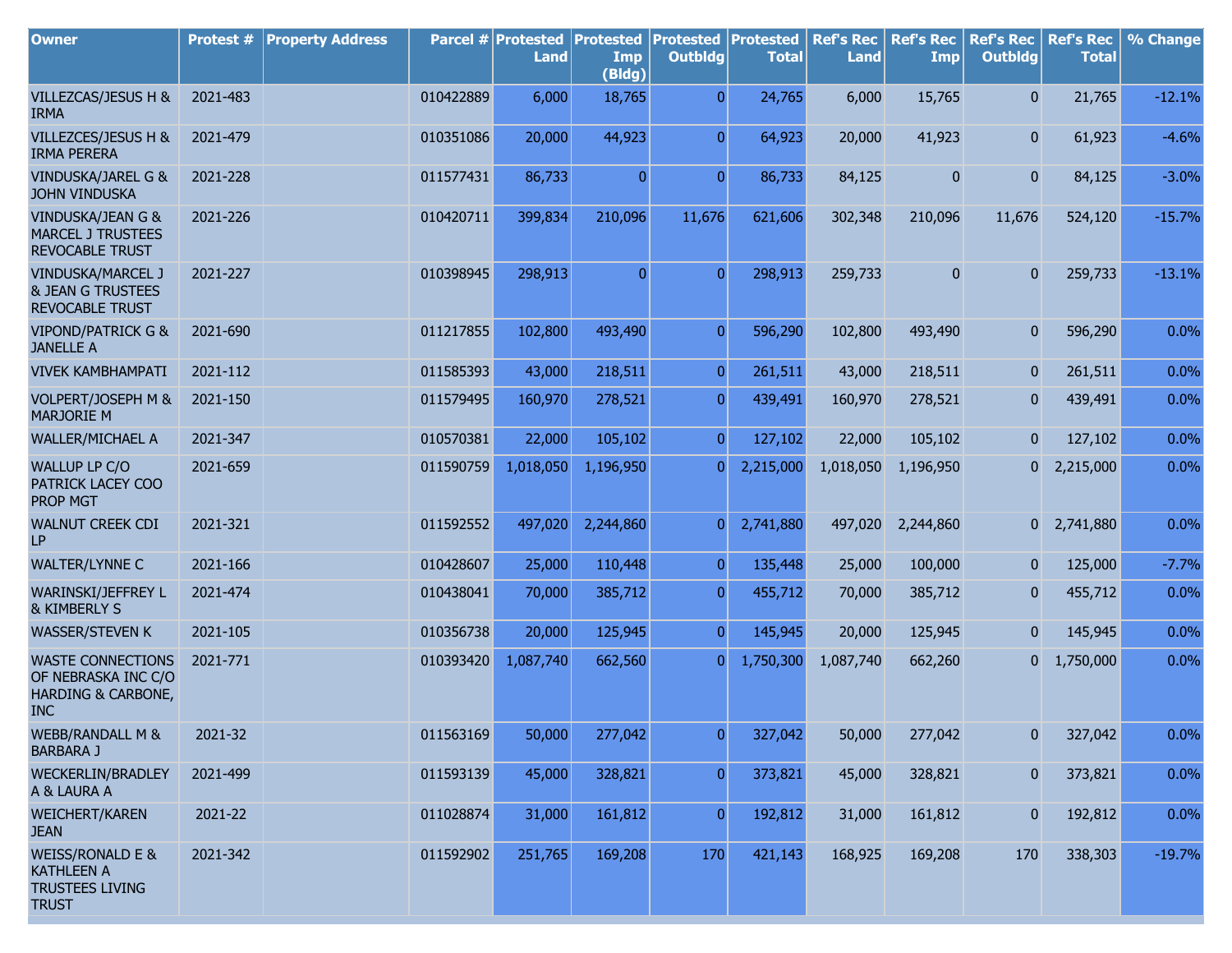| <b>Owner</b>                                                                 | Protest # | <b>Property Address</b> |           | Parcel # Protested<br>Land | <b>Protested</b><br>Imp<br>(Bldg) | <b>Protested</b><br><b>Outbldg</b> | <b>Protested</b><br><b>Total</b> | <b>Ref's Rec</b><br><b>Land</b> | <b>Ref's Rec</b><br><b>Imp</b> | <b>Ref's Rec</b><br><b>Outbldg</b> | <b>Ref's Rec</b><br><b>Total</b> | % Change |
|------------------------------------------------------------------------------|-----------|-------------------------|-----------|----------------------------|-----------------------------------|------------------------------------|----------------------------------|---------------------------------|--------------------------------|------------------------------------|----------------------------------|----------|
| <b>WELLS/ANITA M</b><br><b>TRUSTEE</b>                                       | 2021-534  |                         | 010321802 | 26,000                     | 128,971                           | $\overline{0}$                     | 154,971                          | 26,000                          | 128,971                        | $\overline{0}$                     | 154,971                          | 0.0%     |
| WELNA/JENNIE C                                                               | 2021-437  |                         | 011574498 | 36,000                     | 223,073                           | $\overline{0}$                     | 259,073                          | 36,000                          | 223,073                        | $\mathbf{0}$                       | 259,073                          | 0.0%     |
| <b>WELTE/TIFFANIE A</b>                                                      | 2021-147  |                         | 011576027 | 45,000                     | 195,260                           | 0                                  | 240,260                          | 45,000                          | 186,189                        | $\mathbf{0}$                       | 231,189                          | $-3.8%$  |
| <b>WENDELL/RICHARD &amp;</b><br>HOW YEE HEIDI HON                            | 2021-256  |                         | 011592233 | 38,178                     | $\Omega$                          | $\overline{0}$                     | 38,178                           | 38,178                          | $\mathbf{0}$                   | $\overline{0}$                     | 38,178                           | 0.0%     |
| <b>WENDY CALLAN</b>                                                          | 2021-161  |                         | 011066008 | 133,527                    | 152,803                           | $\overline{0}$                     | 286,330                          | 107,502                         | 140,054                        | $\overline{0}$                     | 247,556                          | $-13.5%$ |
| <b>WESTERN LAND CO</b><br><b>LLC</b>                                         | 2021-752  |                         | 011590316 | 997,029                    | 1,387,971                         | 0                                  | 2,385,000                        | 997,029                         | 802,971                        | $\mathbf{0}$                       | 1,800,000                        | $-24.5%$ |
| <b>WESTERN REI LLC</b>                                                       | 2021-170  |                         | 010956689 | 27,000                     | 156,247                           | $\overline{0}$                     | 183,247                          | 27,000                          | 156,247                        | $\mathbf{0}$                       | 183,247                          | 0.0%     |
| <b>WESTERN TRAILER</b><br><b>LEASING INC</b>                                 | 2021-737  |                         | 011100893 | 221,100                    | 198,900                           | 0                                  | 420,000                          | 221,100                         | 150,626                        | $\mathbf{0}$                       | 371,726                          | $-11.5%$ |
| WETZEL/CODY & ERIN                                                           | 2021-85   |                         | 011595367 | 61,300                     | 348,309                           | $\mathbf{0}$                       | 409,609                          | 56,300                          | 348,309                        | $\mathbf{0}$                       | 404,609                          | $-1.2%$  |
| WEVER/GARY W &<br><b>RESTITUTA S</b>                                         | 2021-93   |                         | 010442707 | 27,000                     | 111,461                           | $\overline{0}$                     | 138,461                          | 27,000                          | 111,461                        | $\mathbf{0}$                       | 138,461                          | 0.0%     |
| <b>WHITEING/THOMAS G</b><br>& KELLI A                                        | 2021-613  |                         | 011295716 | 154,862                    | 776,849                           | $\overline{0}$                     | 931,711                          | 154,862                         | 776,849                        | $\overline{0}$                     | 931,711                          | 0.0%     |
| <b>WICKERS/MARY KAY</b>                                                      | 2021-278  |                         | 011576343 | 28,000                     | 153,730                           | $\overline{0}$                     | 181,730                          | 28,000                          | 153,730                        | $\mathbf{0}$                       | 181,730                          | 0.0%     |
| <b>WICKERSHAM FAMILY</b><br><b>LIMITED PARTNERSH</b>                         | 2021-736  |                         | 010415858 | 557,290                    | 592,710                           | $\overline{0}$                     | 1,150,000                        | 557,290                         | 453,182                        | 0                                  | 1,010,472                        | $-12.1%$ |
| <b>WICKERSHAM REAL</b><br><b>ESTATE HOLDINGS</b><br><b>LLC</b>               | 2021-738  |                         | 010393137 | 1,088,385                  | 3,901,215                         | $\overline{0}$                     | 4,989,600                        | 1,088,385                       | 2,906,610                      |                                    | 0 3,994,995                      | $-19.9%$ |
| <b>WILKEN/ROBERT L &amp;</b><br><b>DARLENE A TRUSTEES</b><br>REVOCABLE TRUST | 2021-762  |                         | 010435441 | 120,000                    | 317,512                           | $\overline{0}$                     | 437,512                          | 120,000                         | 317,512                        | $\overline{0}$                     | 437,512                          | 0.0%     |
| <b>WISEMAN/STEVEN S</b>                                                      | 2021-91   |                         | 010438874 | 30,000                     | 142,141                           | $\overline{0}$                     | 172,141                          | 30,000                          | 142,141                        | $\mathbf{0}$                       | 172,141                          | 0.0%     |
| WOLF/SCOTT J &<br><b>CHRISTINE L</b><br><b>TRUSTEES</b>                      | 2021-614  |                         | 011563113 | 45,000                     | 195,717                           | $\overline{0}$                     | 240,717                          | 45,000                          | 195,717                        | $\mathbf{0}$                       | 240,717                          | 0.0%     |
| WOODWARD/NICHOLA<br>S <sub>C</sub>                                           | 2021-53   |                         | 011220570 | 49,500                     | 311,864                           | $\overline{0}$                     | 361,364                          | 49,500                          | 311,864                        | $\mathbf{0}$                       | 361,364                          | 0.0%     |
| WOZNIAK/TIMOTHY K<br>& JACQUELINE S                                          | 2021-365  |                         | 011572092 | 50,000                     | 224,478                           | $\overline{0}$                     | 274,478                          | 50,000                          | 224,478                        | 0                                  | 274,478                          | 0.0%     |
| WPI LLC                                                                      | 2021-535  |                         | 010593985 | 20,000                     | 112,052                           | $\bf{0}$                           | 132,052                          | 20,000                          | 112,052                        | 0                                  | 132,052                          | 0.0%     |
| WRIGHT/JOHN PAUL                                                             | 2021-172  |                         | 011166525 | 38,000                     | 198,414                           | 0                                  | 236,414                          | 38,000                          | 198,414                        | 0                                  | 236,414                          | 0.0%     |
| WZOREK/JOHN E                                                                | 2021-106  |                         | 010374574 | 15,000                     | 110,632                           | 0                                  | 125,632                          | 15,000                          | 110,632                        | 0                                  | 125,632                          | 0.0%     |